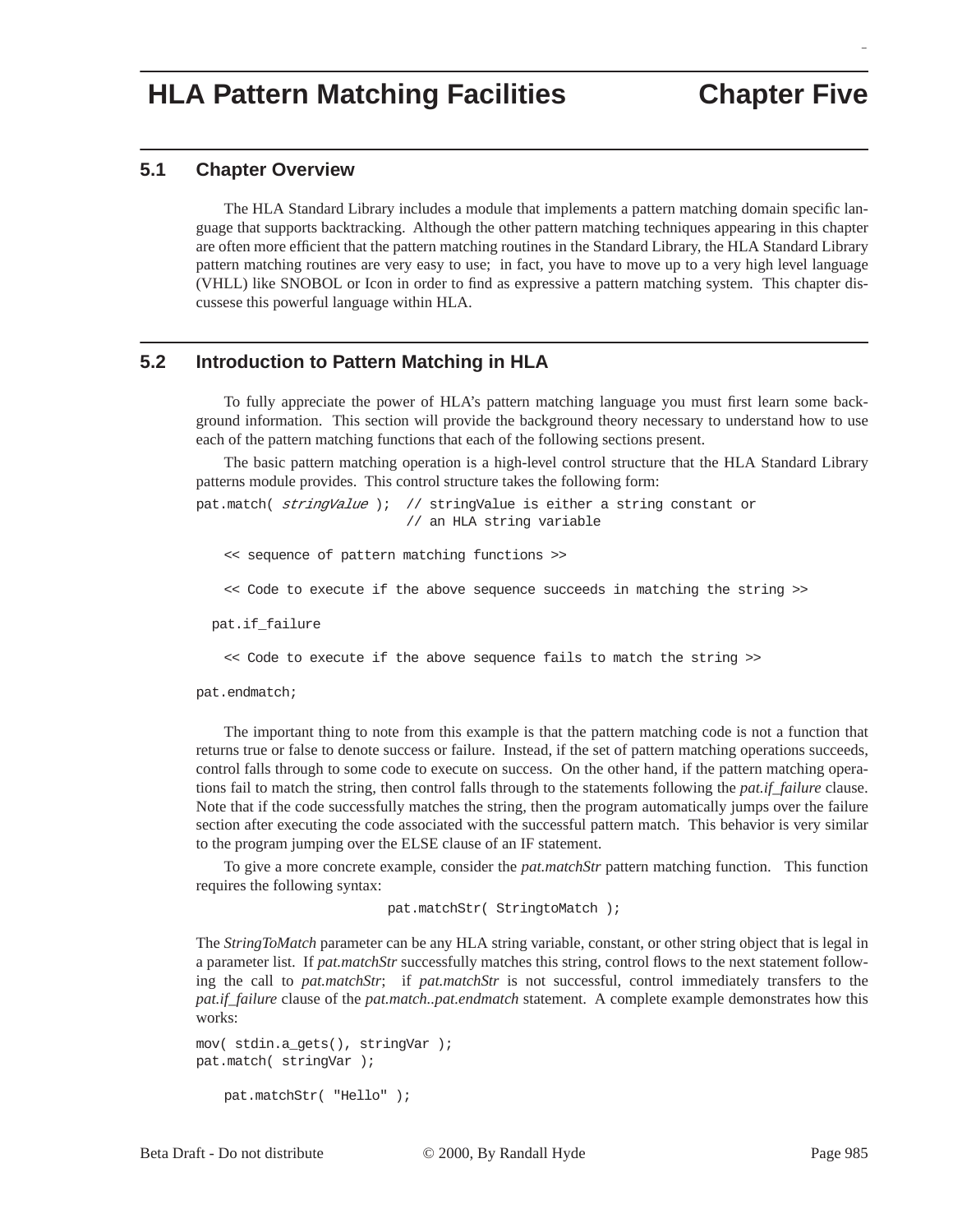```
stdout.put( "The string began with 'Hello'", nl );
  pat.if_failure
   stdout.put( "The string did not begin with 'Hello'", nl );
pat.endmatch;
strfree( stringVar );
```
This sequence reads a string from the user and then checks to see if it begins with the string "Hello" (note that the string does not have to be equal to "Hello", it only needs to begin with this string).

When the program encounters the *pat.match* statement in the code above, the program initializes some internal state variables and falls through to the *pat.matchStr* pattern matching function. This call checks to see if *pat.match's* parameter (*stringVar*) begins with "Hello". If this is the case, then the program falls through to the next statement after the call to *pat.matchStr*. However, if *stringVar* does not begin with "Hello" then control transfers to the *pat.if\_failure* clause and continues execution there.

The HLA pattern matching statements work quite a bit differently than the HLA Standard Library string functions. Perhaps one of the biggest differences is that the string functions manipulate strings on a more or less independent basis. That is, if you execute the following two calls, one of them will surely return false:

```
str.eq( stringVar, "Hello" );
str.eq( stringVar, " There" );
```
However, if you call two pattern matching functions within the *pat.match..pat.endmatch* statement, the second pattern matching call continues where the first leaves off. As an example, consider the following extension of the previous pattern matching code:

```
mov( stdin.a_gets(), stringVar );
pat.match( stringVar );
   pat.matchStr( "Hello" );
   pat.matchStr( " There" );
   stdout.put( "The string began with 'Hello There'", nl );
  pat.if_failure
   stdout.put( "The string did not begin with 'Hello There'", nl );
pat.endmatch;
strfree( stringVar );
```
In this example, if the first call to *pat.matchStr* succeeds, then the second call attempts to match the string " There" picking up where the previous *pat.matchStr* call left off. Therefore, if the user type "Hello There" then both *pat.matchStr* calls will succeed and control falls through to the first *stdout.put* statement above. On the other hand, if either call to *pat.matchStr* fails, then the code above transfers control to the *pat.if failure* clause. Of course, we could have achieved this same effect using a single *pat.matchStr* call, but this example demonstrates how the pattern matching functions work together.

Whenever you execute the *pat.match* statement, the pattern matching system saves certain state information about the current pattern match. One of the more important values the pattern matching system maintains is the current *cursor position*. A pattern matching cursor is a pointer into the string that the routines are matching. When you first execute *pat.match*, the system initializes this cursor so that it points at the first character in the string. As you execute the pattern matching functions (like *pat.matchStr*) these functions match their operand against the characters at the current cursor position. If the match is successful, the pattern matching system advances the cursor to the character position just beyond the last character the function matches; if the match fails, then the pattern matching function does not change the cursor position (that is, it will still point at the same character position as it did upon entry into the matching function).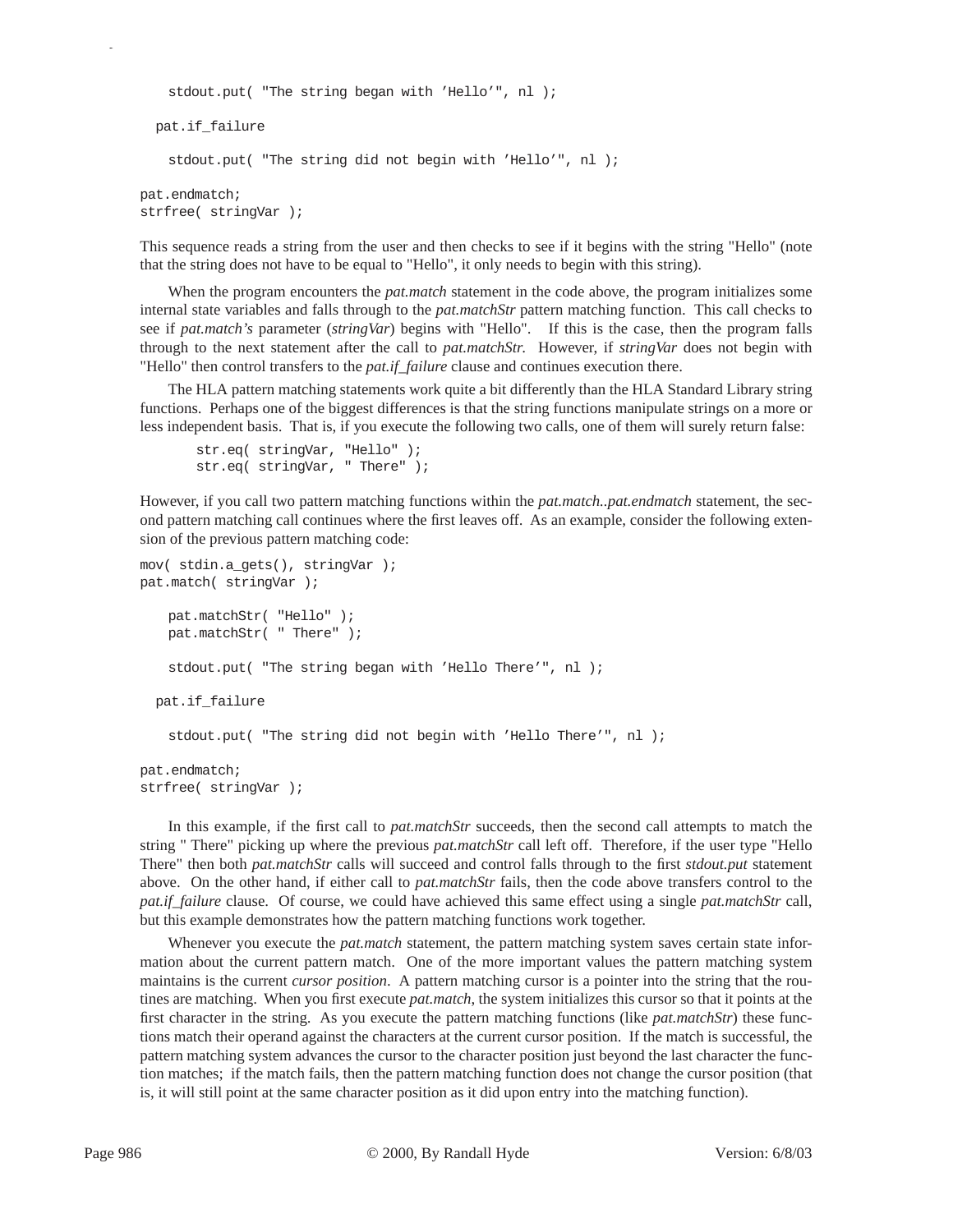When you stick two pattern matching functions back to back, as in the previous example, the first pattern matching function attempts to match the sequence of characters starting with the beginning of the string. If it is successful, it moves the cursor position beyond the characters it matched and the second pattern matching function begins matching at that position. Likewise, if this second call is successful, then the pattern matching system updates the cursor position yet again and control falls through to the next pattern matching routine (if any).

The pattern matching functions maintain the current cursor position in the ESI register. Therefore, the ESI register will point at the next character to check after you successfully return from a pattern matching function. Likewise, upon entry into a pattern matching function, the pattern matching system saves the original cursor position in the EBX register. So on successful return from the pattern matching function EBX will point at the first character of the sequence that the function matches and ESI will point at one character position beyond the string the function matches. In the previous example assume that user enters "Hello There" during execution; between the calls to *pat.matchStr* the EBX register will point at the "H" character and the ESI register will point at the space appearing between "Hello" and "There" (since the first call to *pat.MatchStr* advances the cursor beyond "Hello"). The pattern matching statement's mainenance of ESI ande EBX is quite useful for extracting substrings that match a particular pattern. In fact, the pattern matching system provides a *pat.extract* function specifically for this purpose; but more on that later.

Note that the pattern matching functions only set up ESI and EBX in this manner on a successful match. If failure occurs, you cannot count on the value in EBX being correct and, therefore, you cannot use extraction techniques to extract a substring that did not match some pattern (which would be logically impossible, anyway).

Consider the following sequence in a pattern matching statement:

```
pat.match( SomeString );
```
<< pattern matching function #1 >> << pattern matching function #2 >> << pattern matching function #3 >> . . . << pattern matching function #n >> << success: Code to execute upon successful match >> pat.if\_failure << failure: Code to execute if unsuccessful match >>

pat.endmatch;

In order to execute the code with the *success* label, all of the the pattern matching functions must succeed, in sequence. If any one of them fails (and cannot be coerced into succeeding via backtracking), then the entire sequence fails. That is to say, an *and* relationship exists between each of these matching functions. In order for a matching sequence to succeed, the first call must match *and* the second call must match *and* the third call must match, etc. If any one call fails, the entire sequence fails.

The pattern matching functions fully support "goal-oriented backtracking." This means that if the pattern sequence you specify is ambiguous (meaning there is more than one way to match a given pattern) then the system will attempt to successfully match a pattern using backtracking if possible. Technically, therefore, the pattern matching system is nondeterministic because it will successfully match a pattern if some way of matching the string exists (rather than a single, specific, path through the matching algorithm).

In the examples using *pat.matchStr*, there was no opportunity for backtracking because matching a string (or even a sequence of strings using multiple calls to *pat.matchStr*) is always unambiguous. To see how backtracking works, you'll need to learn another pattern matching function; for the purposes of example here, we'll take a look at the *pat.zeroOrMoreCset* function. As its name suggests, this function matches zero or more characters from a character set you specify as a parameter. A typical call to *pat.zeroOrMoreCset* takes the following form: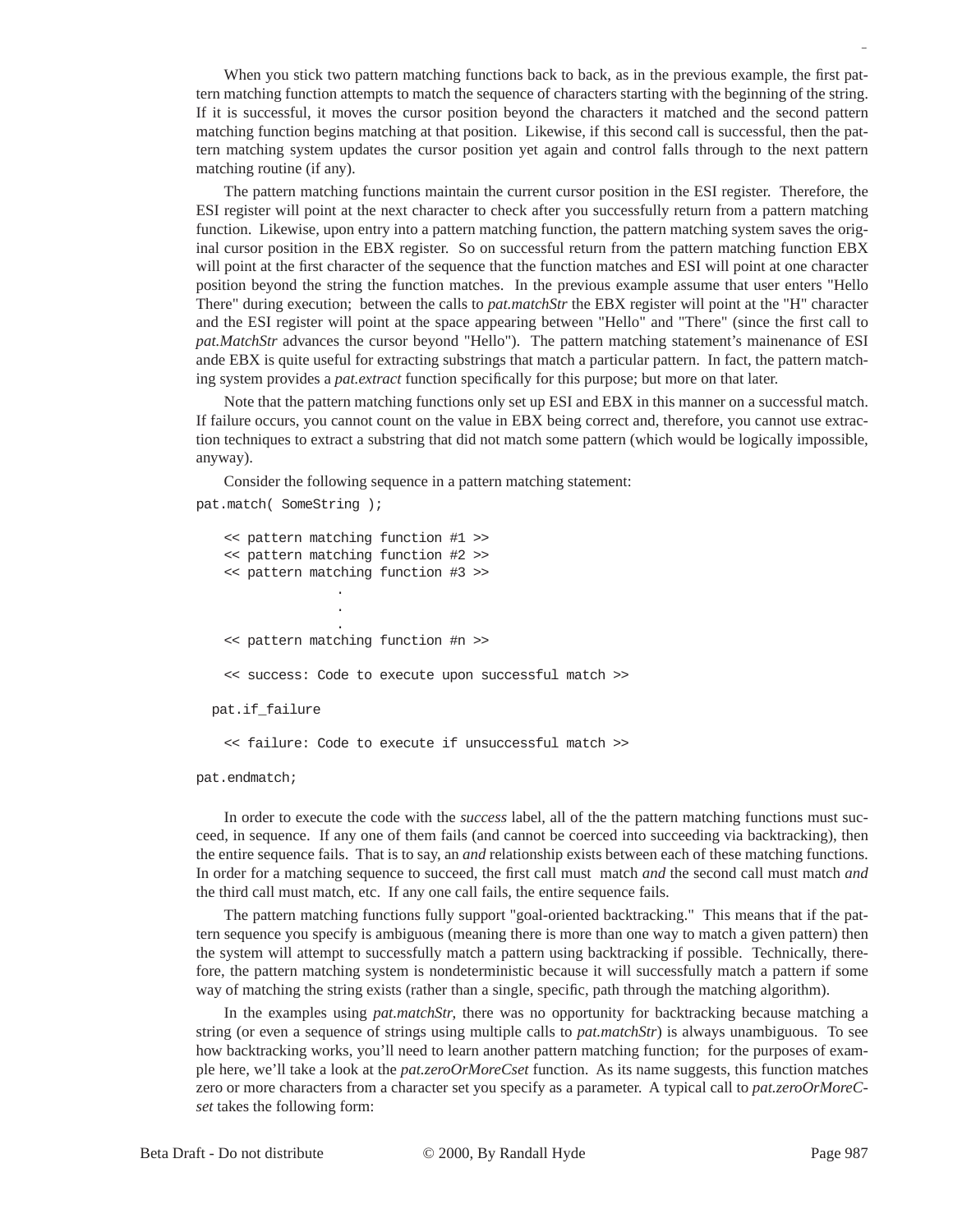This function always succeeds (because it matches zero or more characters, including zero characters). If the cursor points at a sequence of characters in the *someCset* parameter, this function advances the cursor beyond these characters in the string.

Now consider the following pattern matching code:

```
pat.match( SomeString );
   pat.zeroOrMoreCset( {'A'..'Z'} );
   pat.matchStr( "Hello" );
   stdout.put( "Success" nl );
  pat.if_failure
   stdout.put( "failure" nl );
```
pat.endmatch;

p

This code begins by skipping over any leading upper case alphabetic characters. Then it attempts to match the string "Hello" immediately thereafter. The astute reader should detect a problem here: if *pat.zero-OrMoreCset* matches all the leading uppercase alphabetic characters, then the *pat.matchStr* call must fail since it begins with an uppercase alphabetic character, that *pat.zeroOrMoreCset* has already skipped. In actuality, the *pat.matchStr* function does fail – the first time the system calls it. The pattern matching system's "goal directed evaluation" will step in and invoke backtracking in order to successfully match the string. Therefore, the sequence above will report success.

An example will clarify how the backtracking logic works. Suppose *SomeString* in the previous example contained "ABCHello There" upon execution of the *pat.match* statement. The *pat.zeroOrMoreCset* function will match all the leading uppercase characters at the beginning of the string. This will leave the cursor pointing at the "e" character immediately following "ABCH". When *pat.matchStr* attempts to match "Hello" the operation fails. However, rather than immediately transferring control to the *pat.if\_failure* clause, the code will backtrack and request that *pat.zeroOrMoreCset* try a shorter string. The *pat.zeroOr-MoreCset* function complies by matching one less character (that is, it matches the string "ABC" rather than "ABCH"). Note that pat.zeroOrMoreCset is still happy because it's matching three upper case alphabetic characters (which is still zero or more characters from the set). On this call, *pat.zeroOrMoreCset* returns with the cursor pointing at the "H" in "Hello" and control falls through to *pat.matchStr* a second time. This time, of course, *pat.matchStr* succeeds and advances the cursor to the space between the "Hello" and "There" substrings.

While all HLA pattern matching library functions support backtracking, only certain functions will match a different string when asked to backtrack. Specifically, backtracking can only yield a successful match if a particular call to a pattern matching function can match strings of different lengths. For example, although you can backtrack across a *pat.matchStr* function call, *pat.matchStr* always matches the same string. So if some function calls depend upon pat.matchStr to backtrack in order to succeed, they will fail unless some routine before pat.matchStr can successfully backtrack. For example, consider the following code:

```
pat.match( "Hello there Hello" );
   pat.zeroOrMoreCset( {'A'..'Z', 'a'..'z', ' '} );
   pat.matchStr( "Hello" );
   pat.matchStr( " there" );
   stdout.put( "Success" nl );
  pat.if_failure
   stdout.put( "failure" nl );
pat.endmatch;
```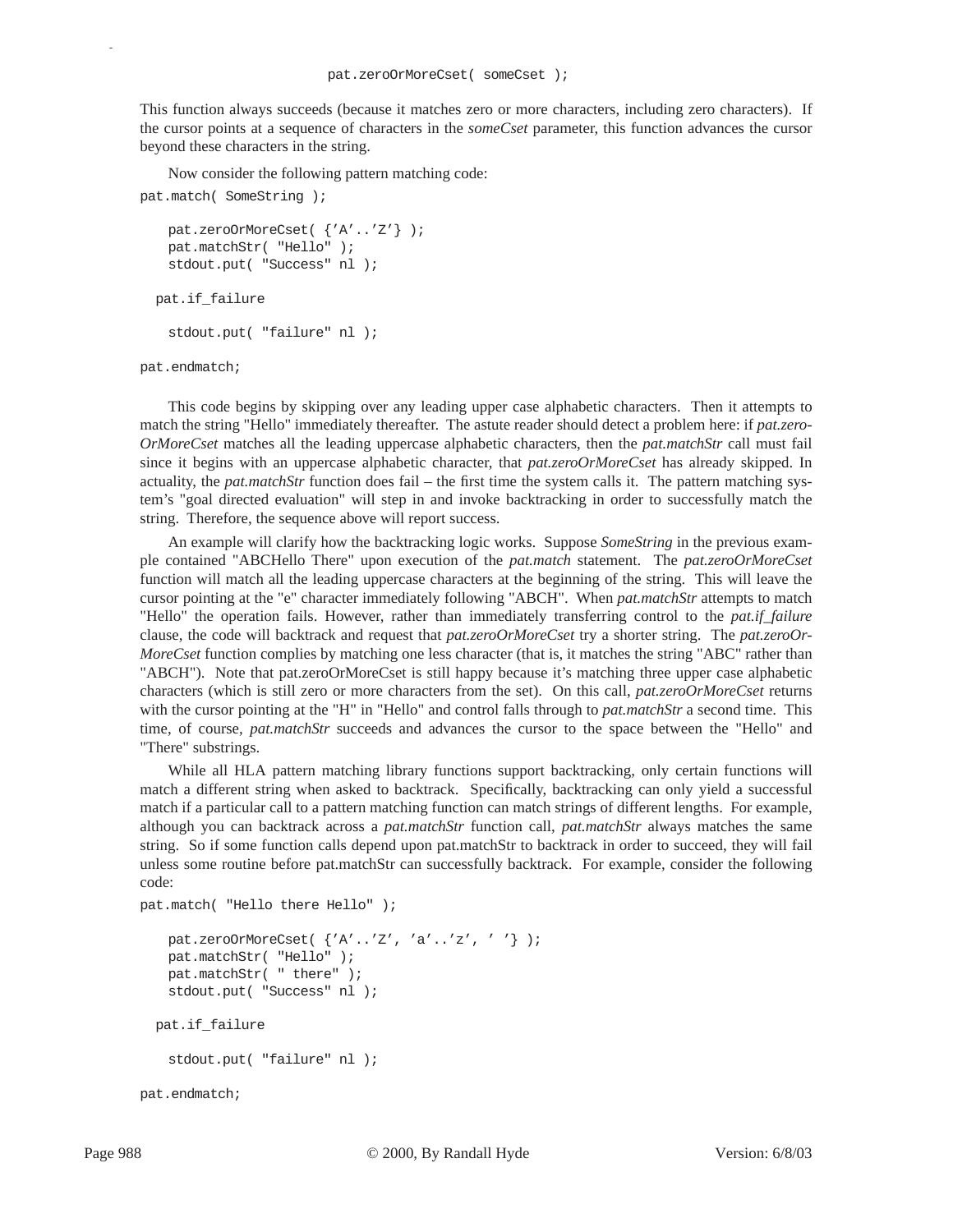The first call to *pat.zeroOrMoreCset* skips all the characters in the string. Therefore, the following call to *pat.matchStr( "Hello" )* will fail until *pat.zeroOrMoreCset* backtracks to the beginning of the second "Hello" in the string. At that point, the first and second pattern matching calls will succeed. However, the third call (*pat.matchStr( " there" )*) fails because the cursor is currently at the end of the string. Ultimately, however, this pattern will succeed because *pat.zeroOrMoreCset* ultimately backs up to the beginning of the string (matching zero characters) and then *pat.matchStr( "Hello" )* can match the first five characters allowing *pat.matchStr( " there" )* to match the next six characters.

As noted above, only certain functions can change the string they match during backtracking. For example, pat.matchStr always matches the same string, so if pattern matching functions following pat.matchStr depend upon that function to change the cursor position in order to suceed, they will fail. The following code demonstrates this problem:

```
pat.match( "Hello Hello there" );
```

```
pat.matchStr( "Hello" );
 pat.matchStr( " Hello" );
 pat.matchStr( " Hello" );
 stdout.put( "Success" nl );
 pat.if_failure
```

```
stdout.put( "failure" nl );
```
pat.endmatch;

The first call to *pat.matchStr* above successfully matches "Hello" and the second call successfully matches " Hello". The third call to *pat.matchStr* fails because " there" is not equal to " Hello". Although the system will attempt to backtrack, unfortunately there is no way for the previous two calls to *pat.matchStr* to match anything differently than they already have, so the system fails to match the string and transfers control to the *pat.if\_failure* clause.

### **5.3 Character Sequences Versus Strings**

Thus far you've seen one form of the *pat.match* statement that allows a single operand which must be a pointer to a string object (i.e., an HLA string variable). In actuality, HLA's pattern matching facilities work with sequences of characters, not strings. While a string is a special case of a character sequence, any sequence of characters in memory is a candidate for use by the pattern matching routines. The pat.match clause provides a special version that allows you to specify the sequence by providing a string operand. This is convenient because most character sequences you want to test will be found in an HLA string. However, there are lots of times when the data you want to test is either not in a string variable or is only a small portion of some larger string. Fortunately, the *pat.match* statement provides additional calling syntax that lets you specify the character sequence by providing two pointers: one to the beginning of the sequence and one to the end of the sequence.

The pattern matching functions (e.g., *pat.matchStr*) always assume that ESI (the cursor position) points at the start of a sequence and EDI points just beyond the end of the sequence. These functions do not assume that ESI points at an HLA string; in particular, the four bytes immediately prior to where ESI points is not the length value. This is obvious if you think about it for a moment. After all, if each matching function increments the cursor pointer (ESI) as it matches characters, then ESI winds up pointing at characters in the middle of the string as the pattern matching operation progresses.

The pattern matching functions use the value in EDI to determine when they've reached the end of the string. While there are two other ways to determine the end of an HLA string (the string's length value or by encountering a zero terminating byte), using a pointer to the first position beyond the end of the sequence to mark the end is a bit more general. This allows you, for example, to match against a short sequence of characters in the middle of a larger string by simply pointing ESI at the first byte of the sequence and EDI at the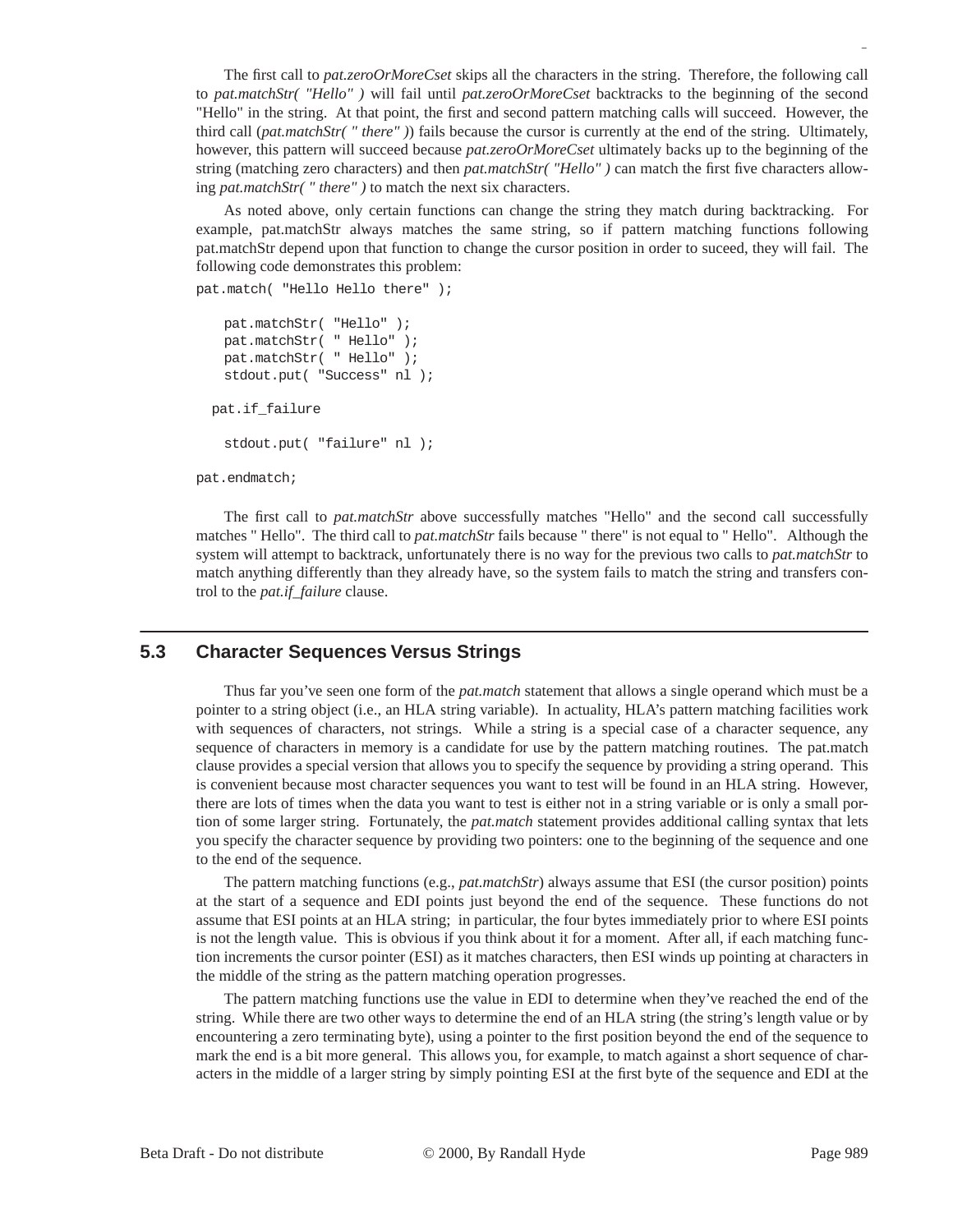first character beyond the end of the sequence. To allow the use of a general chracter sequence, the *pat.match* statement provides the following syntax:

pat.match( StartOfSequence, EndOfSequence );

<<Matching functions>> << Code to execute if successful match >> pat.if\_failure; << Code to execute if unsuccessful match >>

pat.endmatch;

p

The *StartOfSequence* and *EndOfSequence* operands must be double word pointers to the first character and just beyond the last character of the sequence of characters to match against. *StartOfSequence's* value becomes the initial cursor position. If, during matching, the cursor position becomes greater than or equal to *EndOfSequence*, then the matching fails (or invokes backtracking in an attempt to succeed). Note that if you specify a single (string) operand, *pat.match* initializes the cursor with the address of the first character and adds the length of the string to this address to get the *EndOfSequence* value.

### **5.4 System Resources During a Pattern Matching Operation**

As you've seen already, the pattern matching statements and functions make use of the EBX, ESI, and EDI registers. There are some other serious considerations of which you must be aware when using the HLA pattern matching statements. This section will describe some of those issues.

Since the pattern matching functions pass values between themselves in the EBX, ESI, and EDI registers, you should not modify the values of these registers between calls to the pattern matching functions within a *pat.match..pat.endmatch* statement. While it is perfectly legal to place assembly language statements between pattern matching function calls, you must take care when doing so; otherwise you may inadvertently affect the pattern matching operation in progress.

The pattern matching statement and the pattern matching functions manipulate the stack in very non-standard ways. There are two things you must keep in mind when using the pattern matching functions: first, the *pat.match* statement pushes data on the stack that the *pat.endmatch* clause removes. Therefore, you cannot push data on the stack before a *pat.match* statement and expect that data to be on the top of stack within the *pat.match..pat.endmatch* statement. That is, the following will not produce desired results (and, in fact, it will probably crash the system):

// WARNING! This code will not work!

push( eax ); // Put some value on TOS. pat.match( SomeString ); pop( eax ); // Retrieve value pushed earlier. . . . pat.endmatch;

The second thing you need to realize is that the pattern matching function calls within the *pat.match..pat.endmatch* statement do not clean up the stack when they return. They must leave certain data on the stack in order to implement backtracking. The pattern matching system cleans up this excess stack data when it encounters the *pat.endmatch* clause; but inside the *pat.match..pat.endmatch* statement, the system takes considerable liberty with how it uses the stack. Therefore, you cannot write code like the following:

```
pat.match( SomeString );
```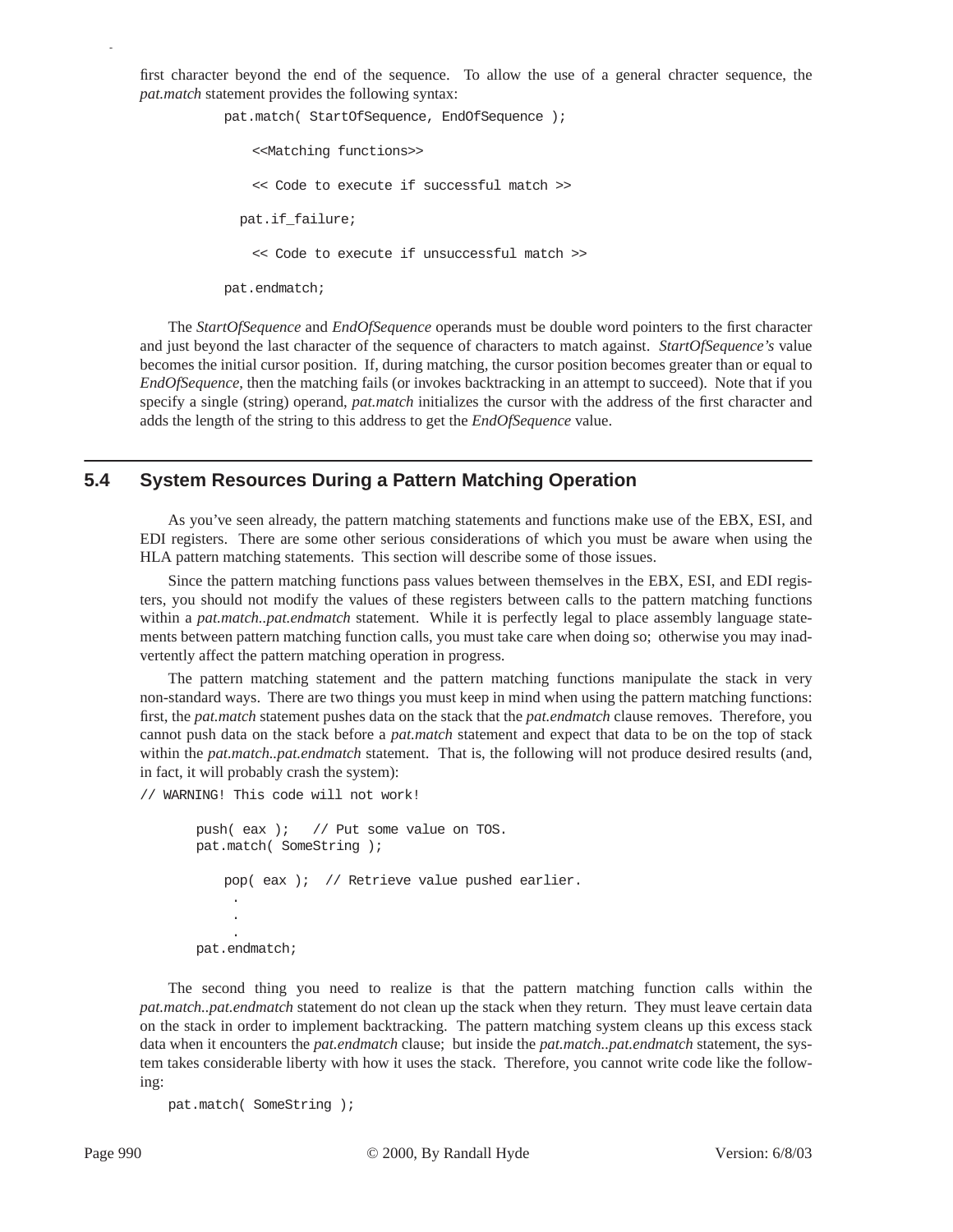```
pat.zeroOrMoreCset( {'a'..'z'} );
   push( esi ); // Save cursor position [WARNING! This will NOT work!]
   pat.oneOrMoreCset( {'A'..'Z'} );
   pop( esi ); // Retrieve former cursor position.
    .
    .
    .
pat.endmatch;
```
The sequence above will not work because ESP is not pointing at the same location after the call to *pat.oneOrMoreCset*<sup>1</sup> as it was before the call. The *pat.oneOrMoreCset* function leaves extra information sitting on the stack in order to support backtracking. Therefore, this code does not pop the original ESI value off the stack, instead, it pops some of the extra information that *pat.oneOrMoreCset*. This may cause the pattern matching operation to fail and may even crash the system. So don't do it!

Of course, another obvious resource that the pattern matching routines use is stack space. While most pattern matches will not consume an inordinate amount of stack space, do be aware that a successful pattern matching operation will require a small amount of stack space<sup>2</sup>.

## **5.5 Eager Versus Lazy Evaluation**

Some pattern matching functions, like *pat.oneOrMoreCset*, can match strings of an arbitrary length (as opposed to functions like *pat.matchStr* that, with a given parameter, always match a string with a specific length). Assuming a character seqeuence begins with *n* characters, each of which is a member of character set you pass as *pat.oneOrMoreCset's* parameter, it is perfectly reasonable to expect this pattern to match those *n* characters and advance the cursor beyond them before the next pattern matching function processes characters in the sequence. Indeed, this is exactly the way *pat.oneOrMoreCset* behaves.

Unfortunately, this behavior isn't always what we want. For example, consider the following pattern sequence:

```
pat.oneOrMoreCset( {'a'..'z'} );
pat.matchStr( "hello" );
```
Assuming this pattern is attempting to match a string like "abchello" it should succeed. The *pat.oneOr-MoreCset* function should match "abc" (which is certainly one or more lower case characters) and then the *pat.matchStr* function matches the remainder of the string ("hello"). Unfortunately, if *pat.oneOrMoreCset* behaves in an eager fashion and attempts to match all the lower case characters in the string, include the lower case characters that make up the string "hello". After *pat.oneOrMoreCset* matches all the characters in the string, the call to *pat.matchStr* will fail since the empty string is not equal to "hello".

Fortunately, the HLA pattern matching functions don't give up at this point and report failure. The HLA pattern matching system uses backtracking and goal directed evaluation to see if some other division of characters between the two functions might succeed. The HLA pattern matching functions contain special code that let them reenter the previous pattern matching function and tell it, if possible, to back up a little bit and try again3. The *pat.oneOrMoreCset* function, for example, backs up one character each time the following pattern matching function fails. The following table shows how the sequence above ultimately matches the string "abchello".

<sup>1.</sup> This function, by the way, succeeds if it matches one or more characters from the specfied character set.

<sup>2.</sup> If the pattern matching operation is recursive, then it could require considerable stack space. This depends, of course, on the complexity of the pattern and the size of the string you're matching.

<sup>3.</sup> The extra data the pattern matching functions leave on the stack provides this capability.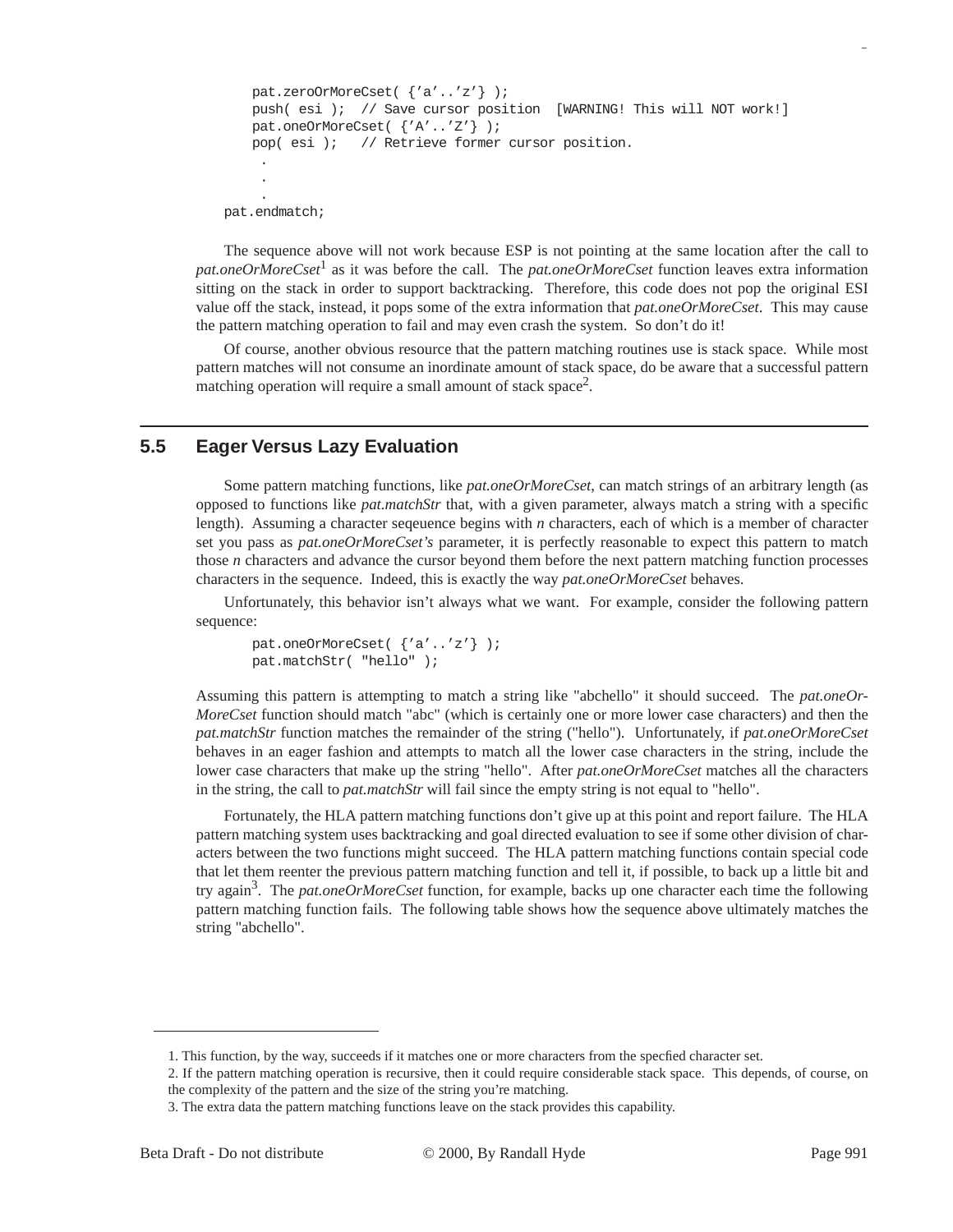| <b>Character Sequence</b> | pat.oneOrMoreCset<br>Matches | pat.matchStr<br>Matches | Result  |
|---------------------------|------------------------------|-------------------------|---------|
| abchello                  | abchello                     |                         | failure |
| abchello                  | abchell                      | $\Omega$                | failure |
| abchello                  | abchel                       | 1 <sub>o</sub>          | failure |
| abchello                  | abche                        | 11o                     | failure |
| abchello                  | abch                         | ello                    | failure |
| abchello                  | abc                          | hello                   | success |

**Table 1: Matching the String "abchello"**

Notice how, with backtracking, it took six attempts in order to match the string. In complex patterns where backtracking occurs frequently, the pattern matching algorithm can be very inefficient, especially if earlier patterns consume a large portion of the character sequence under consideration and you have to backtrack through the entire string<sup>4</sup>.

Suppose we modified the *pat.oneOrMoreCset* pattern matching algorithm so that it matched as few characters as possible at each step. In other words, it would match one character on the original call, match two characters on the first backtracking operation, match three characters on the third backtracking operation, etc. If this function operated in this manner, here's how the two pattern matching functions above would match "abchello".

| <b>Character Sequence</b> | pat.oneOrMoreCset<br>Matches | pat.matchStr<br>Matches | Result  |
|---------------------------|------------------------------|-------------------------|---------|
| abchello                  | a                            | bchello                 | failure |
| abchello                  | ab                           | chello                  | failure |
| abchello                  | abc                          | hello                   | success |

**Table 2: Matching the String "abchello"**

As you can see, this modification arrived at the success state in half the number of steps.

The first version of *pat.oneOrMoreCset* uses an eager algorithm. That is, it eagerly attempts to match as many characters as possible before it stops. This second version of *pat.oneOrMoreCset* uses a lazy algorithm. That is, it matches as few characters as possible, deferring the matching to whatever matching function follows. If the following pattern matching functions fail, then the lazy algorithm matches one additional character each time backtracking occurs.

In this particular example, lazy evaluation was more efficient than eager evaluation. However, this is not always the case. Had there been 10 lower case alphabetic characters before the "hello" substring, then eager evaluation would have been more efficient. Since the relative efficiencies of eager versus lazy evaluation is data dependent, you'll probably want to choose one algorithm or the other based on your knowledge of the data you intend to process. If you don't know, eager evaluation is probably the best choice since it's probably a litte more intuitive.

<sup>4.</sup> In fact, in some (very) degenerate cases it is possible for the algorithm to consume  $2<sup>n</sup>$  units of time if the string is n characters long. Fortunately, this degenerate case almost never occurs in practice.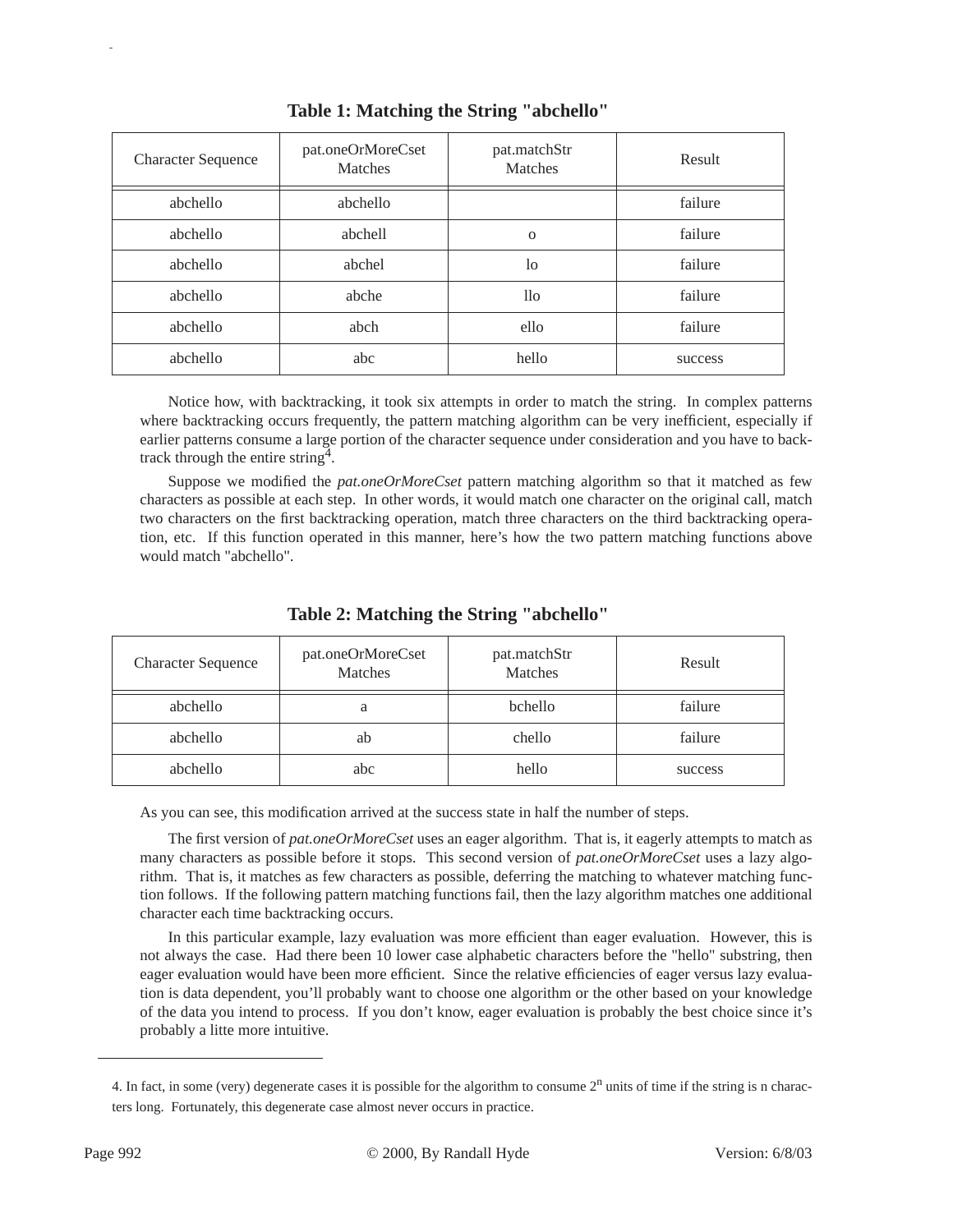The *pat.oneOrMoreCset* procedure implements eager evaluation. A second routine, *pat.l\_oneOrMoreCset* implements the same pattern matching operation using lazy evaluation. In general, pattern matching function names of the form *pat.XXXXX* (without an "l\_" prefix on the XXXXX portion of the name) implement eager evaluation while those with names like *pat.l\_XXXXX* use lazy evaluation. Not all pattern matching functions match different strings in the presence of backtracking, therefore some functions do not have a lazy evaluation form.

#### **5.6 Alternation**

Sometimes you might want to specify several alternatives within a pattern. While it is technically possible to put alternative matches in the pat.if failure section of a pattern matching statement, there is an easier mechanism: use the *pat.alternate* clause in the *pat.match..pat.endmatch* statement. The pat.alternate section lets you try to match an alternative pattern before the pattern matching operation reports failure.

The *pat.alternate* clause is an optional section in the *pat.match* statement (unlike the *pat.if\_failure* clause, which must be present). You may have zero or more *pat.alternate* clauses in a pattern matching statement. If any *pat.alternate* clauses appear in the statement, they must all precede the *pat.if\_failure* clause. The following code shows the basic layout of a *pat.match..pat.endmatch* statement with one or more *pat.alternate* sections:

```
pat.match( SomeString );
```
<< Pattern matching functions >>

<< Code to execute if the above patterns match >>

pat.alternate;

<< Pattern matching functions >>

<< Code to execute if the pattern matching functions above succeed >>

// Additional, optional, pat.alternate sections using the same syntax // as the pat.alternate section above.

pat.if\_failure;

<< Code to execute if none of the above patterns matches the string >>

pat.endmatch;

A sequence of pattern matching functions within a single section only succeed if all the matches succeed. As noted earlier, this is equivalent to a logical AND operation. Alternation provides the logical OR capability. With alternation, your pattern matching statement can succeed if any one of several different patterns matches.

A little bit later, when you learn how to write your own pattern matching functions, you'll see how to use alternation to create some very sophisticated patterns. In the meantime, however, it's time to take a look at some of the functions that the HLA pattern matching library already provides for you.

## **5.7 The HLA Standard Library Pattern Matching Routines**

The following sections describe each of the HLA pattern matching functions in detail.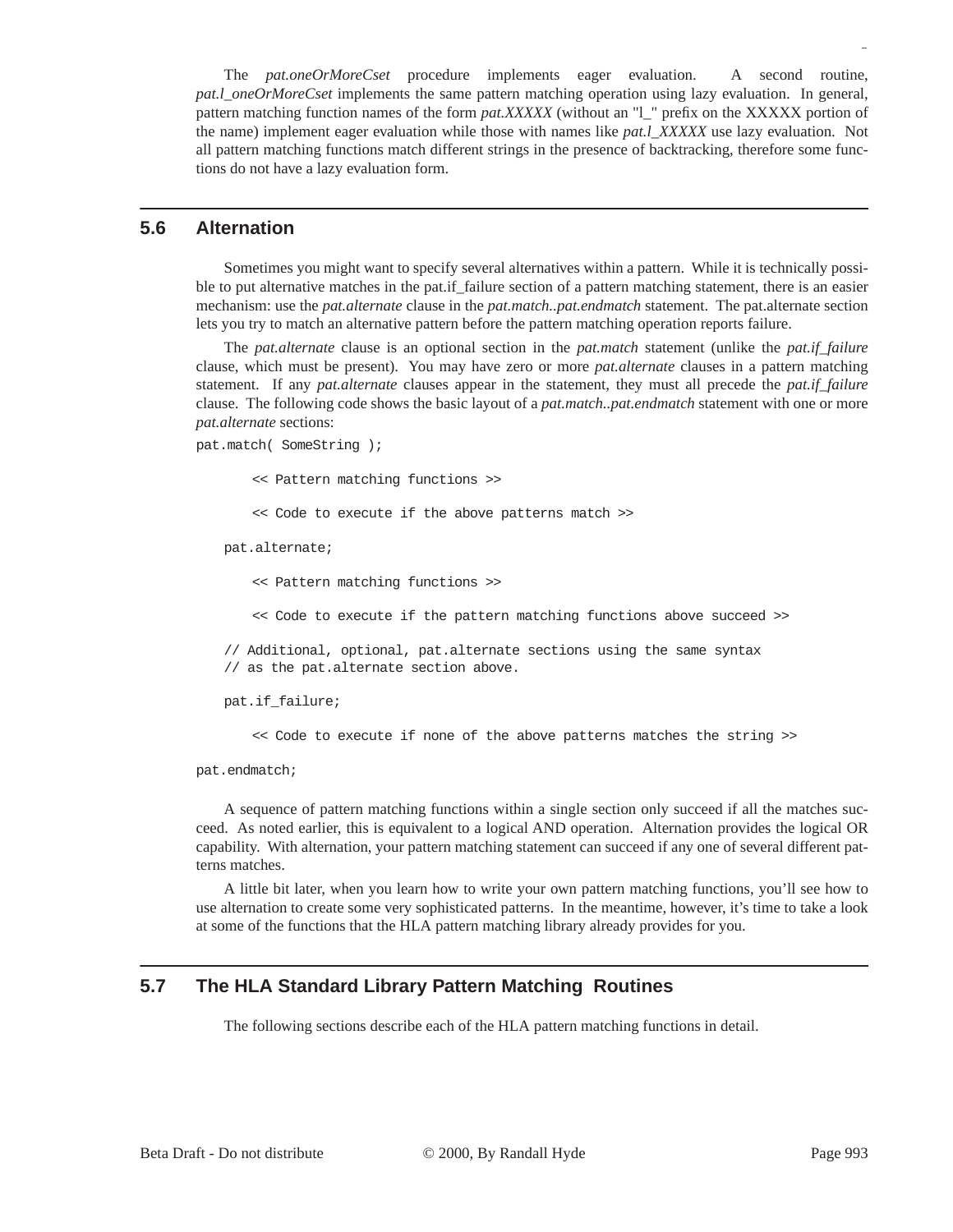#### **5.7.1 'Cursor' Functions**

p

```
procedure pat.EOS;
procedure pat.atPos( pos:dword );
procedure pat.position( pos:dword );
procedure pat.skip( pos:dword );
procedure pat.getPos( var pos:dword );
```
#### **Note: these functions are not standard procedures. You cannot call them outside the context of a** *pat.match..pat.endmatch* **statement. Any attempt to do so may crash the system.**

The pattern matching cursor functions don't actually match any characters in the source string. Instead, these functions succeed or fail based upon the current position of the cursor within the string.

The *pat.EOS* (end of string) pattern matching function succeeds if the cursor is currently at the end of the string (that is, if ESI is equal to EDI). It fails if this is not the case. As you've probably noticed by now, the pattern matching functions don't consider any characters beyond the last characters in the string that they match. You can use the *pat.EOS* function to verify that there are no more characters left in the input string. For example, the following code checks to see if a string contains some number of spaces or tab characters followed by "Hello" at the end of the string:

pat.match( SomeString );

```
pat.zeroOrMoreCset( { stdio.tab, ' '} );
   pat.matchStr( "Hello" );
   pat.EOS();
   stdout.put( "Success!" nl );
pat.if_failure;
   stdout.put( "Failure" nl );
```
pat.endmatch;

Note that the pat.EOS pattern does not match a zero terminating byte. It simply checks to see if ESI is (greater than or) equal to EDI (which means the cursor is beyond the end of the string). Remember, the pattern matching functions don't make any assumptions about the string format. To the pattern matching routines, a string is just a sequence of bytes between the locations where ESI and EDI point.

The *pat.atPos* function requires a single *uns32* parameter. This function succeeds if the cursor is currently at the specified character position beyond the start of the original string. For example, *pat.atPos(5)* succeeds if and only if the cursor is currently pointing at the sixth character in the string (i.e., the character who is five bytes beyond the start of the string). This function is quite useful for verifying that certain data (that you match immediately following the *pat.atPos* call) is at a fixed position within a string. For example, the following code matches any string that contains alphabetic characters with the substring "the" starting at offset two in the string:

```
pat.match( SomeString );
   pat.zeroOrMoreCset( {'a'..'z', 'A'..'Z' } );
   pat.atPos( 2 );
   pat.matchStr( "the" );
       .
       .
       .
pat.endmatch;
```
The *pat.position* function function also requires a single *uns32* parameter. If the current sequence of characters is at least this many characters long (i.e., EDI-ESI is greater or equal to the value of this parame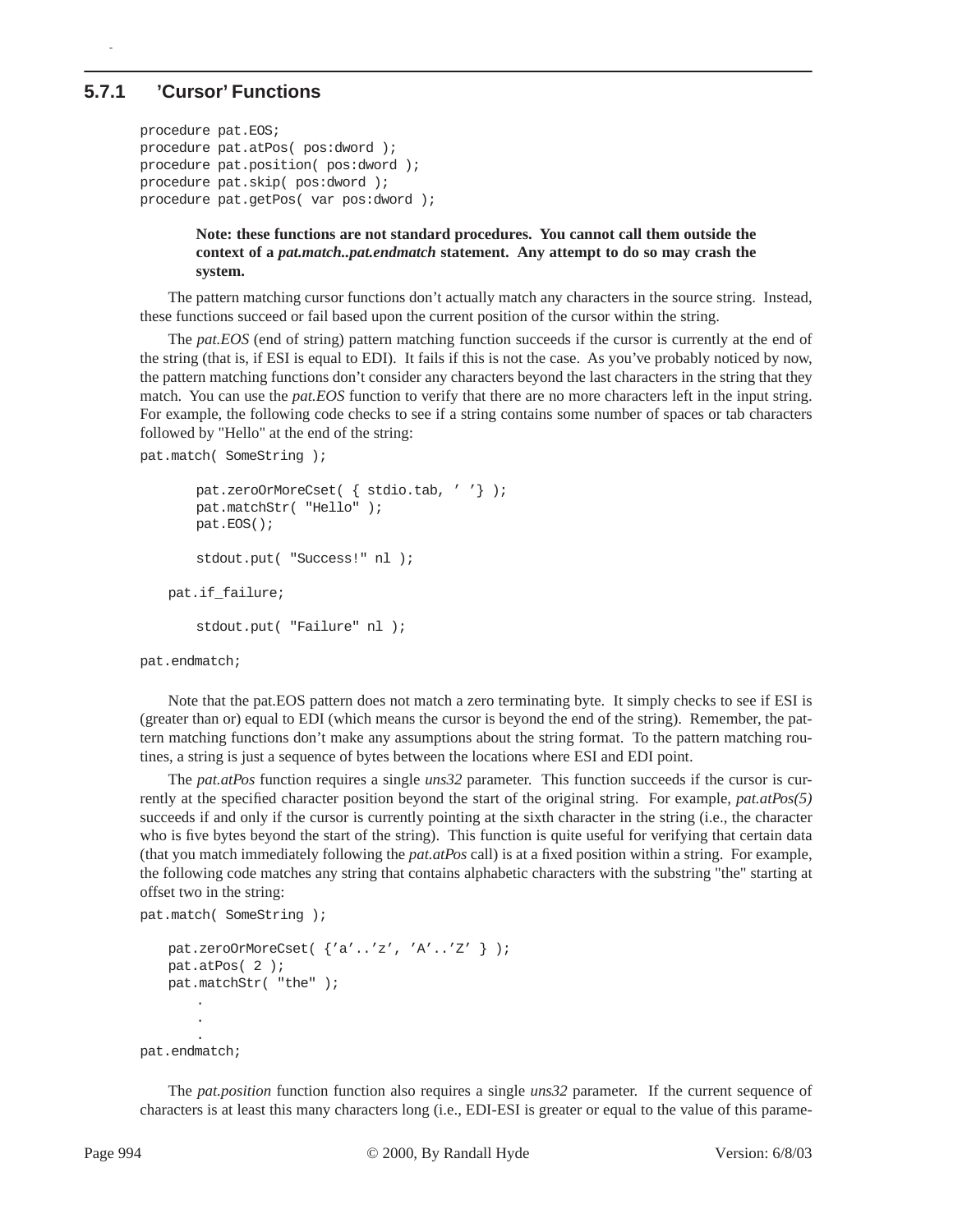ter) then this function succeeds and moves the cursor to the specified location in the character sequence. This function fails if the new position is outside the range of the character sequence. Note that this function allows you to move the cursor anywhere in the sequence, backwards or forwards. Example:

```
pat.match( SomeString );
   pat.matchStr( "Name:" );
   pat.position( 4 );
   pat.matchStr( ":John" );
     .
     .
     .
pat.endmatch;
```
The example above matches strings that begin with "Name:John".

The *pat.skip* function has a single *uns32* parameter. This function advances the cursor the specified number of characters this parameter specifies and succeeds if the cursor position is still within the character sequence the system is processing; this function fails if advancing the cursor would move it beyond the end of the string. Note that you can only move forward with this function, you cannot skip backwards with *pat.skip*. Example:

```
pat.match( SomeString );
   pat.matchStr( "Hello" );
   pat.skip( 7 );
   pat.matchStr( "John " );
   stdout.put( "Matched 'HelloxxxxxxJohn'" nl );
   pat.if_failure;
    stdout.put( "Failed to match the string" nl );
pat.endmatch;
```
The *pat.getPos* function has a single pass by reference uns32 parameter. This function always succeeds and it stores the offset of the current cursor position into the reference parameter. This matching function is quite useful for noting the position of various sub-patterns in a string. Example:

```
pat.match( SomeString );
```

```
pat.oneOrMoreCset( {'a'..'z', 'A'..'Z', ' '} );
   pat.getPos( i );
   pat.matchStr( "hello" );
   stdout.put( "Found 'hello' at position ", i, " in the string" nl );
   pat.if_failure;
   stdout.put( "Did not match the string" nl );
pat.endmatch;
```
#### **5.7.2 Backtracking Control**

```
procedure pat.fail;
procedure pat.fence;
```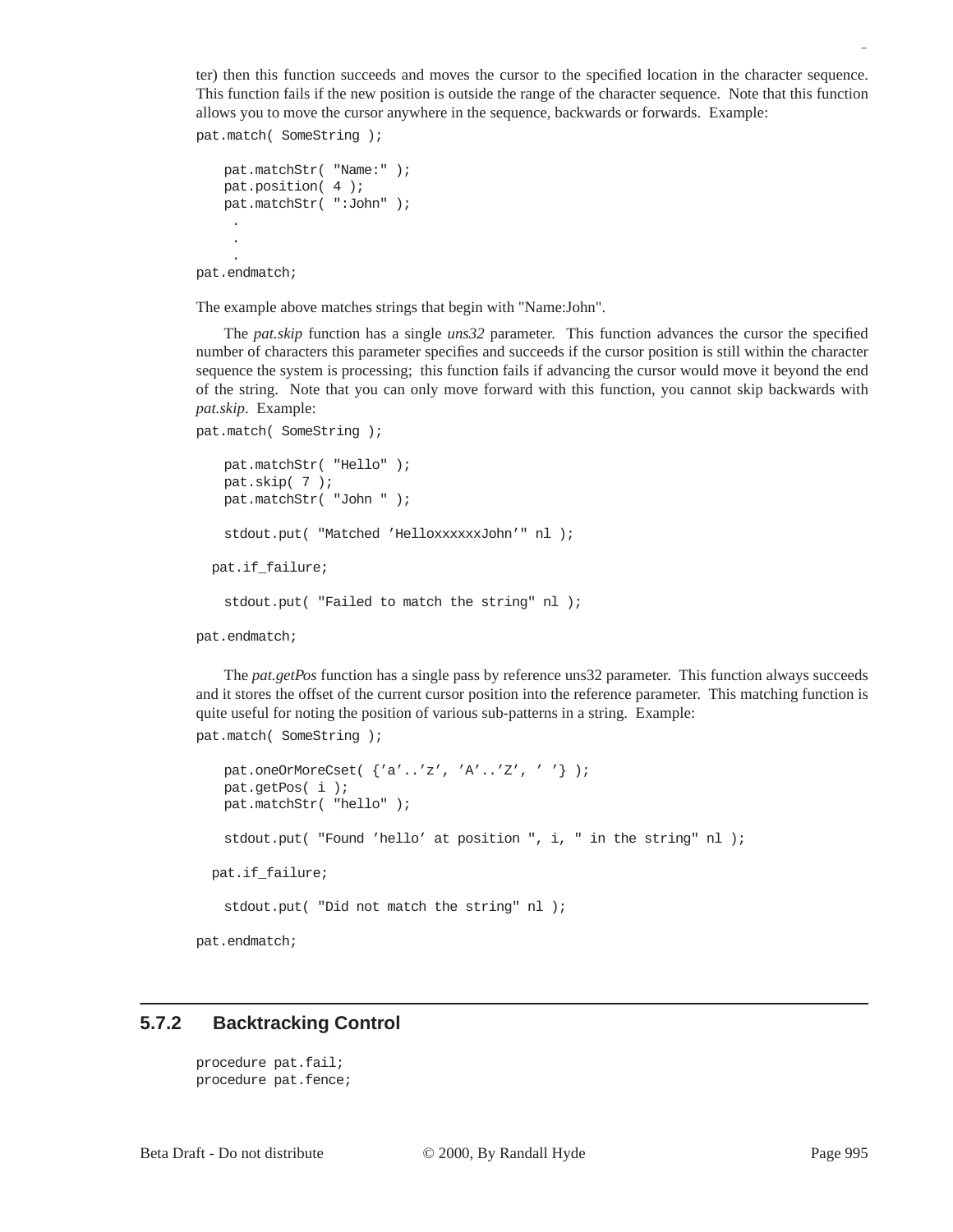#### **Note: these functions are not standard procedures. You cannot call them outside the context of a** *pat.match..pat.endmatch* **statement. Any attempt to do so may crash the system.**

The *pat.fail* and *pat.fence* functions provide a small amount of control over backtracking. The *pat.fail* function always fails whereas the pat.fence function always succeeds in one direction (normal execution) and always fails (completely) if you attempt to backtrack across it.

The *pat.fail* function is useful if you have a prefix string you would like to match but want to reject that string if it has a certain suffix. For example, suppose you want to accept all strings that begin with "Hello" unless that string also has " there" immediately following. You can achieve this with the following pattern: pat.match( SomeString );

```
pat.matchStr( "Hello" );
 pat.matchStr( " there" );
 pat.fail();
 // NOTE: we'll never get to this point since pat.fail always fails.
 pat.alternate;
 pat.matchStr( "Hello" );
 stdout.put
  ("Matched a string beginning with 'Hello' that does not " nl
     "begin with 'Hello there'" nl
 );
 pat.if_failure;
 stdout.put
 ( 
     "String did not begin with 'Hello' or it began with 'Hello there'"
     nl
 );
```
pat.endmatch;

p

The *pat.fence* function always succeeds whenever the program encounters it in a sequence of pattern matching functions. However, if the program attempts to backtrack across a *pat.fence* call, the system immediately fails and stops all further attempts at backtracking. This is useful, for example, if you want to skip over certain patterns before processing that pattern. As an example, consider the following code that succeeds if and only if the string 'there' follows the last 'Hello' in the string: pat.match( SomeString );

```
// Locate the last "Hello" in the string:
pat.zeroOrMoreCset( {'a'..'z', 'A'..'Z', ' '} );
pat.matchStr( "Hello" );
// Don't allow backtracking over the last "Hello" string:
pat.fence();
// Match a "there" following the last "Hello"
pat.zeroOrMoreCset( {'a'..'z', 'A'..'Z', ' '} );
pat.matchStr( "there" );
```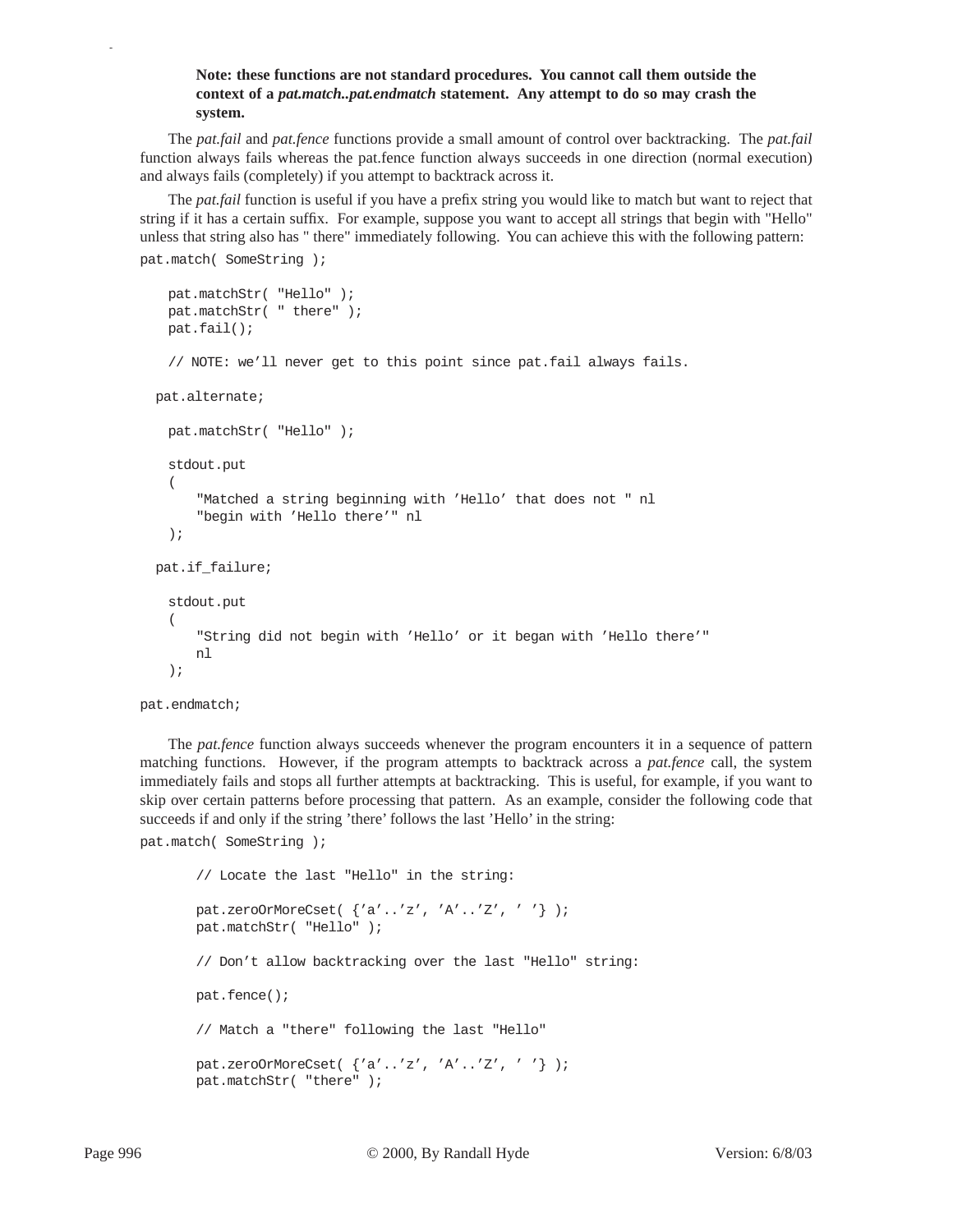stdout.put( "The last 'Hello' has a 'there' after it.", nl );

pat.if\_failure

stdout.put( "The last 'Hello' did not have a 'there' following it." nl );

pat.endmatch;

#### **5.7.3 Parenthetical Pattern Matching**

macro pat.onePat / pat.endOnePat macro pat.zeroOrOnePat / pat.endZeroOrOnePat macro pat.zeroOrMorePat / pat.endZeroorMorePat macro pat.oneOrMorePat / pat.endOneOrMorePat

#### **Note: these are multipart macros.**

These macros accept a general seqeuence of pattern matching function calls between the beginning macro and the corresponding terminator macro. Beyond the obvious use of the latter three "functions" to simulate selection or repetition of a pattern, these macros let you group a set of patterns together so that they succeed or fail as a whole unit. This is comparable to using parentheses in an arithmetic expression to override precedence.

The *pat.onePat* macro evaluates the pattern matching calls appearing in its parameter list and succeeds if they succeed or fails if the sequence fails. This macro is exactly equivalent to parentheses in a regular expression. Here's a simple example of this macro in use:

pat.match( SomeString );

```
pat.onePat
       pat.zeroOrMoreCset( {'a'..'z'} );
       pat.matchStr( "Hello" );
   pat.endOnePat;
   stdout.put( "String contains 'Hello'" nl );
pat.if_failure
   stdout.put( "Failure" nl );
```
pat.endmatch;

pat.match( SomeString );

Of course, there is absolutely no benefit to using the *pat.pattern* macro in this manner. It turns out, however, that you can place a *pat.alternate* section within this macro invocation. This lets you create patterns like the following:

```
// Match "Black" or "Blue":
pat.onePat
   pat.matchStr( "Black" );
   pat.alternate
   pat.matchStr( "Blue" );
pat.endOnePat;
```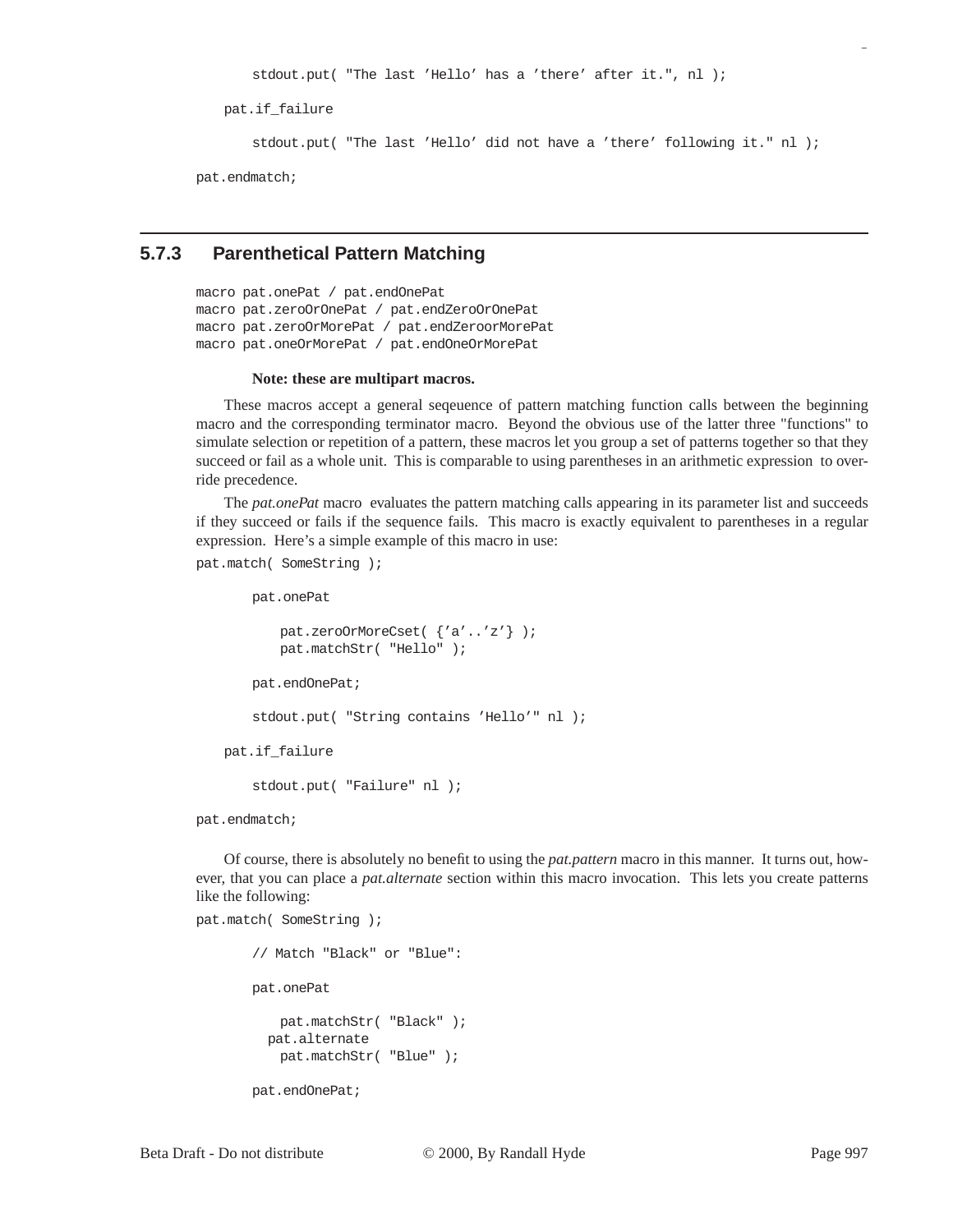```
// Match "bird" or "berry":
       pat.onePat
          pat.matchStr( "bird" );
          pat.alternate
          pat.matchStr( "berry" );
       pat.endOnePat;
       stdout.put( "Matched" nl );
   pat.if_failure
       stdout.put( "Failed to match" nl );
pat.endmatch;
```
This pattern will match "Blackbird", "Bluebird", "Blackberry", or "Blueberry". The code is roughly equivalent to the regular expression "( Black | Blue )( bird | berry )".

Although the example above uses only one optional *pat.alternate* section in the *pat.onePat* invocations, multiple *pat.alternate* sections may appear within the macro invocation. In fact, just about anything you can put in a *pat.match..pat.endmatch* statement, with the exceptions of the *pat.if\_failure* and *pat.fence* clauses, may appear in the *pat.onePat* macro invocation. Therefore, we could extend the pattern above by adding another alternate clause to the second *pat.onePat* invocation as follows:

```
pat.match( SomeString );
       // Match "Black" or "Blue":
       pat.onePat
          pat.matchStr( "Black" );
          pat.alternate
          pat.matchStr( "Blue" );
       pat.endOnePat;
       // Match "bird" or "berry":
       pat.onePat
          pat.matchStr( "bird" );
          pat.alternate
          pat.matchStr( "berry" );
          pat.alternate
          pat.matchStr( "sky" );
       pat.endOnePat
       stdout.put( "Matched" nl );
   pat.if_failure
       stdout.put( "Failed to match" nl );
```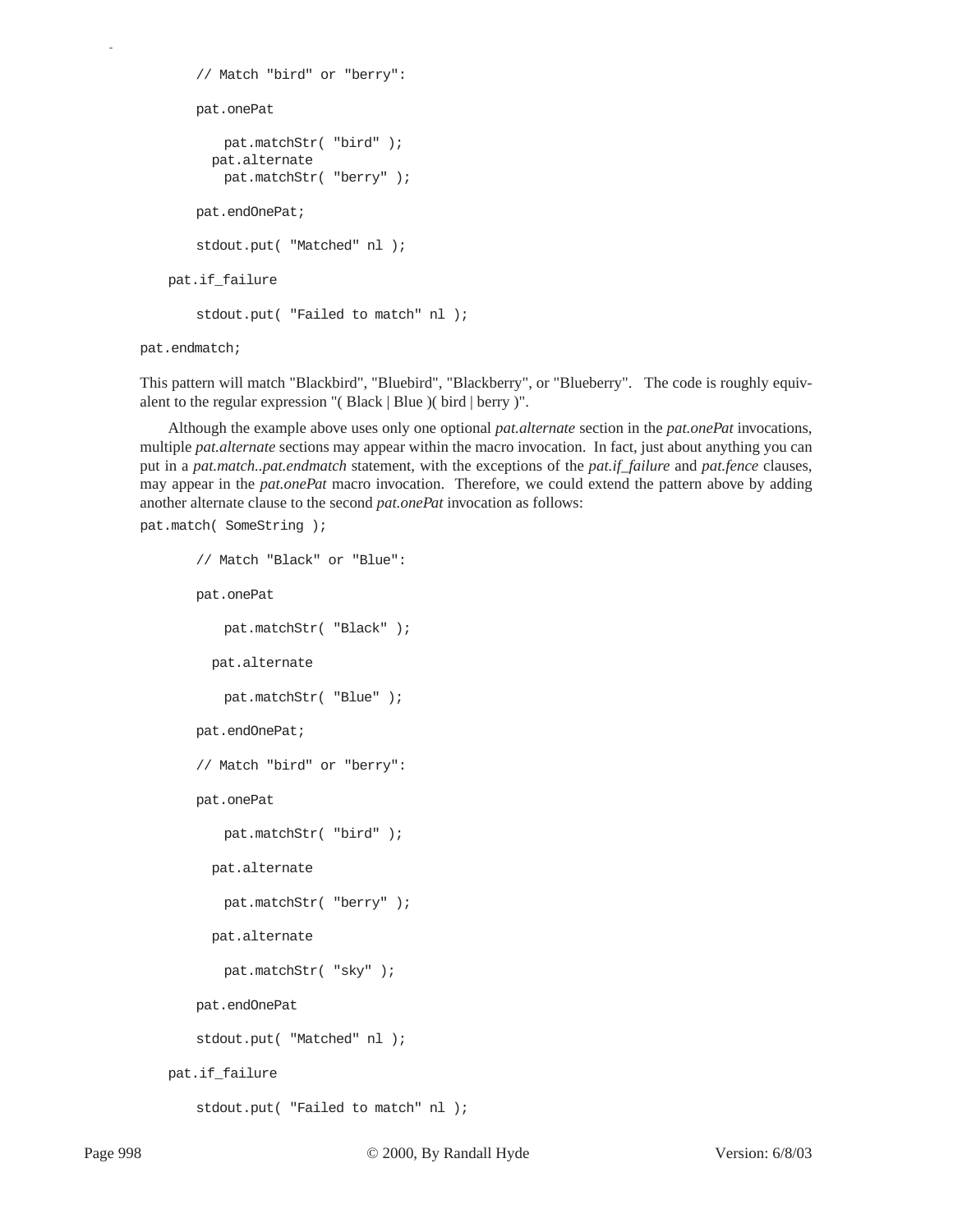pat.endmatch;

Now the pattern matches Blackbird, Blackberry, Blacksky, Bluebird, Blueberry, and BlueSky.

The *pat.zeroOrOnePat* macro also accepts a general sequence of pattern matching statements as a parameter. Like *pat.onePat*, the *pat.zeroOrOnePat* macro allows optional *pat.alternate* sections. The difference between the two calls (which should be obvious from the name) is that *pat.zeroOrOnePat* always succeeds; that is, matching the pattern that is the *pat.zeroOrOnePat* parameter is optional. If r represents some regular expression (or context-free grammar, for that matter) that the *pat.zeroOrOnePat* parameter matches, then the *pat.zeroOrOnePat* invocation is equivalent to the regular expression:

$$
(\begin{array}{c|c|c|c}\hline \mathcal{F} & \mathcal{E} \end{array})
$$

The *pat.zeroOrMore* pattern matching macro provides the obvious extension; it matches zero or more occurrences of the pattern you provide as the macro's parameter. This macro always succeeds (since it can match zero occurrences of the pattern); if it does match some pattern, it will advance the cursor beyond the characters it matches (and succeed). If *r* is a regular expression (or CFG), then *pat.zeroOrMore( r )* is equivalent to the following regular expression:

 $(r)^*$ 

**Warning**: this macro consumes a small amount of stack space (about 20 bytes) for each copy of the pattern it matches. If you have a very long character sequence and you expect the pattern to match several times in succession, be aware that this call may use up a considerable amount of stack space. By default, HLA allocates a large stack (16 megabytes) for your programs, so you probably don't have to worry about running out of stack space; however, be aware of the resource usage of this statement, especially if you override HLA's default stack size.

The *pat.oneOrMorePat* macro makes the obvious extension to the *pat.zeroOrMore* macro invocation. Unlike *pat.zeroOrOnePat* or *pat.zeroOrMorePat*, this macro doesn't always succeed. It must match at least one copy of the pattern its parameter specifies. Once it matches at least one copy, the macro returns success and it will consume all addition characters in the sequence that also match the pattern. Like the previous macros this section discusses, the parameter may pat.alternate and other pattern matching functions with the exception of the *pat.if\_failure* clause. If *r* is a regular expression (or CFG) that corresponds to the pattern that *pat.oneOrMorePat* matches, then this macro is equivalent to the following regular expression:

 $(r)^{+}$ 

In general, you should not use the *pat.zeroOrOnePat*, *pat.zeroOrMorePat*, or *pat.oneOrMorePat* macros to extend individual pattern matching functions. For example, you should not make the following call:

```
pat.oneOrMorePat;
   pat.oneChar( 'a' );
pat.endOneOrMorePat;
```
( An you can probably figure out, *pat.oneChar* matches a single character, the character its parameter specifies.)

While the call above will correctly match one or more copies of the pattern (which matches a single 'a', hence this pattern matches one or more 'a' characters), you'll discover that most pattern functions fall into a group of related pattern matching functions and there's usually a *pat.oneOrMoreXXXX* version of that function already. For example, the character pattern matching functions include a *pat.oneOrMoreChar*. Calling the function specifically created for this purpose is quite a bit more efficient than wrapping some other function with *pat.oneOrMorePat* (or some other parenthetical pattern macro).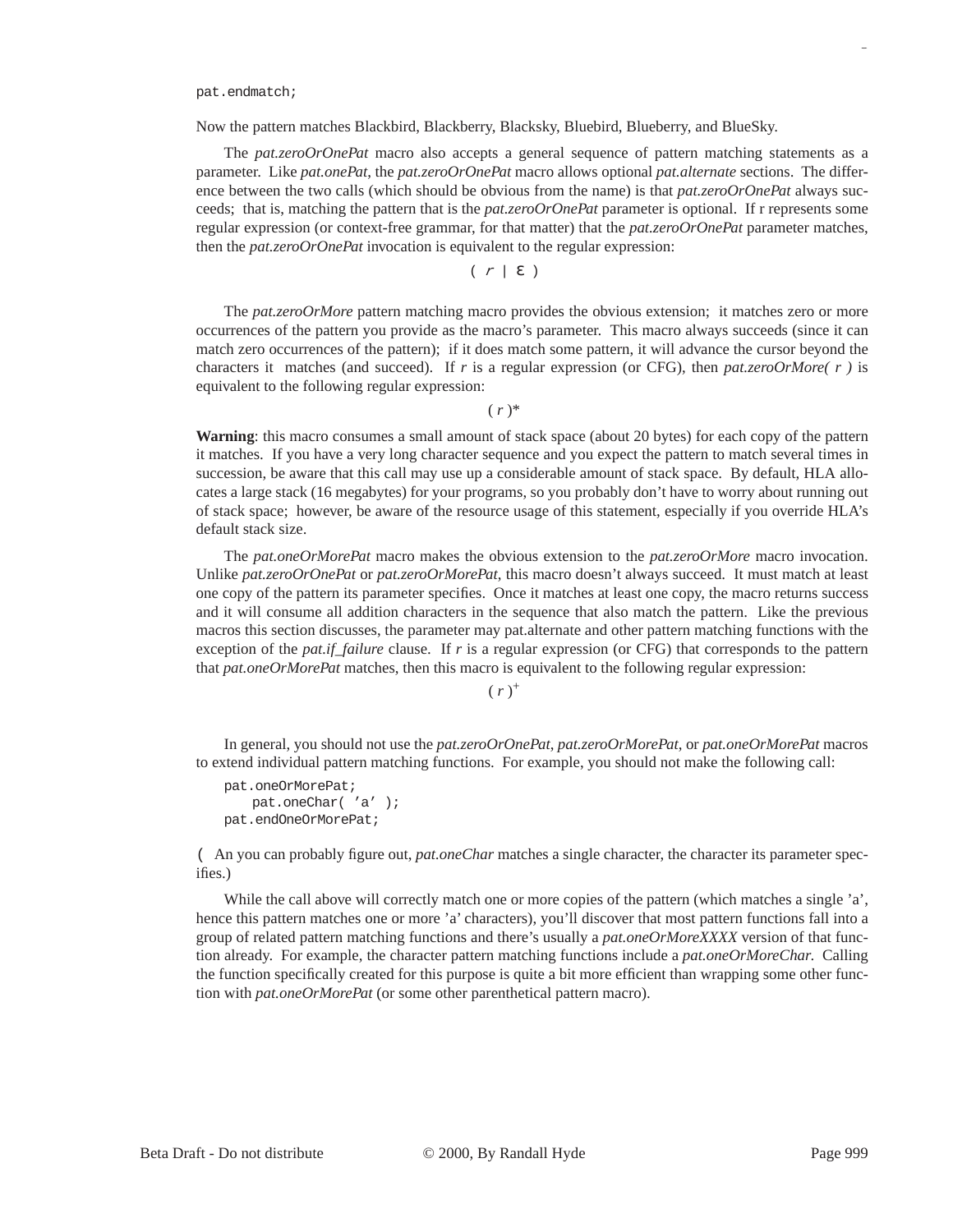## **5.7.4 Character Set Pattern Matching Routines**

p

```
procedure pat.peekCset( cst:cset );
procedure pat.oneCset( cst:cset );
procedure pat.upToCset( cst:cset );
procedure pat.zeroOrOneCset( cst:cset );
procedure pat.l_ZeroOrOneCset( cst:cset );
procedure pat.zeroOrMoreCset( cst:cset );
procedure pat.1_ZeroOrMoreCset( cst:cset );
procedure pat.oneOrMoreCset( cst:cset );
procedure pat.1 OneOrMoreCset( cst:cset );
procedure pat.exactlyNCset( cst:cset; n:uns32 );
procedure pat.firstNCset( cst:cset; n:uns32 );
procedure pat.norLessCset( cst:cset; n:uns32 );
procedure pat.l_NorLessCset( cst:cset; n:uns32 );
procedure pat.norMoreCset( cst:cset; n:uns32 );
procedure pat.1 NorMoreCset( cst:cset; n:uns32 );
procedure pat.ntoMCset( cst:cset; n:uns32; m:uns32 );
procedure pat.l_NtoMCset( cst:cset; n:uns32; m:uns32 );
procedure pat.exactlyNtoMCset( cst:cset; n:uns32; m:uns32 );
procedure pat.1_ExactlyNtoMCset( cst:cset; n:uns32; m:uns32 );
```
#### **Note: these functions are not standard procedures. You cannot call them outside the context of a** *pat.match..pat.endmatch* **statement. Any attempt to do so may crash the system.**

The pattern matching functions this section describes all match patterns based on values appearing in some character set. You've already seen the *pat.oneOrMoreCset* function in examples appearing earlier in this chapter, the remaining functions work in a similar manner. The character set pattern matching functions are among the most versatile and most commonly used pattern matching functions in the HLA Standard Library's pattern module. For that reason, you should study each of the routines in this section very carefully. Another reason for taking a closer look at these routines is because you will see a pattern emerging as well discuss other pattern matching functions in the Standard Library. For example, there is nearly a one-to-one correspondance between the character set matching routines and the character matching routines. Therefore, mastery of these routines all but automatically makes you a master of the character matching routines. This section will cover each of the above routines in depth; later sections in this chapter will refer to this section and say something like "this routine behaves very similar to the *pat.xxxxxCset* function, see the description of that routine for details." Therefore, it makes sense to spend a little more time with this section.

All of the pattern matching routines in this group match a sequence of zero or more characters belong to a character set. Therefore, every one of these functions has a character set operand (*cst*). Additionally, some routines limit the number of characters they process to some range of values. Those routines also require one or two additional numeric operands (*n* and *m* in the declarations above). Each of the following subsections will describe the use of these parameters in detail.

If you scan through the list you will notice that there aren't any routines of the form  $pat.notInCset$ <sup>2</sup>. That's because these routines are not necessary. For example, if you wanted to match one or more characters that are not in a given character set, you could still use the *pat.oneOrMoreCset*. The only difference is that you would match the complement of the character set (that is, match the characters that are not in the set). The HLA Standard Library CSET module provides a routine to take the complement of a character set variable. Of course, if your parameter is a character set constant, you can complement it with the "-" operator.

<sup>5.</sup> Technically, the *pat.uptoCset* function skips over characters that are not in a character set, but we'll ignore this exception to the rule for now.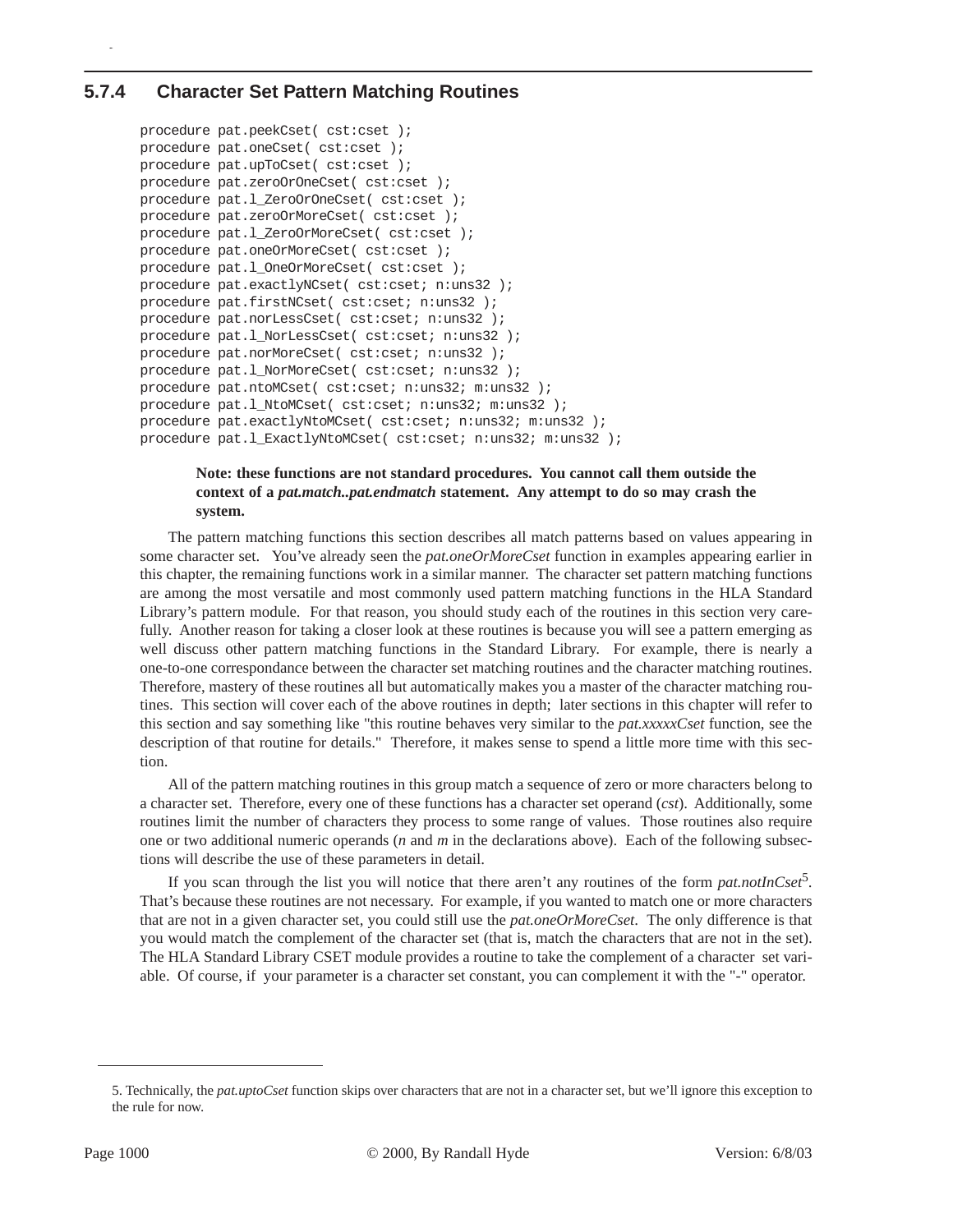#### **5.7.4.1 pat.peekCset**

procedure pat.peekCset( cst:cset );

This pattern matching function succeeds if the character at the current cursor position is a member of the *cst* character set; it fails otherwise. This function does not advance the cursor position, so the next pattern matching routine will reuse the character that this function matches.

This function is useful for "looking ahead" into the character sequence in order to make some decision about whether to proceed with some match. This is especially useful if you've already matched a pattern thus far in the current character sequence but you want to see if you can extend the match by checking to see what appears at the cursor position.

## **5.7.4.2 pat.oneCset**

```
procedure pat.oneCset( cst:cset );
```
This function succeeds if the character at the current cursor position is a member of the *cst* character set. This function fails otherwise. If *pat.oneCset* succeeds, then the system advances the cursor over the character it matches.

## **5.7.4.3 pat.upToCset**

procedure pat.upToCset( cst:cset );

This function skips over all characters that are not in the character set until it encounters a character that is in *cst*. If none of the characters between the cursor position and the end of the character sequence are members of *cst*, then this function fails. Note that this function will still succeed if the character at the cursor position in a member of *cst* (in which case this function matches zero characters).

# RLH - Check This

**Note**: this function leaves the cursor pointing at the first character in *cst* that it finds. It does not consume thaat character. Hence, the next pattern matching function in the current pattern will have to match and consume that character. Therefore, this function is roughly equivalent to calling *pat.zeroOrMoreCset* with the complement of *cst*. However, you will use this function often enough that it's nice to have a specific function for this purpose.

## **5.7.4.4 pat.zeroOrOneCset / pat.l\_ZeroOrOneCset**

```
procedure pat.zeroOrOneCset( cst:cset );
procedure pat.l_ZeroOrOneCset( cst:cset );
```
These functions optionally match a single character at the cursor position if it is a member of the *cst* character set. The *pat.zeroOrOneCset* function eagerly matches the character; that is, if the character at the current cursor position is a member of *cst*, this function will advance the cursor and move it back only upon failure of the following pattern matching routines. The *pat.l\_zeroOrMoreCset* function uses lazy evaluation; it will not advance the cursor until the following routines fail and backtrack back into this routine.

You can use these two routines to (optionally) skip over a character that is not a member of some character set by complementing that set and passing the complement as the character set parameter.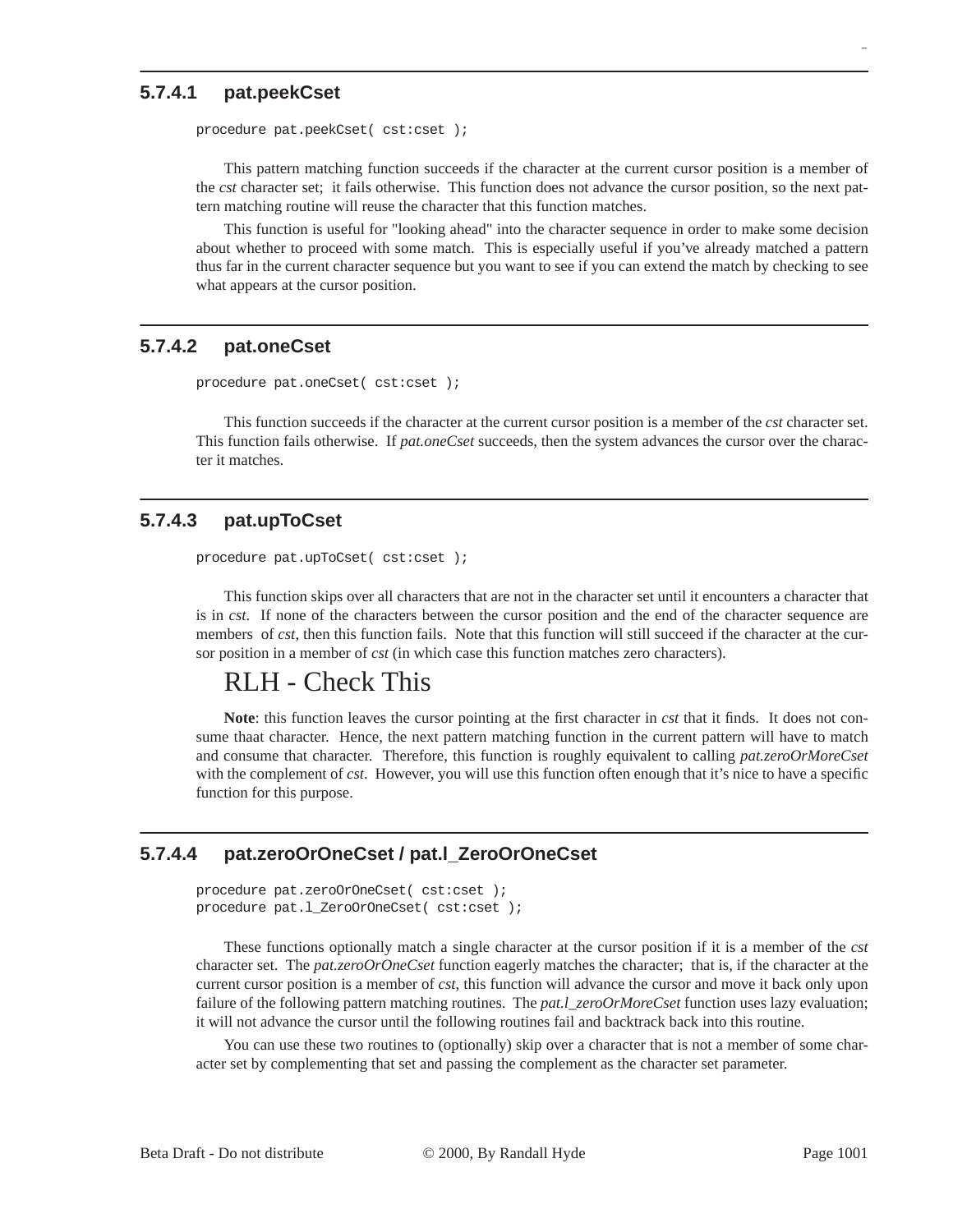## **5.7.4.5 pat.zeroOrMoreCset / pat.l\_ZeroOrMoreCset**

```
procedure pat.zeroOrMoreCset( cst:cset );
procedure pat.l_ZeroOrMoreCset( cst:cset );
```
p

These two functions match a sequence of zero or more characters belonging to the *cst* character set. They always succeed (even if they match zero characters). These functions leave the cursor pointing at the first character that is not a member of *cst* or at the end of the current sequence

The *pat.zeroOrMoreCset* function matches as many characters as possible on the initial call (eager evaluation) and backs off if the following pattern matching functions fail and backtrack back into the routine. The *pat.l\_zeroOrMoreCset* function uses lazy evaluation, matching as few characters as possible (starting with zero) and matching as few characters as possible in *cst* as backtracking occurs.

These functions are equivalent to the Kleene Star in regular expression notation. That is, you can easily encode a regular expression like:

 $[a-z]$ \* using the function call "pat.zeroOrMoreCset( {'a'..'z'} ):" (or the equivalent call to *pat.l\_zeroOrMoreCset*).

## **5.7.4.6 pat.oneOrMoreCset / pat.l\_OneOrMoreCset**

```
procedure pat.oneOrMoreCset( cst:cset );
procedure pat.l_OneOrMoreCset( cst:cset );
```
The *pat.oneOrMoreCset* and *pat.l\_oneOrMoreCset* functions match one or more characters from the *cst* character set. They succeed if they match at least one character in the specified set; they fail if the cursor is pointing at a character that is not a member of *cst*. These functions leave the cursor pointing at the first character that is not a member of *cst* or at the end of the current sequence.

The *pat.oneOrMoreCset* function matches as many characters as possible on the initial call (eager evaluation) and backs off if the following pattern matching functions fail and backtrack back into the routine. The *pat.l\_oneOrMoreCset* function uses lazy evaluation, matching as few characters as possible (starting with one) and matching one additional character in *cst* as backtracking occurs.

A call of the form "pat.oneOrMoreCset( $\{a', z'\}$ );" is equivalent to the following regular expression:

 $[a-z]$ <sup>+</sup>

#### **5.7.4.7 pat.exactlyNCset**

procedure pat.exactlyNCset( cst:cset; n:uns32 );

This function is a little different than the previous functions because it has two parameters. Like the other character set pattern matching functions, *pat.exactlyNCset* has a cst parameter providing the character set to match against. This function also has a second parameter, *n*, that specifies how many characters to match. As the function name suggests, this function succeeds if there are exactly *n* characters, starting at the current cursor position, that are members of the *cst* character set.

Note: this function fails if it can match more than *n* characters. Therefore, either the  $n+1<sup>th</sup>$  character must not be a member of *cst*, or the current sequence ends after *n* characters. If you want to match the first n characters and you don't care about what follows, use the *pat.firstNCset* function (see the next section).

## **5.7.4.8 pat.firstNCset**

```
procedure pat.firstNCset( cst:cset; n:uns32 );
```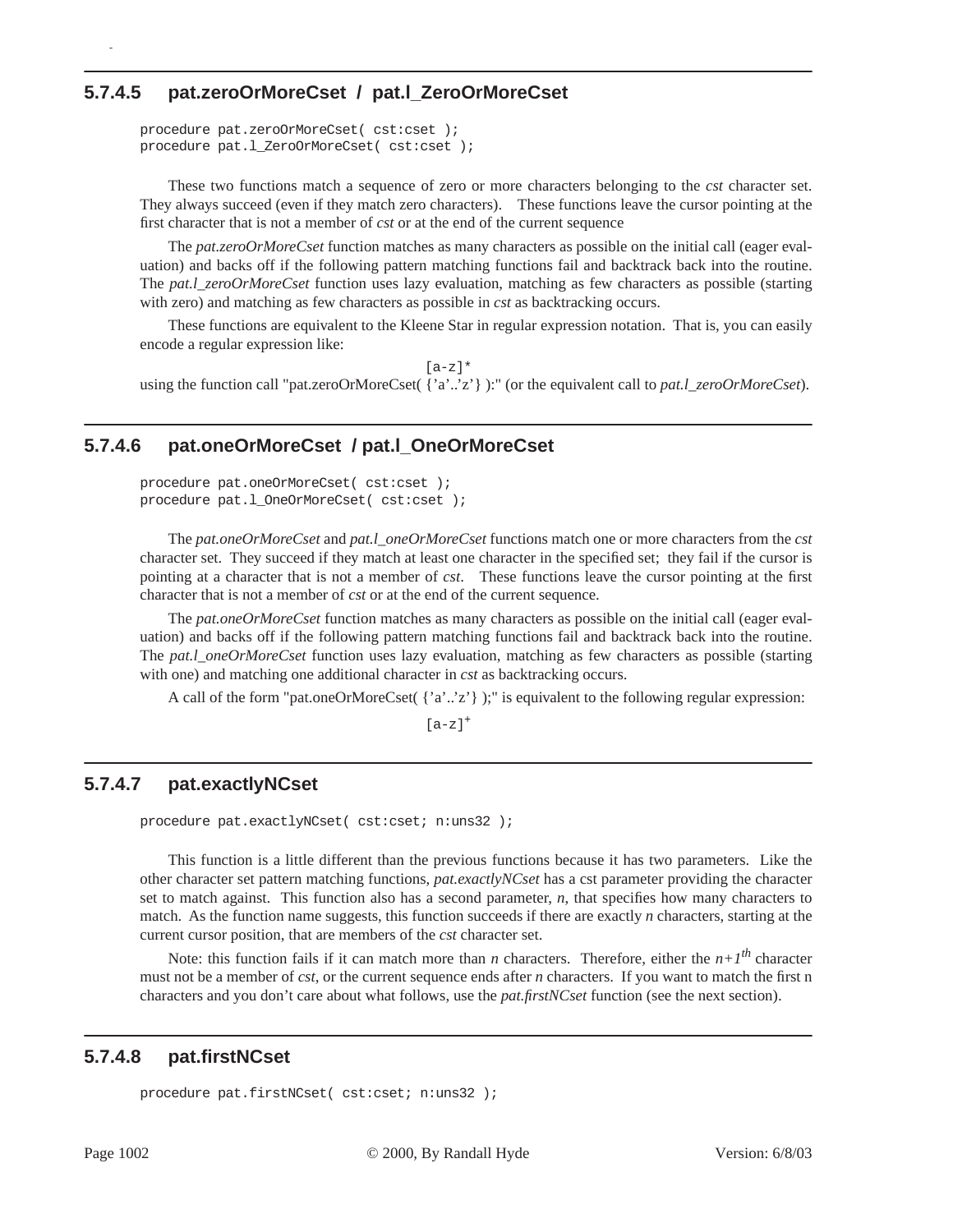This function succeeds if the current character sequence (beginning with the cursor position) contains at least *n* characters that are in *cst*. It fails if there are fewer than *n* characters belonging to *cst*. This function will only consume the first *n* characters of the sequence if it succeeds. It will leave the cursor pointing at the *n+1th* character even if this character is a member of *cst*. Use the *pat.exactlyNCset* function if you want to fail if there are more than *n* characters that belong to *cst*.

### **5.7.4.9 pat.norLessCset / pat.l\_NorLessCset**

```
procedure pat.norLessCset( cst:cset; n:uns32 );
procedure pat.l_NorLessCset( cst:cset; n:uns32 );
```
These functions match up to *n* characters that belong to a character set. They will succeed even if they match zero characters. These functions fail if they could match more than n characters in the *cst* parameter.

The *pat.norLessCset* function uses eager evaluation. It will match as many characters as possible and then back off from this if the following pattern matching functions fail and backtrack into *pat.norLessCset*. The *pat.l\_NorLessCset* function matches as few characters as possible (starting with zero) and matches additional characters as backtracking occurs.

## **5.7.4.10 pat.norMoreCset / pat.l\_NorMoreCset**

```
procedure pat.norMoreCset( cst:cset; n:uns32 );
procedure pat.l_NorMoreCset( cst:cset; n:uns32 );
```
The *pat.nOrMoreCset* and *pat.l\_NorMoreCset* functions match a sequence of characters that contain at least *n* characters from the *cst* character set. These functions move the cursor past all characters that they match. They succeed if there are at least *n* characters in *cst*, they fail if there are fewer than *n* characters from *cst* in the character sequence. The *pat.norMoreCset* function uses eager evaluation and matches as many characters as possible, backing off one character at a time if backtracking occurs. The *pat.l\_NorMoreCset* functions uses lazy evaluation; it matches only *n* characters (if possible) and then matches additional characters, one at a time, when backtracking occurs.

## **5.7.4.11 pat.ntoMCset / pat.l\_NtoMCset**

procedure pat.ntoMCset( cst:cset; n:uns32; m:uns32 ); procedure pat.l\_NtoMCset( cst:cset; n:uns32; m:uns32 );

The pat.ntoMCset and pat.l\_NtoMCset functions have three parameters: a character set (*cst*) and two unsigned integer values (*n* and *m*). These two functions succeed if they match at least *n* character from cst starting at the current cursor position in the character sequence. They fail if they cannot match at least *n* characters. These functions will match a maximum of *m* characters from the current sequence. Additional characters beyond the *mth* position may be from the cst character set, but these functions will only advance the cursor beyond the  $m<sup>th</sup>$  character they match. These functions still succeed if they match  $m$  characters.

The *pat.ntoMCset* function eagerly matches characters in the current sequence. If there are at least *m* characters from *cst* in the current sequence, then this function will match them all and back off one character at a time if backtracking occurs. The *pat.l\_NtoMCset* function will only match *n* characters and then match additional characters (up to *m* characters) one at a time when backtracking occurs. Neither function will attempt to match more than *m* characters, even if backtracking occurs. Should this situation arise, these functions will backtrack into the previous function and let it deal with the failure.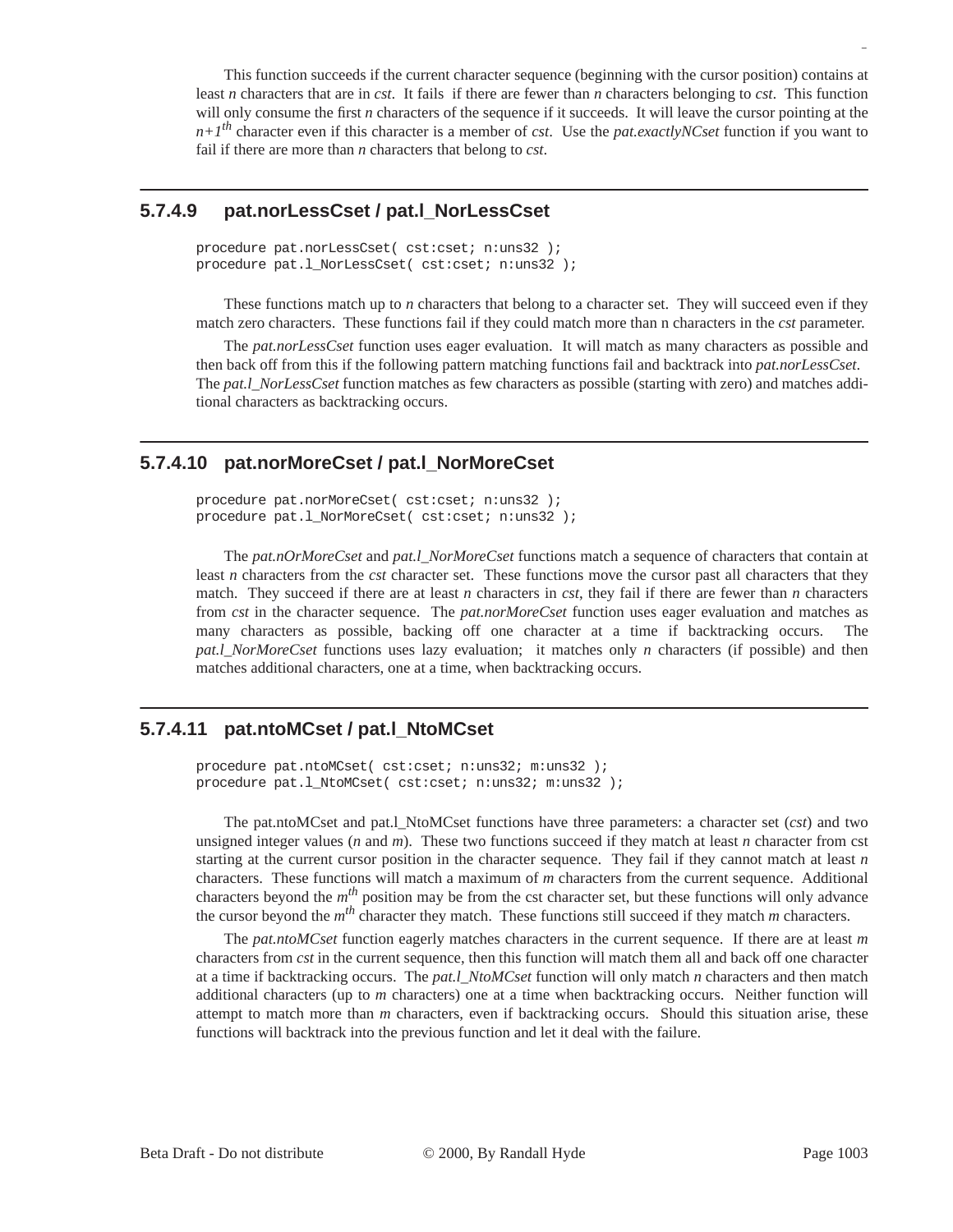#### **5.7.4.12 pat.exactlyNtoMCset / pat.l\_ExactlyNtoMCset**

p

```
procedure pat.exactlyNtoMCset( cst:cset; n:uns32; m:uns32 );
procedure pat.l_ExactlyNtoMCset( cst:cset; n:uns32; m:uns32 );
```
These functions match between *n* and *m* characters in cst starting at the current cursor position. They return success if they match between *n* and *m* characters and, assuming they match *m* characters, the  $m+1^{st}$ character in the sequence is not a member of *cst*. This is the main difference between these two functions and the functions in the previous section.

The *pat.exactlyNtoMCset* function uses eager evaluation. It will match as many characters as possible (up to *m* characters) and then back off one character at a time if the following pattern matching routines fail and require backtracking. If it backtracks below *n* characters, then *pat.exactlyNtoMCset* returns failure to the previous pattern matching function. The *pat.l\_exactlyNtoMCset* function uses lazy evaluation. Initially, it only matches *n* characters and then matches additional characters (one at a time) as backtracking occurs. It returns failure to its predecessor if it matches *m* characters and the following pattern matching returns still return failure.

### **5.7.4.13 Sample Program for Character Set Pattern Matching Functions**

Program 12.1 Character Set Pattern Matching Functions

#### **5.7.5 Character Pattern Matching Routines**

```
procedure pat.peekChar( c:Char );
procedure pat.oneChar( c:Char );
procedure pat.upToChar( c:Char );
procedure pat.zeroOrOneChar( c:Char );
procedure pat.l_ZeroOrOneChar( c:Char );
procedure pat.zeroOrMoreChar( c:Char );
procedure pat.l_ZeroOrMoreChar( c:Char );
procedure pat.oneOrMoreChar( c:Char );
procedure pat.l_OneOrMoreChar( c:Char );
procedure pat.exactlyNChar( c:Char; n:uns32 );
procedure pat.firstNChar( c:Char; n:uns32 );
procedure pat.norLessChar( c:Char; n:uns32 );
procedure pat.l_NorLessChar( c:Char; n:uns32 );
procedure pat.norMoreChar( c:Char; n:uns32 );
procedure pat.l_NorMoreChar( c:Char; n:uns32 );
procedure pat.ntoMChar( c:Char; n:uns32; m:uns32 );
procedure pat.l_NtoMChar( c:Char; n:uns32; m:uns32 );
procedure pat.exactlyNtoMChar( c:Char; n:uns32; m:uns32 );
procedure pat.l_ExactlyNtoMChar( c:Char; n:uns32; m:uns32 );
procedure pat.peekiChar( c:Char );
procedure pat.oneiChar( c:Char );
procedure pat.upToiChar( c:Char );
procedure pat.zeroOrOneiChar( c:Char );
procedure pat.l_ZeroOrOneiChar( c:Char );
procedure pat.zeroOrMoreiChar( c:Char );
```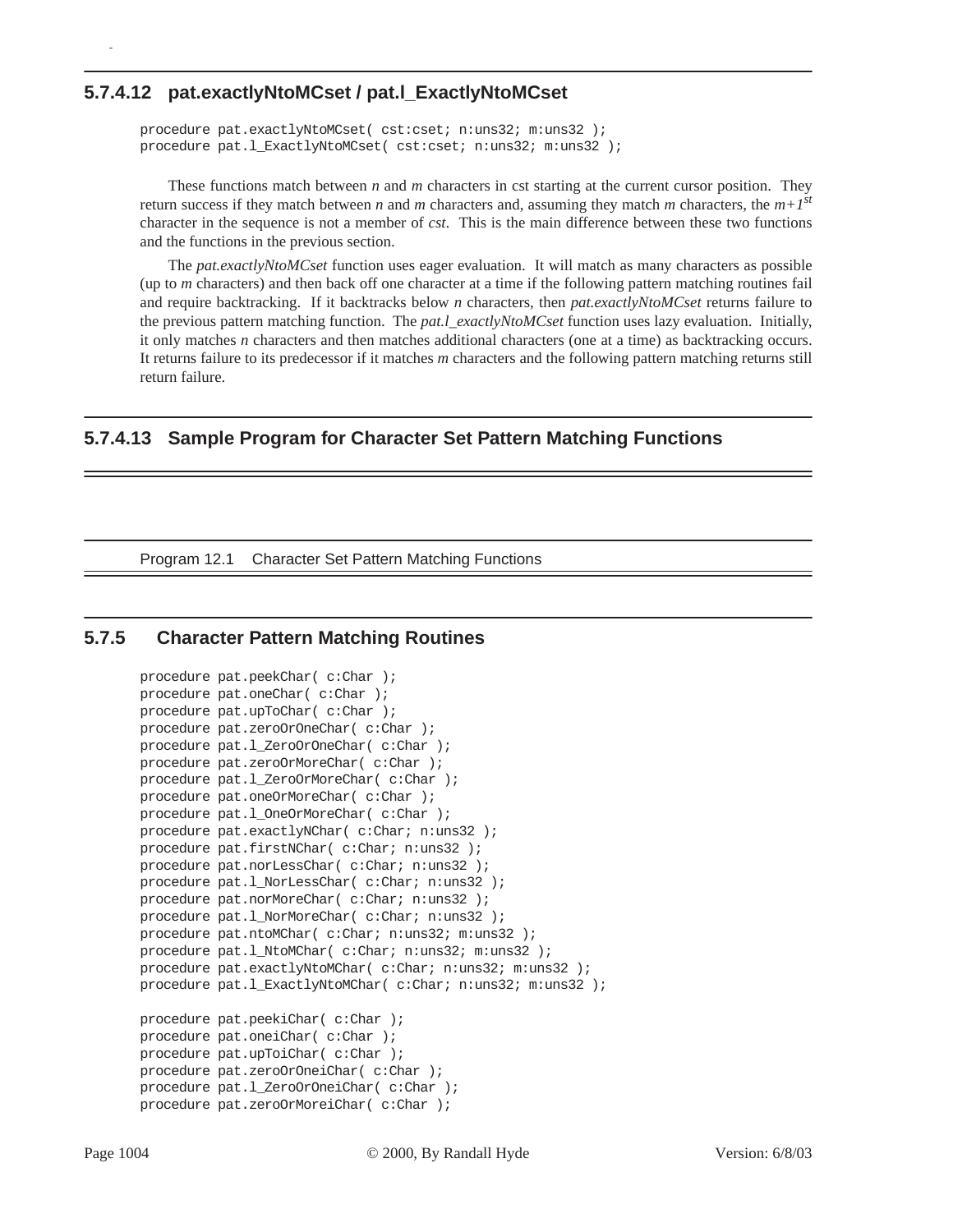```
procedure pat.l_ZeroOrMoreiChar( c:Char );
procedure pat.oneOrMoreiChar( c:Char );
procedure pat.l_OneOrMoreiChar( c:Char );
procedure pat.exactlyNiChar( c:Char; n:uns32 );
procedure pat.firstNiChar( c:Char; n:uns32 );
procedure pat.norLessiChar( c:Char; n:uns32 );
procedure pat.l_NorLessiChar( c:Char; n:uns32 );
procedure pat.norMoreiChar( c:Char; n:uns32 );
procedure pat.l_NorMoreiChar( c:Char; n:uns32 );
procedure pat.ntoMiChar( c:Char; n:uns32; m:uns32 );
procedure pat.l_NtoMiChar( c:Char; n:uns32; m:uns32 );
procedure pat.exactlyNtoMiChar( c:Char; n:uns32; m:uns32 );
procedure pat.l_ExactlyNtoMiChar( c:Char; n:uns32; m:uns32 );
```
#### **Note: these functions are not standard procedures. You cannot call them outside the context of a** *pat.match..pat.endmatch* **statement. Any attempt to do so may crash the system.**

These functions are very similar to the character set functions the previous sections describe. The difference is that these functions match only a single character (the *c* parameter) rather than any character from a set. Another difference between these functions and the character set functions is that there are two sets of functions above: one set with names like *pat.XXXXChar* and one set with names like *pat.XXXXiChar*. The *pat.XXXXChar* functions match the character you specify as a parameter. The *pat.XXXXiChar* functions also do this, but if the value of the *c* parameter is an alphabetic character, these functions do a case insensitive comparison<sup>6</sup>; that is, they will match an upper or lower case version of  $c$ 's value (note that  $c$  may contain an upper or lower case character).

While you will not use these functions anywhere near as often as the character set pattern matching functions, do keep in mind that using these functions is a bit more efficient for matching individual characters than calling one of the character set routines with a set containing a single character.

Since you will use these functions infrequently, and you use them just like the character set pattern matching functions, this text will not explain the purpose of these functions on an individual basis. See the corresponding character set routines or the HLA Standard Library documentation for a more detailed description of these routines.

Program 12.2 Demonstration of the Character Based Pattern Matching Functions

## **5.7.6 String Pattern Matching Routines**

```
procedure pat.matchStr( s:string );
procedure pat.matchToStr( s:string );
procedure pat.upToStr( s:string );
procedure pat.matchWord( s:string );
procedure pat.matchiStr( s:string );
procedure pat.matchToiStr( s:string );
procedure pat.upToiStr( s:string );
procedure pat.matchiWord( s:string );
procedure pat.getWordDelims( var cst:cset ); // General procedures, not
```
<sup>6.</sup> The character set pattern matching routines do not require a case insensitive version because you canalways add both upper and lower case characters to a charac ter set and match characters from both cases at the same time.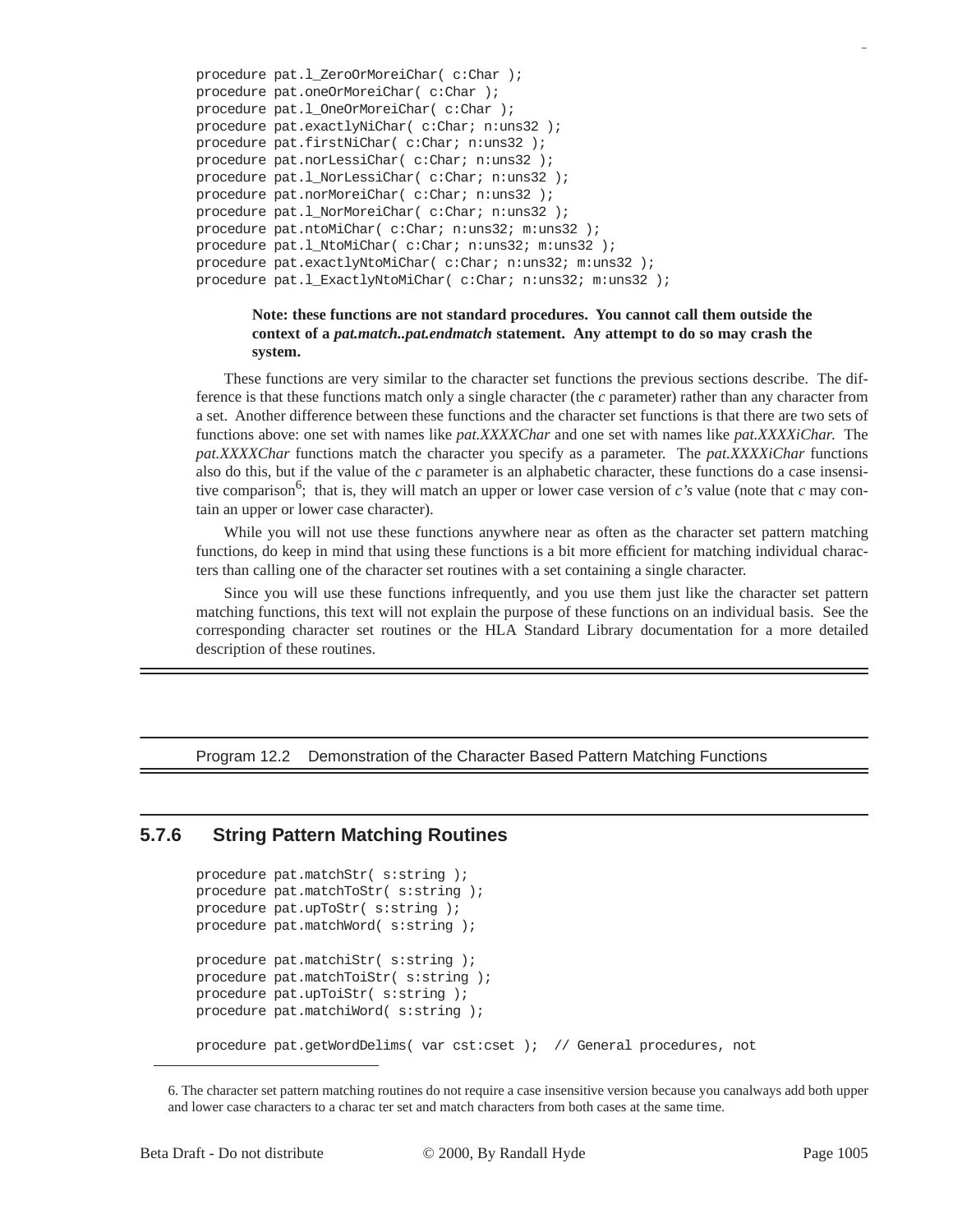p

#### **Note: these functions are not standard procedures. You cannot call them outside the context of a** *pat.match..pat.endmatch* **statement. Any attempt to do so may crash the system.**

The string pattern matching routines match substrings within the character sequence beginning at the cursor position within the current character sequence. These functions match a string or some sequence of characters leading up to a string. They succeed if they find the string that their parameter specifies, they fail if the string doesn't exist in the current character sequence. The principle difference between them is the characters they allow before and after the string.

These functions generally come in two forms: the *pat.XXXXStr* functions and the *pat.XXXXiStr* functions. Like the character functions of the previous section, the difference between these two sets of functions is that the *pat.XXXXStr* functions always do an exact string comparison while the *pat.XXXXiStr* functions do a case insensitive comparison.

Two functions, *pat.getWordDelims* and *pat.setWordDelims* aren't actually pattern matching functions. You may call these functions from anywhere within your program (if you call them as part of a pattern matching sequence, they always return success). These functions let you get and set the character set that the *pat.matchWord* and *pat.matchiWord* functions use to delimit "words" during pattern matching. The *pat.get-WordDelims* procedure returns a copy of the HLA pattenrn matching library's internal *WordDelims* variable in the pass by reference parameter. The *pat.setWordDelims* copies the parameter's value to the internal *WordDelims* character set variable. By default, this character set all the characters except A-Z, a-z, 0-9, and the underscore ("\_") character (that is, -{'A'..'Z', 'a'..'z', '0'..'9', '\_'} in HLA set notation). If you want a different set (such as only the whitespace characters) you will probably want to change the value of the WordDelims set using the *pat.setWordDelims* procedure.

#### **5.7.6.1 The pat.matchStr and pat.matchiStr Functions**

```
procedure pat.matchStr( s:string );
procedure pat.matchiStr( s:string );
```
The *pat.matchStr* function, which you've already seen, succeeds if the current character sequence begins with the string the *s* parameter specifies. It fails if the character sequence does not begin with the string value of *s*. This function, if successful, advances the cursor position beyond the characters in *s* that it matches.

The *pat.matchiStr* function works in a similar fashion except it compares the leading characters in the character sequence against *s* using a case insenstive comparison. This function succeeds if the only differences are alphabetic case between the *s* and the prefix characters in the current sequence.

#### **5.7.6.2 The pat.matchToStr and pat.matchToiStr Functions**

```
procedure pat.matchToStr( s:string );
procedure pat.matchToiStr( s:string );
```
The *pat.matchToStr* function matches all characters in the sequence up to and including the string the *s* parameter. If the function locates a copy of the string s somewhere in the current character sequence (starting with the current cursor position), then this function succeeds and repositions the cursor just beyond the last character it matches. If the string does not exist anywhere in the character sequence (at or beyond the cursor position), then this function fails. This is effectively equivalent to the following pattern sequence:

```
pat.l_zeroOrMoreCset(-\{\}); // Equivalent to pat.l_arb();
pat.matchStr( s );
```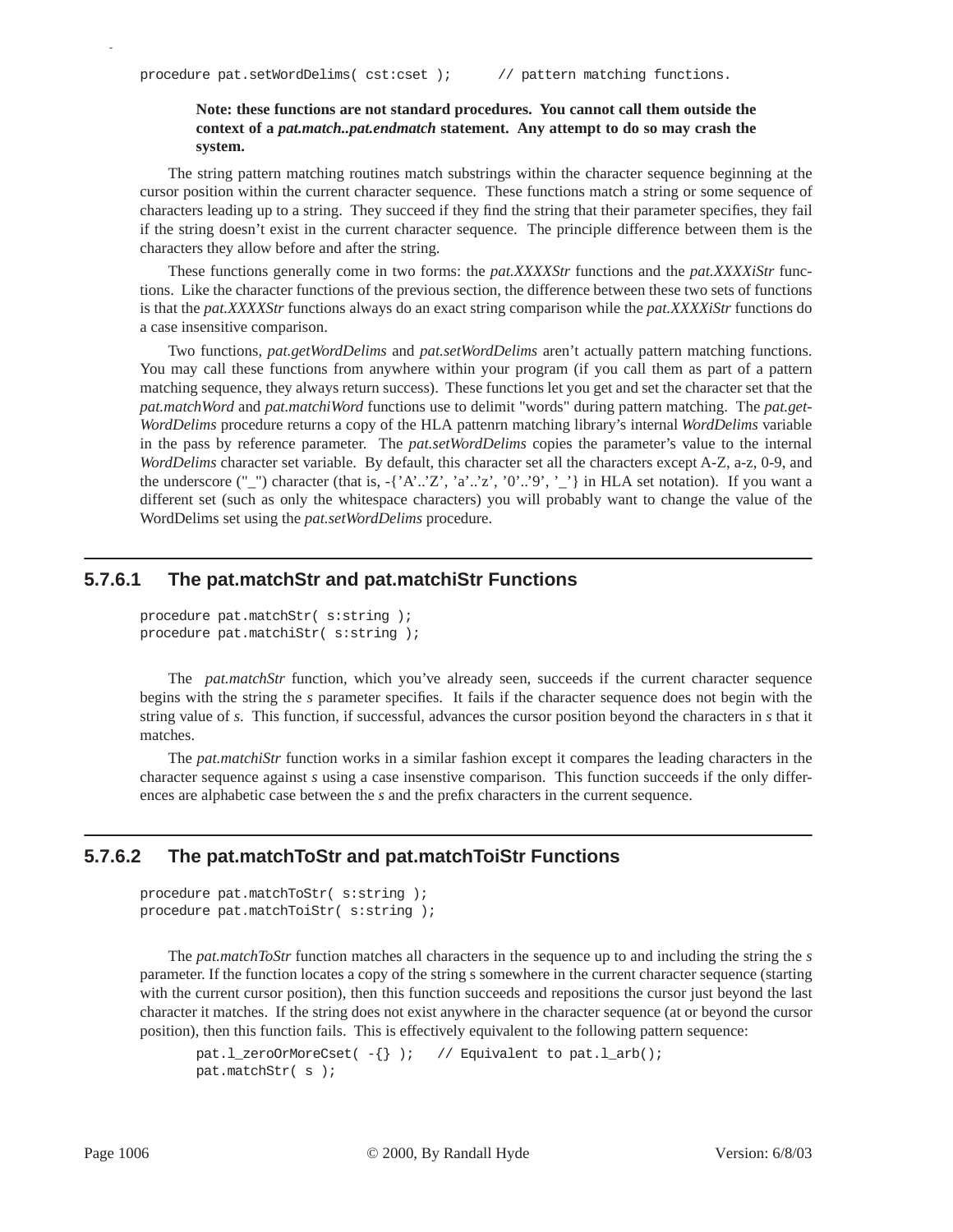The first function call above matches all characters (using a lazy algorithm), therefore, it locates the first substring matching *s* that exists in the current character sequence. Note that there are not eager and lazy versions of this function (this function actually uses a lazy implementation, despite the lack of an "l\_" prefix before the name. If you decide you need an eager version of this function, you can easily synthesize it using the following pattern sequence:

```
pat.zeroOrMoreCset(-\{\}); // Equivalent to pat.arb();
pat.matchStr( s );
```
Unlike most of the character set functions, lazy evaluation in this case is probably more intuitive than eager evaluation, hence the lack of different functions for the two evaluation mechanisms. Once again, the omission is not a big deal since it is so easy to synthesize the eager evaluation form.

The *pat.matchToiStr* function works in a similar fashion to *pat.matchToStr* except it does a case insenstive comparison. See the above description for further details.

### **5.7.6.3 The pat.upToStr and pat.upToiStr Functions**

```
procedure pat.upToStr( s:string );
procedure pat.upToiStr( s:string );
```
These functions are very similar to the *pat.matchToStr* and *pat.matchToiStr* functions. They succeed and fail under the same conditions. The difference is where these functions leave the cursor if they successfully match the parameter's value. These functions, if they succeed, leave the cursor pointing at the beginning of the string they match (rather than advancing the cursor beyond that string in the character sequence). These routines are great for skipping over some superfluous data at the beginning of a sequence without removing the string they match from further pattern matching consideration. Of course, the *pat.matchToiStr* function does the same job at *pat.upToStr* except it uses a case insenstive comparison.

## **5.7.6.4 Example Using the Pattern Matching String Functions**

#### Program 12.3 Pattern Matching Using the String Matching Functions

### **5.7.7 Extracting Patterns**

procedure pat.extract( s:string ); procedure pat.a\_extract( var s:string );

With some pattern matching functions you always know exactly what characters you've matched. For example, calls to *pat.oneChar* or *pat.matchStr*, if successful, always match the same substring in the character sequence. Once you get past these calls in some character matching sequence, you intrinsically know the exact data they've matched. For many calls, however, this is not the case. Consider *pat.zeroOrMoreCset* or *pat.upToStr.* These functions can match an arbtrary number of (in general) arbitrary characters. If they succeed, the code following their calls really has no clue what characters they've matches (or even how many characters they've matched). Often, you will need to know what substring some pattern matching function skips over on a successful match. The pattern matching extract functions serve this purpose.

Whenever a pattern matching function succeeds, it returns the current cursor position in ESI and it returns a pointer to the start of the substring it matched in the EBX register. You could manually construct a

Beta Draft - Do not distribute  $\degree$   $\degree$  2000, By Randall Hyde Page 1007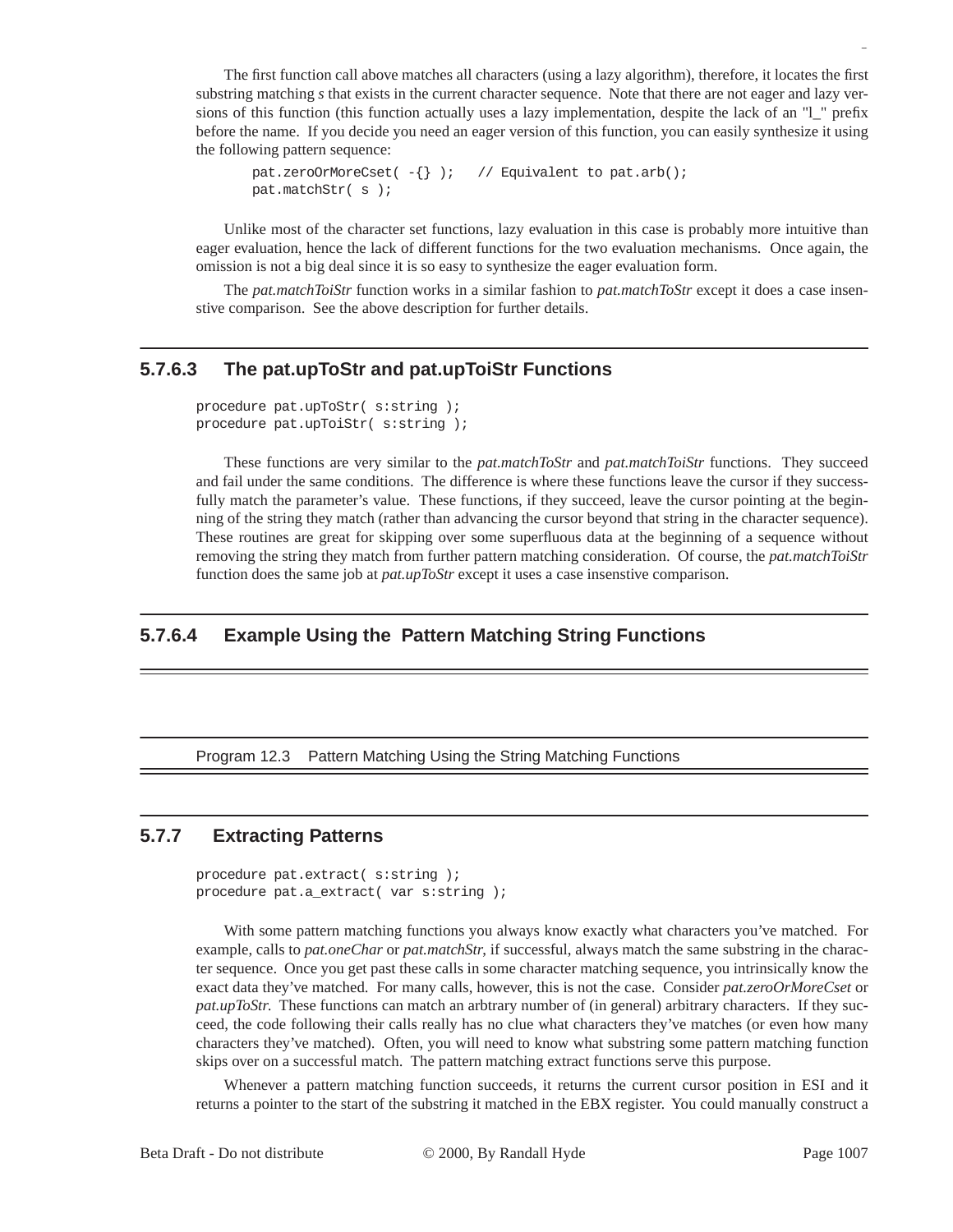string immediately after a pattern match by copying the data between these two pointers; however, that would be a lot of work and, besides, the pattern matching library provides two routines to do this for you: the *pat.extract* and *pat.a\_extract* functions.

The *pat.extract* function copies the characters between the positions the EBX and ESI specify to the string you pass as a parameter to this function. This string must have sufficient storage allocated to hold at least (ESI-EBX) characters or the function raises a string overflow exception. The results are undefined if the parameter *s* does not contain the address of a value string object in memory. This function returns success and does not affect any register (in particular, it does not affect the current cursor position).

The *pat.a\_extract* function allocates storage sufficient storage on the heap to hold the string it extracts. This function stores the address of this string in the pass by reference parameter *s*. Note that, unlike most "a\_XXXX" string functions, this function does not return a pointer to the string in the EAX register.

You must take care when using these routines, especially *pat.a extract*, when backtracking can occur. If backtracking occurs across these functions, they will happily make new copies of each intermediate string on each backtracking operation. This can slow down the pattern matching operation to a crawl if the string you're extracting is rather long. Worse yet, if your code doesn't free the string that *pat.a\_extract* allocates, your program will develop a terrific memory leak; that is, you will allocate lots of storage that you can never free, thus using up system memory resources rapidly.

If you must extract the string data from a pattern matching call that the program might repeatedly call because of backtracking, you should simply save the EBX and ESI registers in a couple of local variables and extract the substring at a later (after completing the pattern match) by reloading EBX and ESI and then calling *pat.extract* or *pat.a\_extract*.

Note that pat.extract and pat.a\_extract are not pattern matching functions, per se. They will, in general, create a string from the characters between EBX and ESI. So in theory, you could call them at any point you've set up these two registers appropriately. However, it is very unusual to call these function outside of a pattern matching sequence or the successful section of a pattern match.

Program 12.4

p

#### **5.7.8 Matching Arbitrary Patterns**

```
procedure pat.arb;
procedure pat.l_arb;
```
**Note: these functions are not standard procedures. You cannot call them outside the context of a** *pat.match..pat.endmatch* **statement. Any attempt to do so may crash the system.**

The *pat.arb* and *pat.l\_arb* functions will successfully match any sequence of characters. It that sense, they are equivalent to the following function calls:

```
pat.zeroOrMoreCset(-\{\}); // Equivalent to pat.arb();
pat.l_zeroOrMoreCset(-\{\}); // Equivalent to pat.l_arb();
```
Although semantically these functions are equivalent (that is, they match the same patterns), they have decidedly different implementations. The *pat.arb* and *pat.l\_arb* will be significantly faster than the character set matching routines. Like the other *pat.XXXX* and *pat.l\_XXXX* pattern matching functions, the two flavors of these routines let you select eager (*pat.arb*) or lazy (*pat.l\_arb*) evaluation.

The *pat.arb* function, on its initial call, matches all the characters left in the sequence. While this operation is very efficient (it basically consists of copying EDI's value to ESI), the use of this function can be very inefficient if the following pattern matching functions need to backtrack in order to succeed. So unless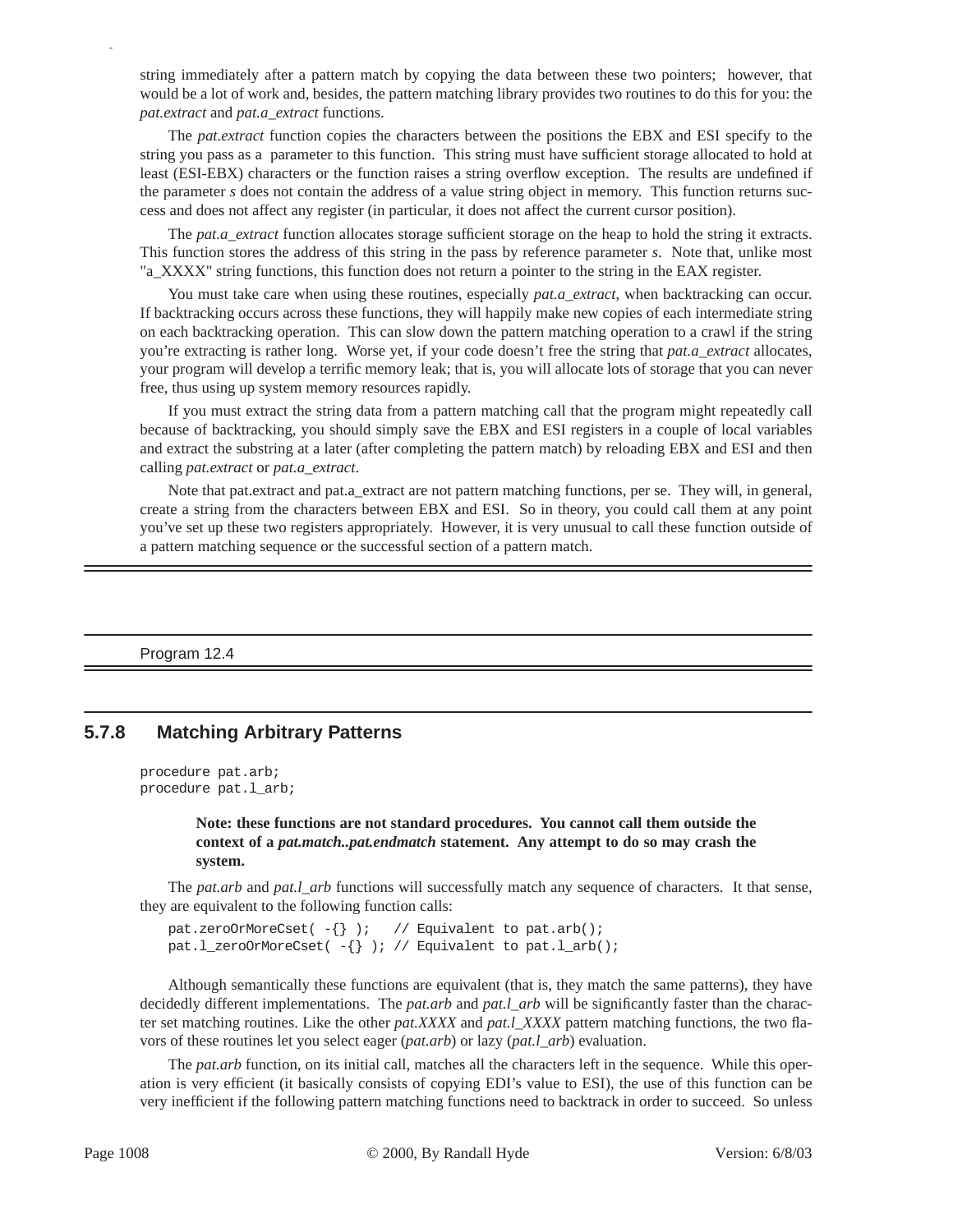you expect the functions following *pat.arb* to match substrings at the end of the current character sequence, you should avoid using *pat.arb*. This function only fails if the pattern matching functions following the call to *pat.arb* return failure (via backtracking) and this function backtracks to the beginning of the character sequence it is processing.

The *pat.l\_arb* function, on first call, immediately returns without matching any characters. If the following pattern matching functions fail and backtrack into *pat.l\_arb*, then this function consumes a single character on each backtrack operation. This function will usually pass success onto whatever pattern matching functions follow it. If the functions following the call to *pat.l\_arb* report failure (via backtracking) and *pat.l\_arb* consumes all the characters in the sequence, then this function transmits this failure to the pattern matching function appearing immediately before the call to *pat.l\_arb*.

Program 12.5 Example Code Using the Arbitrary Pattern Matching Routines

#### **5.7.9 White Space Pattern Matching Functions**

```
procedure pat.getWhiteSpace( var cst:cset ); // General procedures, not 
procedure pat.setWhiteSpace( cst:cset); // pattern matching functions.
procedure pat.zeroOrMoreWS;
procedure pat.oneOrMoreWS;
procedure pat.WSorEOS;
procedure pat.WSthenEOS;
procedure pat.peekWS;
procedure pat.peekWSorEOS;
```
#### **Note: these functions are not standard procedures. You cannot call them outside the context of a** *pat.match..pat.endmatch* **statement. Any attempt to do so may crash the system.**

The pattern matching functions in this section deal with matching "white space" characters or a combination of white space and the end of the string. Although you can easily synthesize these functions from other functions in the pattern matching repertoire, these patterns come up so frequently that it's convenient to have special functions for them.

By default, the pattern matching library defines "white space" as all control characters (this includes the tab and newline characters), a space, and the DEL character (ASCII code \$7F). If you feel that this set is inappropriate (perhaps you only want space, tab, carriage return, and linefeed) you can easily change the value using the *pat.getWhiteSpace* and *pat.setWhiteSpace* functions. These functions are not actually pattern matching functions; they are general purpose functions that you can call outside of a *pat.match..pat.endmatch* statement. If you do call them within a pattern matching sequence, they always return success.

Hint: one common use of the *pat.getWhteSpace* function is to initialize the *WordDelims* (See "String Pattern Matching Routines" on page 1005.) character set to the white space characters. You can easily do this with the following two statements:

```
pat.getWhiteSpace( someCSetVar );
pat.setWordDelims( someCSetVar );
```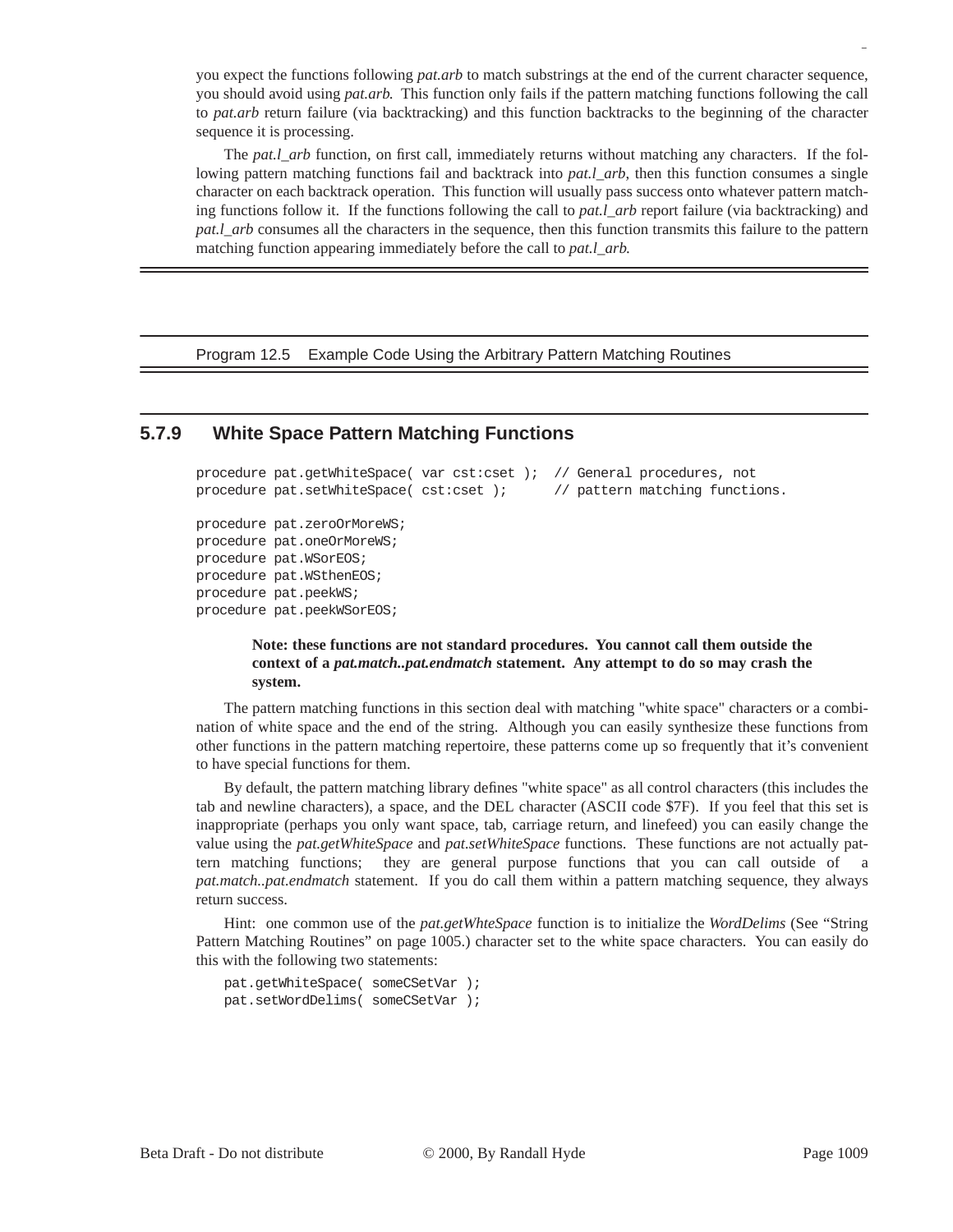#### **5.8 Pattern Matching Sequences**

p

A pattern matching sequence is a set of pattern matching function calls immediately following a *pat.match* or *pat.alternate* statement. The sequence succeeds, and falls through to HLA code following the sequence if and only if all the patterns in the sequence return success. If any single pattern matching function fails, and backtracking does not rectify the situation, then the entire sequence fails and control transfers to the following *pat.alternate* or *pat.if\_failure* clause in the *pat.match..pat.endmatch* statement. Although a pattern matching sequence generally consists of pattern matching function calls, it is possible to inject some other x86 instructions into the sequence if you exercise some care. In this section we will explore the issues surrounding this process.

The most important thing to remember is that pattern matching sequences make use of certain CPU resources and you must keep this resource usage in mind when executing code other than pattern matching functions. If you've been reading this chapter straight through, you've already seen the two most important resources the pattern matching routines consume: the x86 registers and stack space. We'll review each of these issues separately in the following paragraphs.

During a pattern matching sequence the pattern matching code uses the EBX, ESI, and EDI registers to maintain pointers into the current character sequence. ESI contains the current cursor position. EBX generally contains a pointer to the beginning of the substring matched by the last pattern matching function, if it was successful (ESI points to just beyond this substring). EDI points to the byte just beyond the end of the character sequence that the current pattern matching sequence is testing. In general, you must not modify the values of these registers during a pattern matching sequence. For example, do not increment ESI to skip over a character in the sequence; instead, call *pat.skip* to do this. Although incrementing ESI has the same effect in many instances, the pat.skip function properly updates internal state variables so the pattern matching operation can properly backtrack over the character you are skipping. Simply incrementing ESI may invalidate the pattern matching system's internal state. For the same reason, you don't want to adjust the end of sequence pointer (EDI) since the pattern matching sequence makes several copies of this value during the normal pattern matching process; tweaking EDI's value may cause the system to produce inconsistent results.

In addition to EBX, ESI, and EDI, pattern matching sequences also make use of other CPU registers. As noted earlier in this chapter, pattern matching functions do not necessarily clean up the stack between pattern matching function calls. Therefore, the value of the ESP register may not be identical to the value in ESP prior to the call. Although the pattern matching functions do not return a specific value in EAX, ECX, or EDX, many pattern matching functions use these registers as scratchpad locations and do not preserve them. All pattern matching functions must preserve EBP's value across a call so that the caller can still access its local variables when the pattern matching function returns.

A direct result of the pattern matching functions' use of ESI and EDI is that you must exercise caution when using HLA class objects in your pattern matching call. Keep in mind that calling class procedures and methods can wipe out the values in the ESI and EDI registers. Therefore, if you use objects in a pattern matching sequence, you will need to preserve these registers' values across the calls. Of course, this same warning applies to any other procedure you call that disturbs the values in the EBX, ESI, and EDI registers.

As noted earlier, the pattern matching functions may leave extra data sitting on the stack when they return. The pattern matching system uses this extra data to implement backtracking and maintain pattern state information. This has two important consequences. First, and probably trivial, a pattern matching sequence will consume some stack space. Unless you have a complex pattern and a long character sequence, this probably isn't an issue (since, by default, HLA programs reserve 16 MBytes of stack space).

The second issue is one you cannot ignore: since the pattern matching functions don't restore the stack between function calls, you cannot push data on the stack before one call and expect to pop that same value off the stack after the call (since the pattern matching function may push additional data onto the stack and leave it there). Worse, if you do push anything onto the stack and leave it there while you call a pattern matching function, you may very well crash the system. This is because the pattern matching functions all assume that the previous pattern matching function has left some data in a certain format sitting on the top of the stack (including backtracking addresses of the previous routine). If you push data onto the stack and then call a pattern matching function, you've effectively scrambled this data structure on the stack and if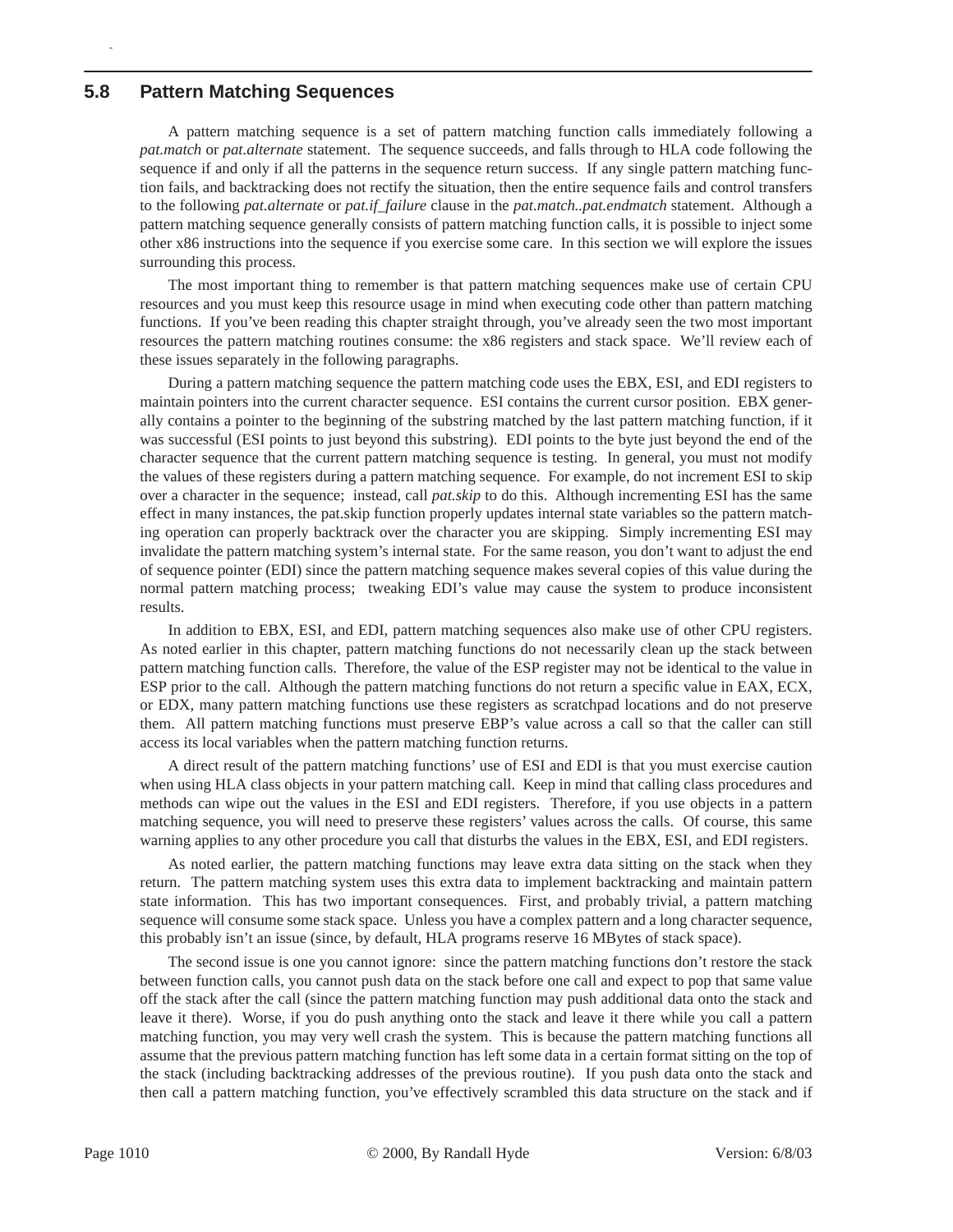backtracking occurs the system will jump to the incorrect backtracking address and the system will probably crash.

Note that it is okay to use the stack for temporary use between two pattern matching calls as long as you restore the stack before making the second call. For example, to preserve the ESI and EDI registers across an object's method invocation, you could use code like the following:

```
pat.somePatternMatchingFunction( --- );
push( esi );
push( edi );
object.methodName( parameters );
pop( edi );
pop( esi );
```
pat.someOtherPatternMatchingFunction( --- );

Since the pattern matching sequence leaves data sitting on the stack that the pat.endmatch clause cleans up, you need to be especially careful about breaking out of a *pat.match..pat.endmatch* statement. In particular, you should be careful about code like the following:

forever .

```
 .
 .
pat.match( someString );
    << Some pattern matching sequence >>
    breakif( some_condition );
        .
        .
        .
   pat.if_failure;
        .
        .
        .
pat.endmatch;
```
endfor;

The obvious intent in this code is to leave the surrounding FOREVER..ENDFOR loop if the pattern match succeeds (to the point of the BREAKIF statement) and the specified condition is true. Indeed, control will transfer to the first statement beyond the ENDFOR if this is the case. However, since the program doesn't execute the *pat.endmatch* clause in this situation, the program does not get the chance to clean up the stack and restore ESP to its previous value. In some cases this may not harm the system (other than consuming some extra stack space for a short period); in other cases this is a receipe for disaster. If you must break out of a pat.match..pat.endmatch statement, the best solution is to save the value of ESP prior to executing pat.match and restore this value when you break out of the loop. The following code presents one possible way to do this:

var

StkSave:dword;

```
.
         .
        .
mov( esp, StkSave );
forever
     .
       .
       .
```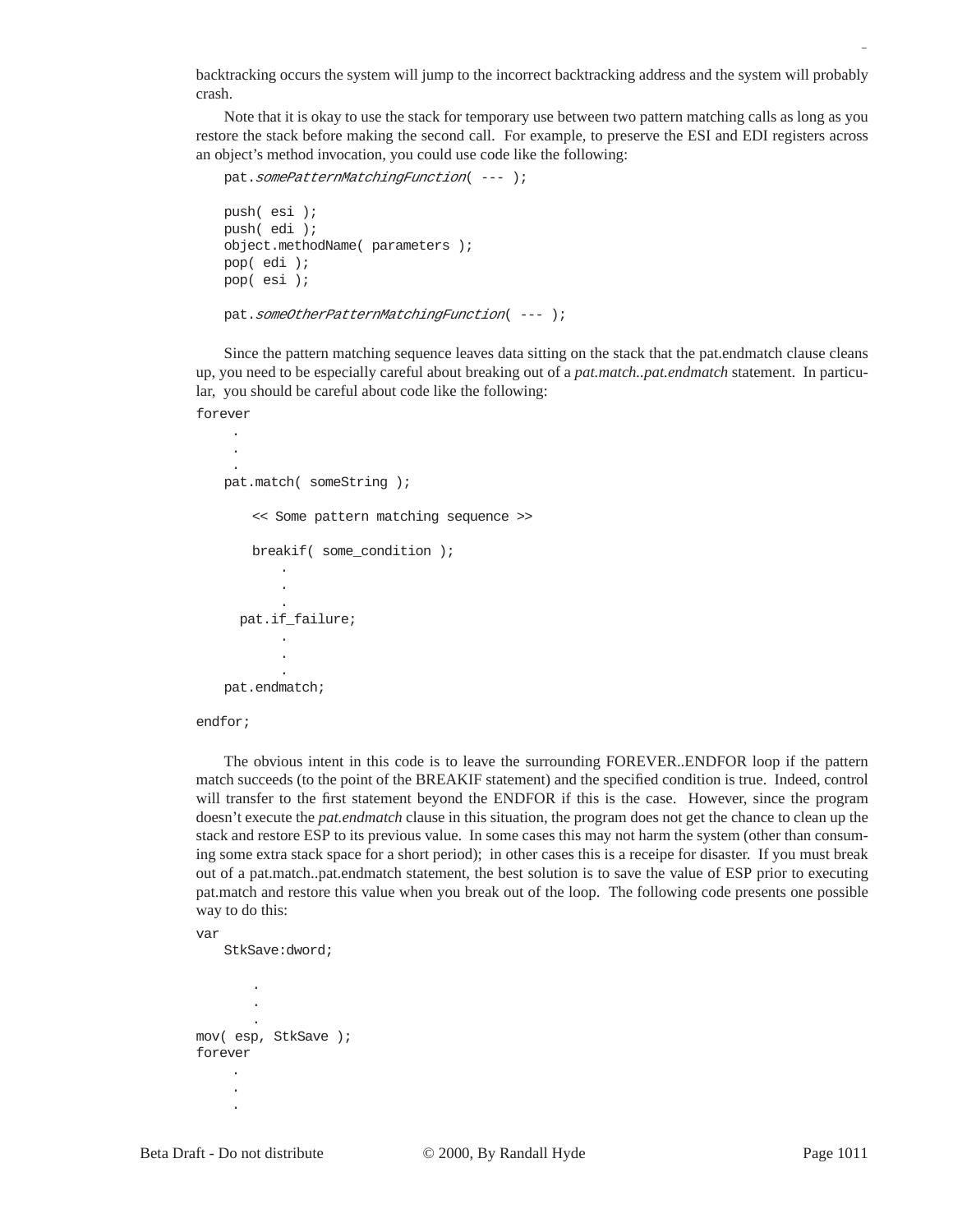```
pat.match( someString );
       << Some pattern matching sequence >>
       breakif( some_condition );
           .
           .
           .
      pat.if_failure;
           .
           .
           .
   pat.endmatch;
endfor;
mov( StkSave, esp );
```
### **5.9 Semantic Actions: Acting on the Success of a Pattern Match**

For some applications, just knowing whether some string matches a pattern is sufficient. For most applications, however, the program needs to do something special once it matches some portion of the character sequence against a pattern. Borrowing a term from compiler theory, we'll call these activities we must do after a match a *semantic action*.

In one sense, the term semantic action is a fancy term for any x86 code appearing before, within, or after a sequence of pattern matching function calls within a *pat.match..pat.endmatch* statement. Specifically, a semantic action is any code that is not directly related to matching a particular pattern. Even some of the functions the pattern matching library provides fall into this category. Functions like *pat.getWordDelims, pat.setWordDelims, pat.getWhiteSpace, pat.setWhiteSpace, pat.extract, pat.a\_extract* and others are good examples of functions that don't really match anything but, rather, set up values for use inside and outside the pattern matching system.

One of the primary purposes of matching some pattern is to *parse* (or, in plain English, *figure out the meaning of*) some text. Often, the mere successful match of some pattern is sufficient to devine the meaning from some string. In that case whatever code follows the pattern matching sequence intrinsically knows the meaning of the text and can act accordingly. There is need for only a single semantic action, at the end of the pattern matching sequence and the code associated with that action does whatever the pattern dictates.

Sometimes, however, you might actually need to insert semantic actions within the middle of a pattern matching sequence in order to save some data for later processing. For example, suppose you want to allow the user to enter a string of the following form:

```
<<Numeric Value>> + <<Numeric Value>> = <<Numeric Value>>
```
I.e., you might want to allow the user to enter something like " $2+2=4$ ". You can easily do this with the following pattern matching sequence:

```
pat.oneOrMoreCset( digits ); // Presumably, digits = \{ '0'..'9' \}pat.oneChar( '+' );
pat.oneOrMoreCset( digits );
pat.oneChar( '=' );
pat.oneOrMoreCset( digits );
```
This pattern matching sequence will, indeed, match text like the above. Now, however, suppose that you want to validate the user's input from a mathematical standpoint. That is, you only want to report success if they enter a legal text pattern and the sum of the first two integer values equals the third value they input. One easy way to handle this is to use code like the following:

```
const
```

```
digits:cset := \{0' \ldots 9'\};
```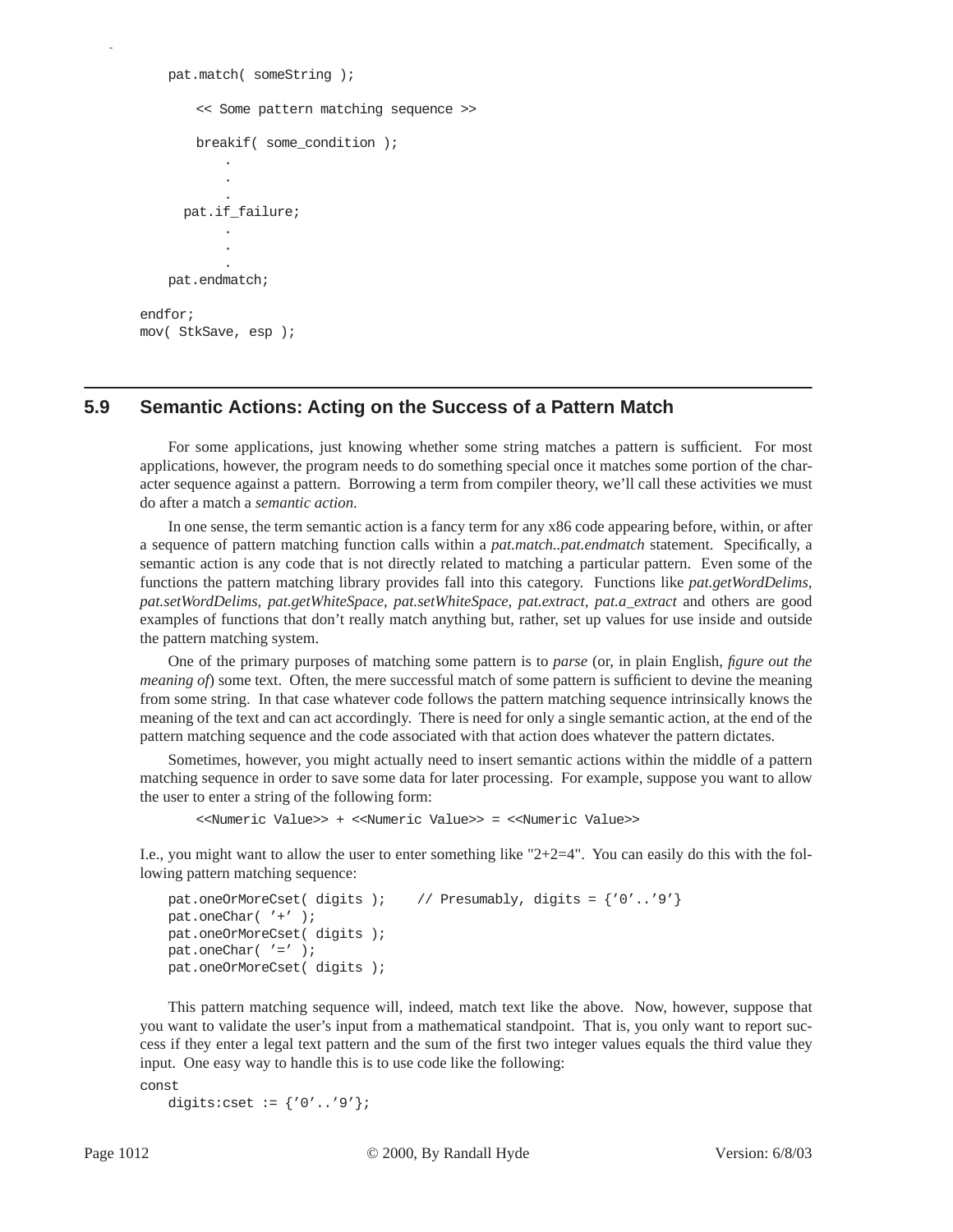```
var
   firstValue: uns32;
   secondValue: uns32;
   thirdValue: uns32;
   s: string;
       .
       .
       .
   pat.oneOrMoreCset( digits );
   pat.a_extract( s ); \frac{1}{2} // Extracts the digit sequence to s.
   conv.strTou32( s, 0 ); // Convert from string to numeric form.
   mov( eax, firstValue ); \frac{1}{2} // Save numeric result.
   strfree( s ); \frac{1}{2} // Free the storage pat.a_extract allocates.
   pat.oneChar( '+' );
   pat.oneOrMoreCset( digits ); // Process the second integer, as above.
   pat.a extract( s );
   conv.strTou32( s, 0 );
   mov( eax, secondValue );
   strfree( s );
   pat.oneChar('=' );
   pat.oneOrMoreCset( digits ); // Process the third integer, as above.
   pat.a_extract( s );
   conv.strTou32( s, 0 );
   mov( eax, thirdValue );
   strfree( s );
   // Okay, we matched the generic text pattern, now verify that arithmetic
   // was reasonable.
   mov( firstValue, eax );
   add( secondValue, eax );
   if( eax = thirdValue ) then
       stdout.put( "The arithmetic expression is correct" nl );
   else
       stdout.put
       ( 
          "Sorry, ", 
          firstValue, 
          " + "secondValue, 
           " = "(type uns32 eax),
          ", not ",
          thirdValue,
          nl
       );
   endif
```
To be a little more user friendly, this code should probably allow whitespace before and after each of the digit sequences (just call *pat.zeroOrMoreWS*). The implementation of this feature is left as an exercise at for the end of the chapter.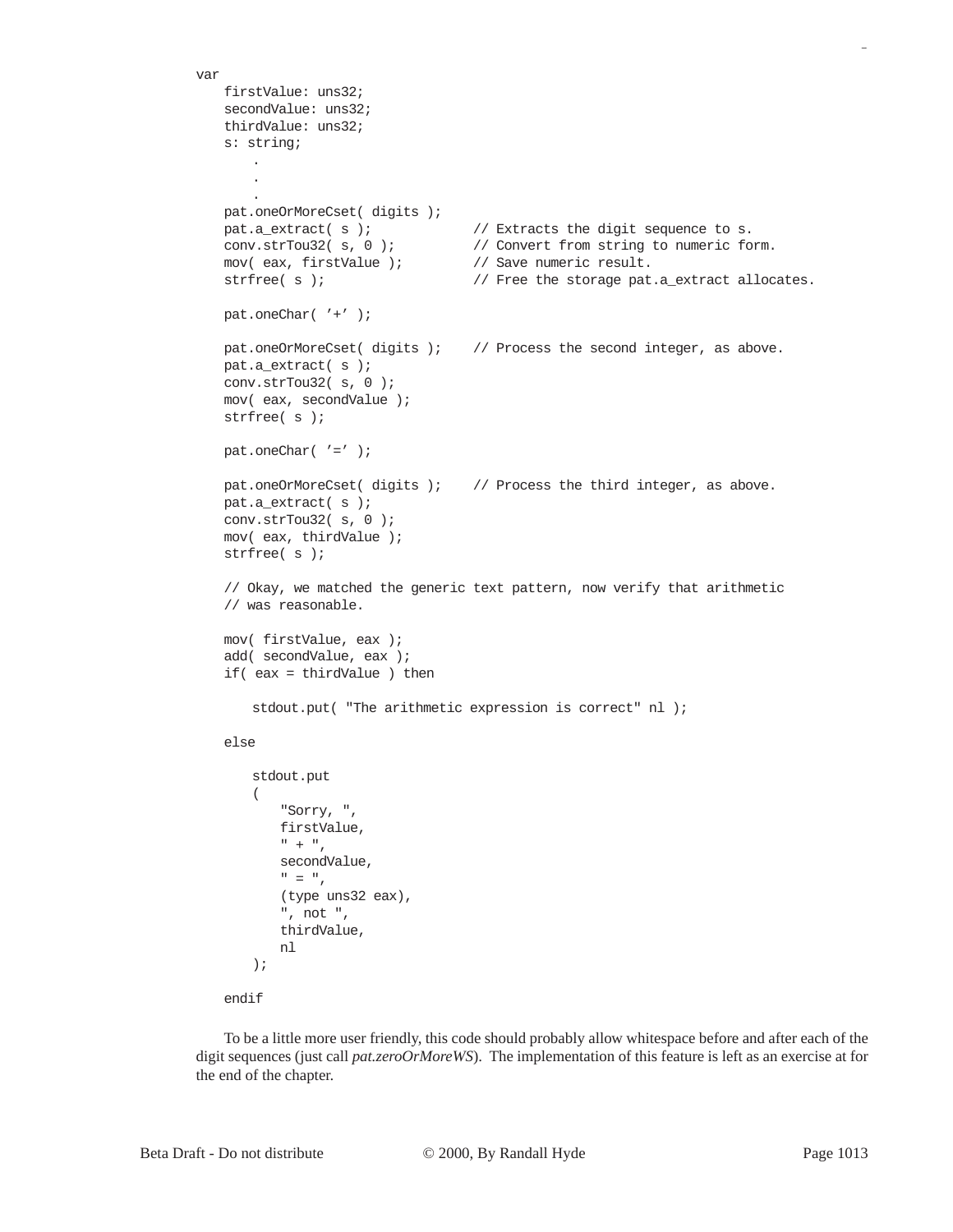The values held by the *firstValue*, *secondValue*, and *thirdValue* variables are known as attributes (once again, borrowing a term from compiler theory) of the text they match. Don't get the idea that each pattern matching call has an attribute associated with it. The code above associates attributes with the results it obtains from three of the five pattern matching functions it calls. So, obviously, we don't have to associate an attribute like a value with each pattern matching call<sup>7</sup>. Sometimes, however, we might want to associate a single attribute with a sequence of pattern matching calls. For example, suppose we want to modify the example above so that it allows the user to enter *int32* values rather than just unsigned values. To accomplish this we have to allow for an optional sign character in front of the digits. One easy way to do this is as follows:

```
pat.pattern
(
   pat.zeroOrOneChar('-');
   pat.oneOrMoreCset( digits );
);
pat.a extract( s );
conv.strToi32( s, 0 );
mov( eax, secondValue );
strfree( s );
```
The parenthetical pattern (*pat.pattern*) collects all the characters of the (possibly) signed integer constant into a single string so that *pat.a\_extract* has an easier time producing a single string value. Without the pat.pattern macro, you'd have to do something ugly like the following:

```
mov( esi, startPosn ); // Save (possible) start of integer value.
pat.zeroOrOneChar( '-' ); // Match optional '-'.
pat.oneOrMoreCset( digits ); // Process the second integer, as above.
mov( startPosn, ebx ); // Set EBX to point at '-' or 1st digit.
pat.a_extract( s );
conv.strTou32( s, 0 );
mov( eax, theValue );
strfree( s );
```
Remember, *pat.a\_extract* extracts the characters between EBX and ESI. Unfortunately, each pattern matching function resets EBX to the start of the string that it matches. Therefore, to have EBX and ESI surround the text that two functions match, we have to use a parenthetical pattern matching function or we have to manually save the pointer to the start of the pattern and reload EBX with this value before calling *pat.a\_extract*.

Whichever of the previous two solutions you choose, one thing is clear: now an attribute is associated with the string that two successive functions match. Therefore, you should not associate attributes with a single HLA pattern matching function, but with some specific pattern (i.e., regular expression or context free grammar production).

Although the examples above define the integer equivalent of some numeric string as "the" attribute, a given sequences of characters that some pattern matches can have zero, one, or even more attributes associated with it. As briefly noted in a footnote, the string of characters that a pattern matches is also an attribute of some pattern match (the compiler theory term for this string is *lexeme*). In general, you can assign whatever attributes you want to some sequence of characters you match during a pattern matching operation. The important thing to keep in mind is that you must compute and save those attribute values immediately after matching the lexeme on which you base the attributes. In particular, once you begin processing the remainder of the character sequence with additional pattern matching functions the values in EBX and ESI (that you use to extract the information) will be lost.

There is a very big problems with embedding the code for your semantic actions within a pattern matching sequence: what happens in the presence of backtracking and failure? The first problem happens when backtracking occurs: specifically, the program could execute your semantic action over and over again many times before it successfully matches the text and falls through to the success section. At the very least, this

<sup>7.</sup> Of course, one intrinsic attribute is the text that a function matches; for example, "pat.oneChar( '+');" matches the plus sign so '+' is an implied attribute of the text that this function matches. We'll ignore this for the time being.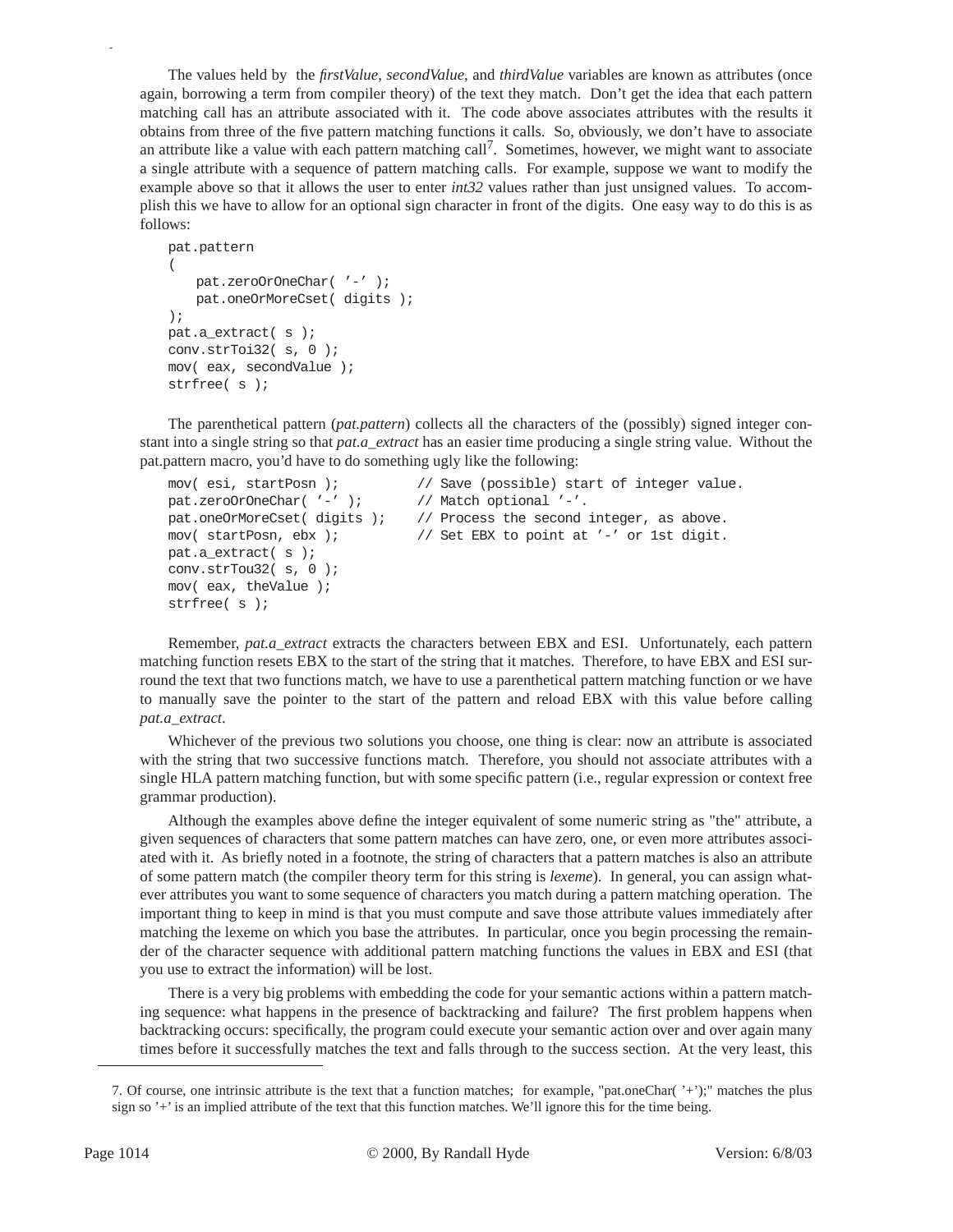could have a big performance impact on your program. Consider the following slight modification to the previous examples:

```
pat.pattern
(
   pat.zeroOrOneChar( '-' );
   pat.l_oneOrMoreCset( digits );
);
pat.a_extract( s );
conv.strToi32( s, 0 );
mov( eax, secondValue );
strfree( s );
```
If you missed the difference, that's easy to understand. There are only two characters different between this example: "l\_". That is, this function calls *pat.l\_oneOrMoreCset* rather than *pat.oneOrMoreCset*. What a difference, however, this might make in the execution of the program. Suppose, for example, that the user inputs a three-digit numeric string for the second value. The lazy evaluation algorithm will require backtracking across this value three times (each time allocating storage, extracting the string, and recomputing the integer equivalent of the value). While this is not an extremely slow operation, doing it three times when once would have been sufficient is clearly a waste.

Worse still, the backtracking can actually create a defect in the program. Suppose the code above wanted to save the lexeme that the pattern matches and does so by not freeing up the string *s* at the end of the sequence. This creates a whopper of a memory leak since, upon each backtracking operation, the program will allocate a new string and lose track of the previous allocation (i.e., you've got a memory leak).

Even if backtracking cannot occur within some pattern (because none of the pattern matching functions support backtracking), you can still get into trouble if several pattern matching functions early in the sequence succeed, execute some semantic actions that allocate storage, and then some later pattern matching function fails and transfers control to a *pat.alternate* section or a *pat.if\_failure* section.

The paragraphs above list two problems that can occur during backtracking or failure (loss of efficiency and a memory leak). However, any activity that consumes undo resources, can only execute once, or cannot be easily undone should not appear in an embedded semantic action in the middle of some pattern matching sequence. Placing such code within the matching sequence will prove to be a disaster.

One solution to this problem is to do as little processing as possible in semantic actions appearing in the middle of a pattern matching sequence. Save the real work for the end of the sequence whenever possible. For example, rather than converting our integer values directly to a number and saving that numeric value within the semantic actions, we could modify the code so that it only saves the pointers to the lexemes that the sub-patterns match. At the end of the pattern matching sequence we can use these pointers to extract the strings and translate them to the appropriate integer values. The following code does this with the original *uns32* conversion:

```
const
   digits:cset := {'0'..'9'};
var
   firstValue: uns32;
   secondValue: uns32;
   thirdValue: uns32;
   s: string;
   ebxVals: dword[2]; // Save pointers to the lexemes in these two arrays.
   esiVals: dword[2];
       .
       .
       .
   pat.oneOrMoreCset( digits );
   mov( ebx, ebxVals[ 0*4 ]); // Save ptr to start of lexeme[0].
   mov( esi, esiVals[ 0*4 ]); // Save ptr to end of lexeme[0].
   pat.oneChar( '+' );
```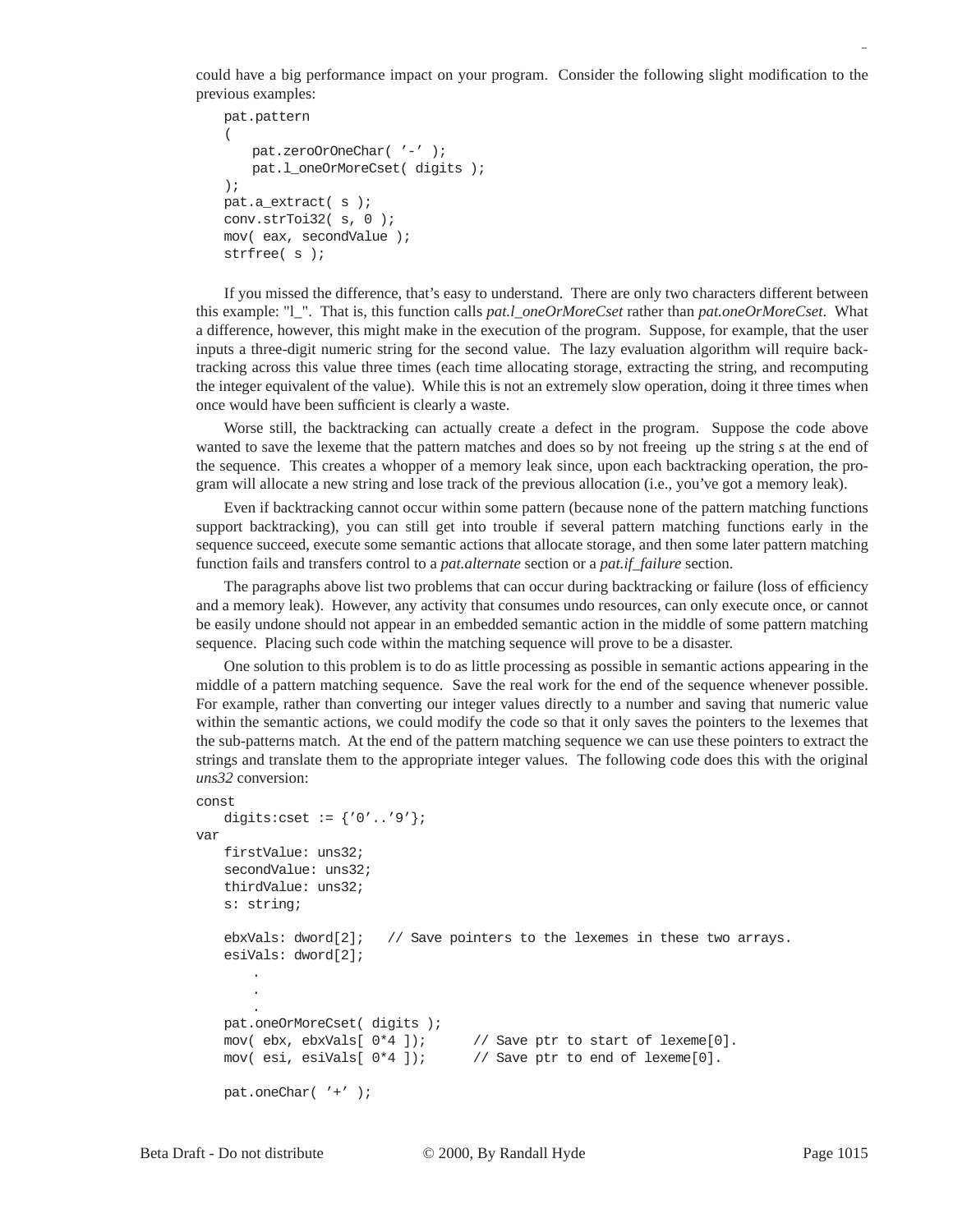```
pat.oneOrMoreCset( digits ); // Process the second integer, as above.
mov( ebx, ebxVals[ 1*4 ]); // Save ptr to start of lexeme[1].
mov( esi, esiVals[ 1*4 ]); // Save ptr to end of lexeme[1].
pat.oneChar('=' );
pat.oneOrMoreCset( digits ); // After this, we're done matching the
mov( stralloc( 64 ), eax ); // pattern so we can immediately process
pat.extract( s ); // its lexeme without first saving the
conv.strTou32( s, 0 ); // pointers.
mov( eax, thirdValue );
// Now compute the numeric values for the first and second lexemes above:
mov( ebxVals[ 0*4 ], ebx );
mov( esiVals[ 0*4 ], ebx );
pat.extract( s );
conv.strTou32( s, 0 );
mov( eax, firstValue );
mov( ebxVals[ 1*4 ], ebx );
mov( esiVals[ 1*4 ], ebx );
pat.extract( s );
conv.strTou32( s, 0 );
mov( eax, secondValue );
// Okay, we matched the generic text pattern, now verify that arithmetic
// was reasonable. (Note: EAX contains secondValue at this point.)
add( firstValue, eax );
if( eax = thirdValue ) then
   stdout.put( "The arithmetic expression is correct" nl );
else
   stdout.put
   ( 
       "Sorry, ", 
       firstValue, 
       " + "secondValue, 
       " = "(type uns32 eax),
       ", not ",
       thirdValue,
       nl
   );
endif
```
This example will run correctly even in the face of backtracking or failure. Further, it doesn't consume an excessive number of extra CPU cycles in either of these cases (the only extra work involved is storing away the values of two pointers rather than allocating storage, extracting a string, and converting that string to integer form). The heavy-duty work doesn't occur until the end, once success is assured.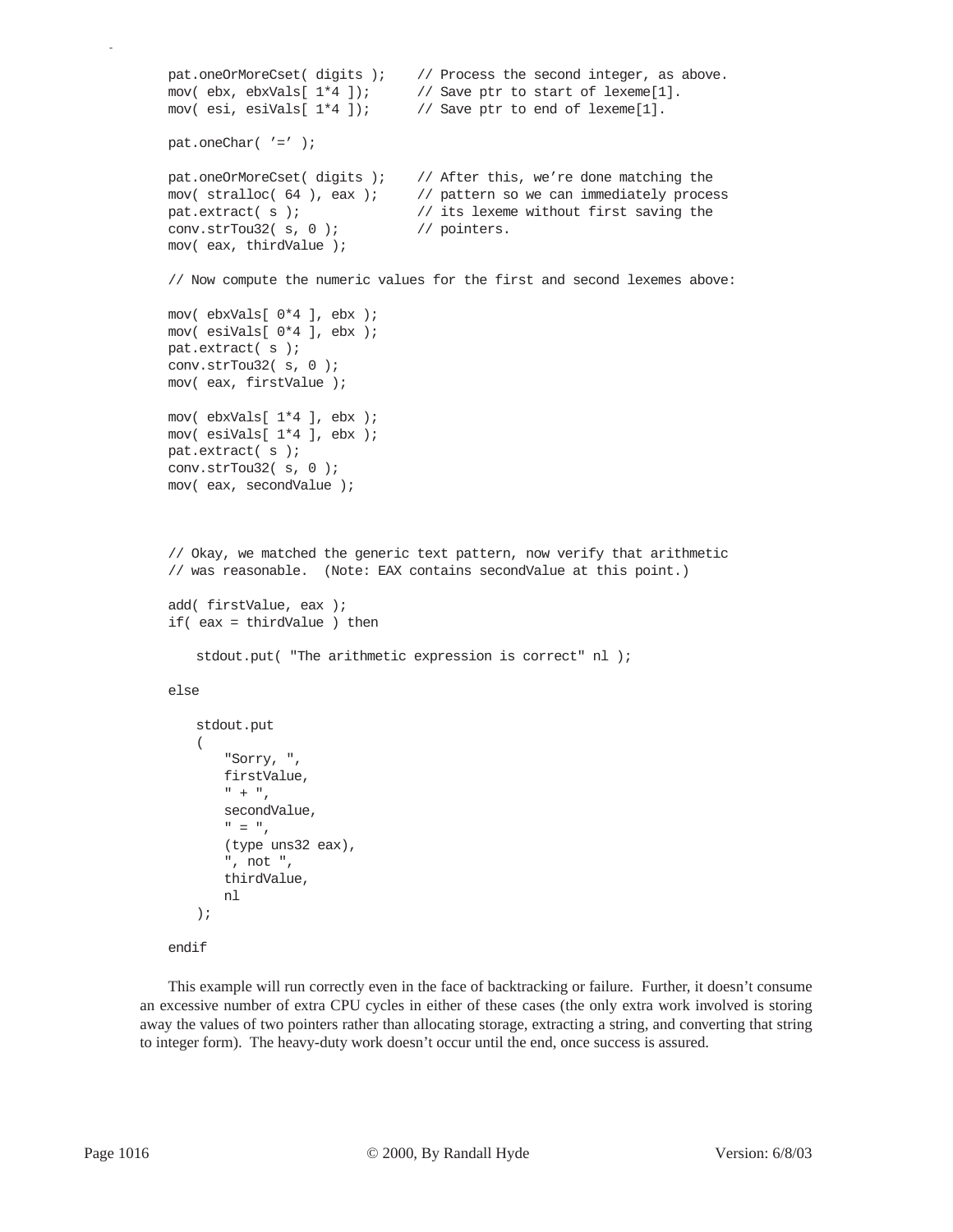#### **5.10 Writing Your Own Pattern Matching Routines**

Although HLA provides a wide variety of pattern matching functions, from which you can probably synthesize any pattern you desire, there are several reasons why you might want to write your own pattern matching routines. Some common reasons include:

- (1) You would like a more efficient pattern matching function than is possible by composing existing pattern matching functions.
- (2) You need a particular pattern matching routine to produce a side effect and the standard matching routines do not produce the desired side effect. A common example is a pattern matching routine that returns an attribute value for an item it matches. For example, a routine that matches a string of decimal digits may return the numeric equivalent of that string as an attribute of that pattern.
- (3) You need a pattern matching routine that considers other machine states (i.e., variable values) besides the string the pattern is processing.
- (4) You need to handle some context-sensitive issues.
- (5) You want to understand how the pattern matching algorithm works.

Writing your own pattern matching functions can achieve all these goals and many more.

The first issue you must address when writing your own pattern matching routine is whether or not the routine supports backtracking. Generally, this decision depends upon whether the function matches strings that are always a fixed length or can match strings of differing lengths. For example, the pat.oneCset routine always matches a string of length one whereas the pat.zeroOrMoreCset function can match strings of any length. If a function can only match strings having a fixed length, then the function does not need to support back tracking.

Generally, pattern matching functions that can match strings of varying lengths should support backtracking<sup>8</sup>. Since supporting backtracking is more work and less efficient, you should only support it when necessary.

Once you've decided that you're going to support back tracking in a matching function, the next issue that concerns you is whether the function supports eager evaluation or lazy/deferred evaluation. (Note: when writing general matching routines for library use, it's generally a good idea to supply two functions, one that supports eager evaluation and one that supports lazy/deferred evaluation.) A function that supports eager evaluation tries to match the longest possible string when the program calls the function. If the function succeeds and a later matching functions fails (invoking the backtracking operation), then the matching function backs off the minimum number of characters that will still match. This process continues until the following code succeeds or the function backs off so much that it, too, fails.

A function that supports lazy/deferred evaluations tries to match the shortest possible string. Once it matches the shortest string it can, it passes control on to the following pattern matching functions. If they fail and backtracking returns control to the function, it tries to match the next smallest string larger than the one it currently matches. This process repeats until the following match functions succeed or the current function fails to match anything.

Note that the choice of eager vs. lazy/deferred evaluation does not generally affect whether a pattern will match a given string<sup>9</sup>. It does, however, affect the efficiency of the pattern matching operation. Backtracking is a relatively slow operation. If an eager match causes the following pattern functions to fail until the current pattern matching function backs off to the shortest possible string it can match, the program will run much slower than one that uses lazy evaluation for the function (since it starts with the shortest possible string to begin with). On the other hand, if a function needs to match the longest possible string in order for

<sup>8.</sup> Although this is your decision. If for some reason you don't want to support backtracking in such functions, that is always an option you can choose.

<sup>9.</sup> The one exception has to do with fences. If you set a fence after the pattern matching routine, then backtracking cannot return into the pattern matching function. In this one case, the choice of deferred vs. eager evaluation will have an impact on whether the whole pattern will match a given string.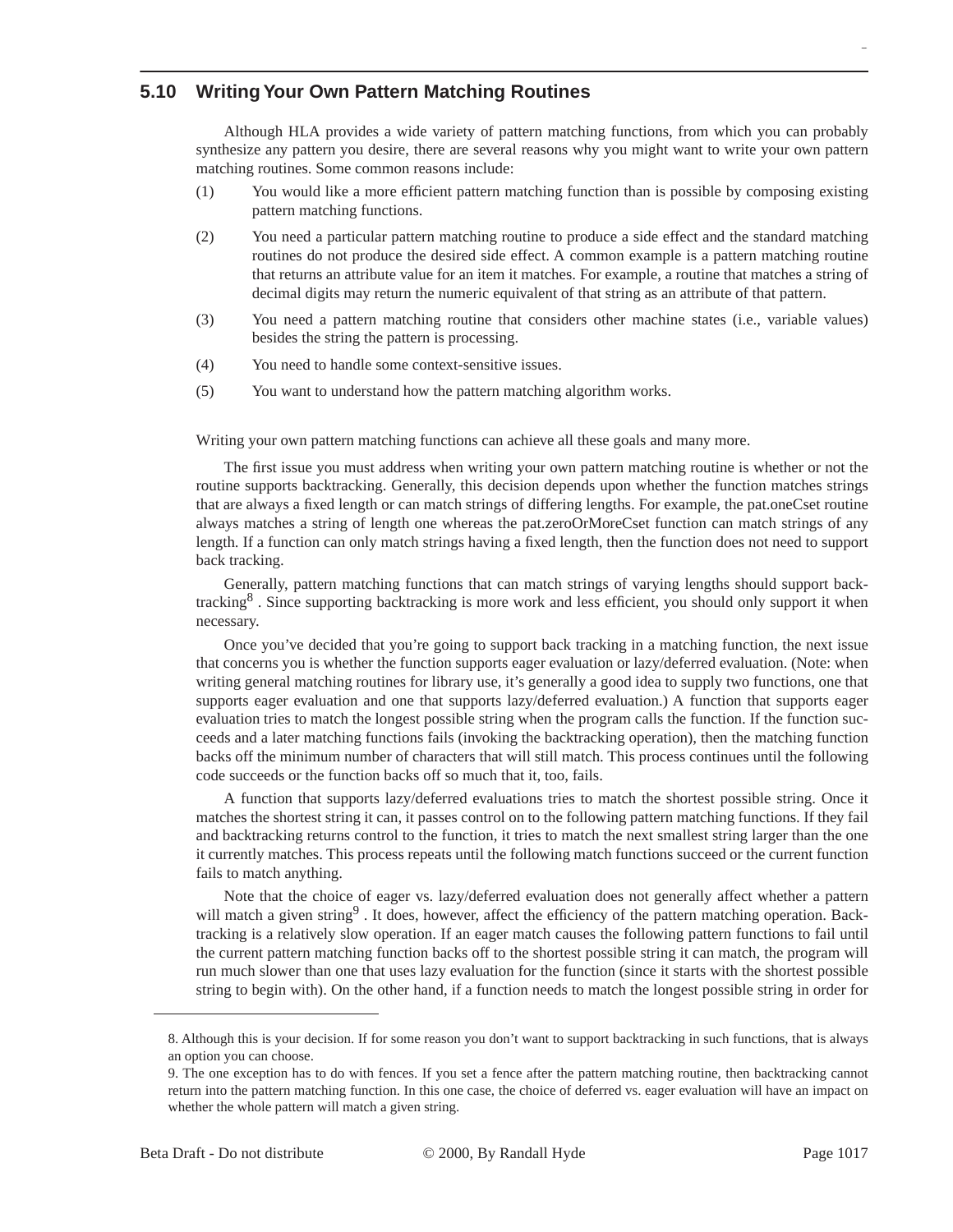the following matching functions to succeed, choosing lazy evaluation is not a wise choice since it will be slower. Therefore, the choice of which form is best to use is completely data dependent. If you have no idea which evaluation form should be better, choose eager evaluation since it is more intuitive to those defining the pattern to match.

All pattern matching routines have two implicit parameters passed to them in the ESI and EDI registers. ESI is the current "cursor" position while EDI points at the byte immediately after the last character available for matching. That is, the characters between locations ESI and EDI-1 form the character sequence to match against the pattern.

The primary purpose of a pattern matching function is to return "success" or "failure" depending upon whether the pattern matches the characters in the string (or however else you define "success" versus "failure"). In addition to returning success or failure, pattern matching functions must also return certain values in some of the registers. In particular, the function must preserve the value in EDI (that is, it must still point at the first byte beyond the end of the string to match). If the function succeeds, it must return EBX pointing at the start of the sequence it matched (i.e., EBX must contain the original value in ESI) and ESI must point at the first character beyond the string matched by the function (so the string matched is between addresses EBX and ESI-1). If the function fails, it must return the original values of ESI and EDI in these two registers. EBX's value is irrelevant if the function fails. Except for EBP, the routine need not preserve any other register values (and, in fact, a pattern matching function can use the other registers to return attribute values to the calling code).

Pattern matching routines that do not support backtracking are the easiest to create and understand. Therefore, it makes sense to begin with a discussion of those types of pattern matching routines. A pattern matching routine that does not support backtracking succeeds by simply returning to its caller (with the registers containing the appropriate values noted above). If the function fails to match the characters between ESI and EDI-1, it must call the pat.\_fail\_ function passing the pat.FailTo object as its parameter, e.g.,

pat.\_fail\_( pat.FailTo );

As a concrete example, consider the following implementation of the pat.matchStr function:

```
unit patterns;
#include( "pat.hhf" );
procedure pat.matchStr( s:string ); nodisplay; noframe;
begin matchStr;
     push( ebp ); // must do this ourselves since noframe
     mov( esp, ebp ); // is specified as an option.
     cld();
     // Move a copy of ESI into EBX since we need to return
     // the starting position in EBX if we succeed.
     mov( esi, ebx );
     // Compute the length of the remaining
     // characters in the sequence we are attempting
     // to match (i.e., EDI-ESI) and compare this against
     // the length of the string passed as a parameter.
     // If the parameter string is longer than the number
     // of characters left to match, then we can immediately
     // fail since there is no way the string is going to
     // to match the string parameter.
     mov( s, edx );
     mov( (type str.strRec [edx]).length, ecx );
     mov( edi, eax );
```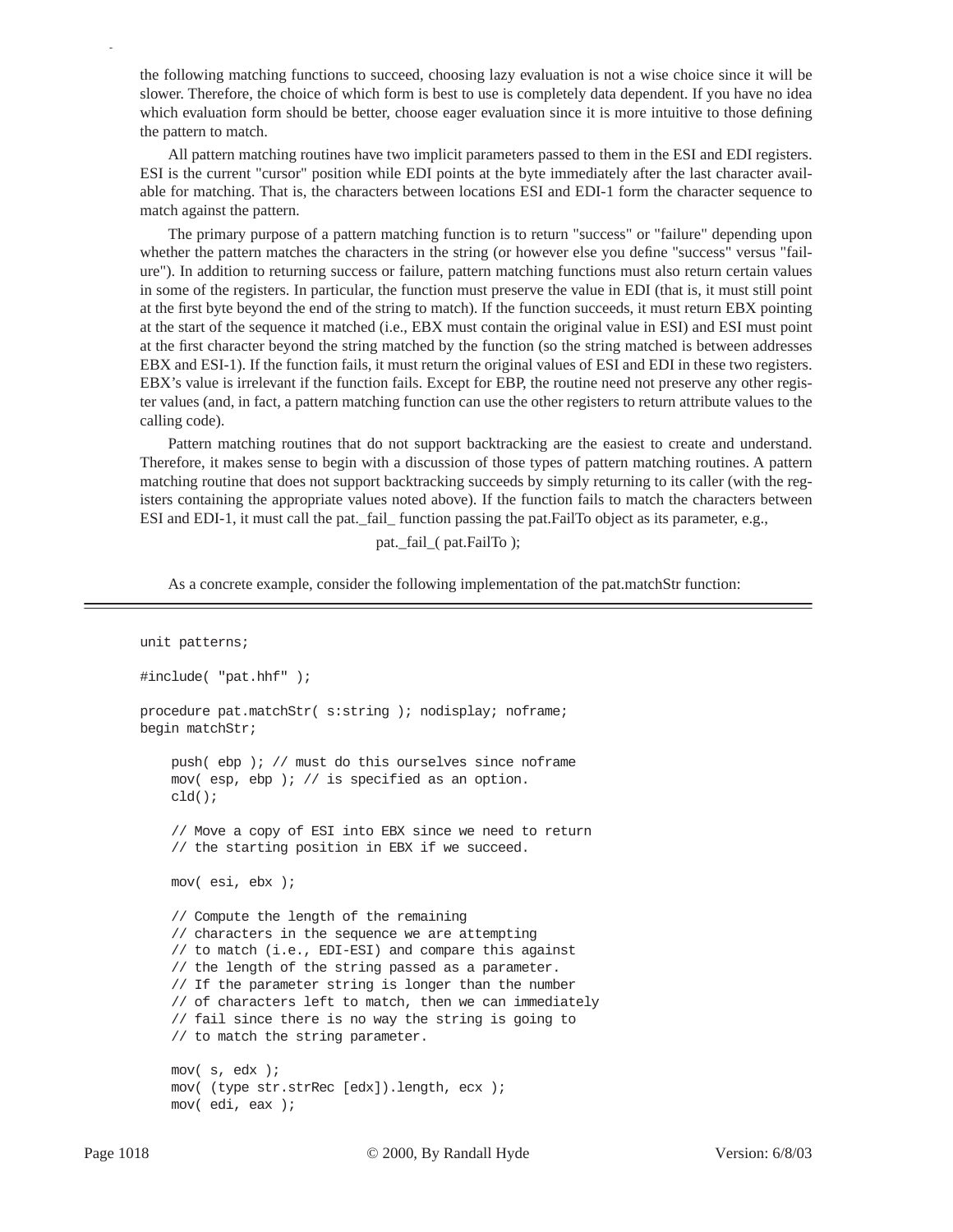```
 sub( esi, eax );
     if( ecx > eax ) then
         // At this point, there aren't enough characters left
         // in the sequence to match s, so fail.
         pat._fail_( pat.FailTo );
     endif;
     // Okay, compare the two strings up to the length of s
     // to see if they match.
     push( edi );
     mov( edx, edi );
     repe.cmpsb();
     pop( edi );
     if( @ne ) then
         // At this point, the strings are unequal, so fail.
         // Note that this code must restore ESI to its
         // original value if it returns failure.
         mov( ebx, esi );
         pat._fail_( pat.FailTo );
     endif;
     // Since this routine doesn't have to handle backtracking,
     // a simple return indicates success.
     pop( ebp );
     ret();
end matchStr;
end patterns;
```
#### Program 12.6 Implementation of pat.matchStr (non-backtracking function)

If your function needs to support back tracking, the code will be a little more complex. First of all, your function cannot return to its caller by using the RET instruction. To support backtracking, the function must leave its activation record on the stack when it returns. This is necessary so that when backtracking occurs, the function can pick up where it left off. It is up to the *pat.match* macro to clean up the stack after a sequence of pattern matching functions successfully match a string.

If a pattern matching function supports backtracking, it must preserve the values of ESP, ESI, and EDI upon initial entry into the code. It will also need to maintain the currrent cursor position during backtracking and it will need to reserve storage for a special *pat.FailRec* data structure. Therefore, almost every pattern matching routine you'll write that supports backtracking will have the following VAR objects:

```
var
```

| // Save last matched posn here.                           |
|-----------------------------------------------------------|
| // Save start of str here.                                |
| // End of string goes here.                               |
| // To clean stk after back trk.                           |
| FailToSave:pat.FailRec; // Save global FailTo value here. |
|                                                           |

Warning: you must declare these variables in the VAR section; they must not be static objects.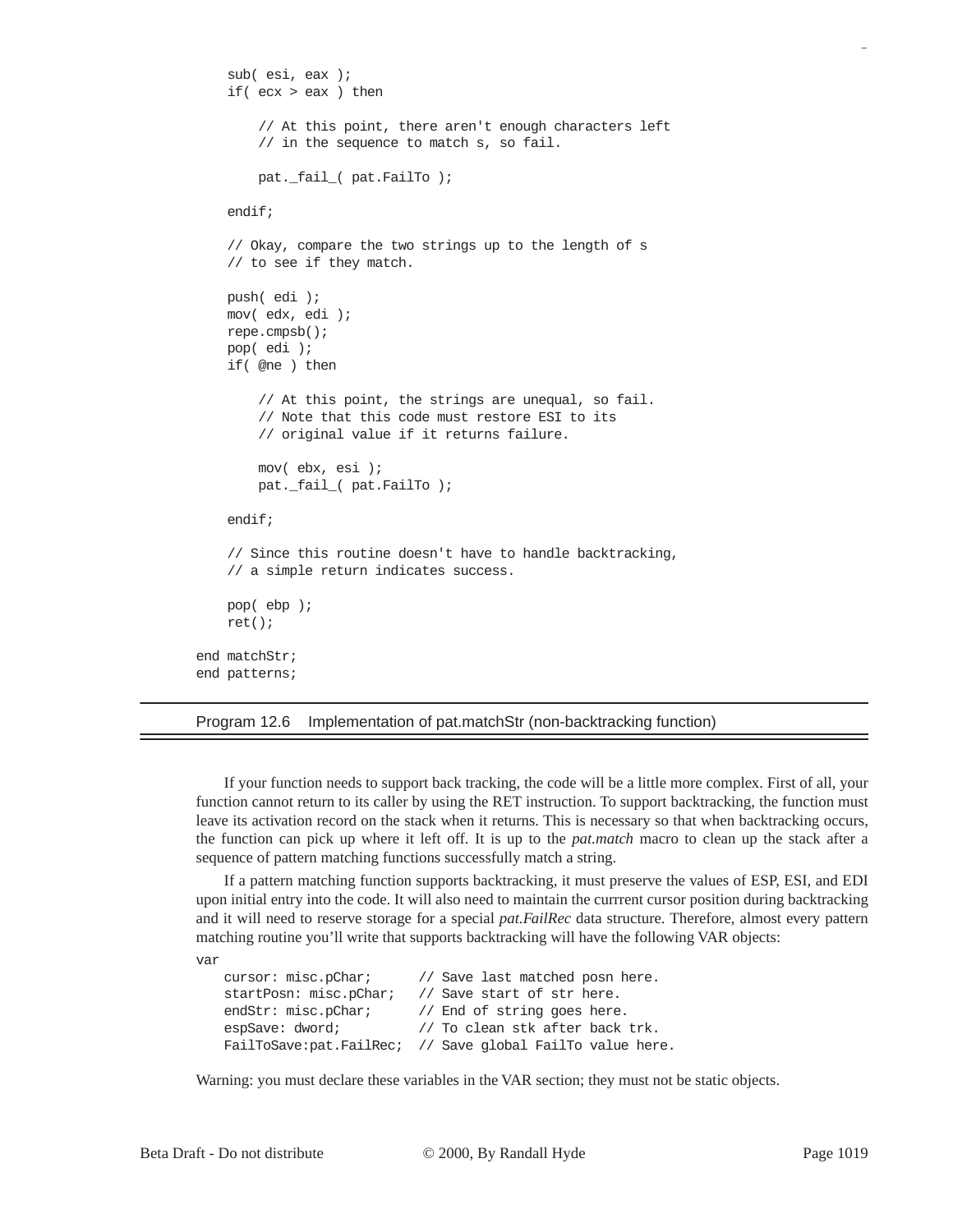Upon reentry from backtracking, the ESP register will not contain an appropriate value. It is your code's responsibility to clean up the stack when backtracking occurs. The easiest way to do this is to save a copy of ESP upon initial entry into your function (in the *espSave* variable above) and restore ESP from this value whenever backtracking returns control to your function (you'll see how this happens in a moment). Likewise, upon reentry into your function via backtracking, the registers are effectively scrambled. Therefore, you will need to save ESI's value into the *startPosn* variable and EDI's value into the *endStr* variable upon initial entry into the function. The *startPosn* variable contains the value that EBX must have whenever your function returns success.

The *cursor* variable contains ESI's value after you've successfully matched some number of characters. This is the value you reload into ESI whenever backtracking occurs. The *FailToSave* data structure holds important pattern matching information. The pattern matching library automatically fills in this structure when you signal success; you are only responsible for supplying this storage, you do not have to initialize it.

You signal failure in a function that supports backtracking the same way you signaled failure in a routine that does not support backtracking: by invoking "pat.\_fail\_( pat.FailTo );" Since your code is failing, the caller will clean up the stack (including removing the local variables you've just allocated and initialized). If the pattern matching system calls your pattern matching function after backtracking occurs, it will reenter your function at its standard entry point where you will, once again, allocate storage for the local variables above and initialize them as appropriate.

If your function succeeds, it usually signals success by invoking the *pat.\_success\_* macro. This macro invocation takes the following form:

```
pat._success_( FailToSave, FailToHere );
```
The first parameter is the *pat.FailRec* object you declared as a local variable in your function.

The *pat.\_success\_* macro stores away important information into this object before returning control to the caller. The *FailToHere* symbol is a statement label in your function. If backtracking occurs, control transfers to this label in your function (i.e., this is the backtracking reentry point).

The code at the *FailToHere* label must immediately reload ESP from *espSave*, EDI from *endStr*, EBX from *startPosn*, and ESI from *cursor*. Then it does whatever is necessary for the backtrack operation and attempts to succeed or fail again.

The *pat.\_success\_* macro (currently) takes the following form<sup>10</sup>:

```
// The following macro is a utility for
// the pattern matching procedures.
// It saves the current global "FailTo"
// value in the "FailRec" variable specified
// as the first parameter and sets up
// FailTo to properly return control into
// the current procedure at the "FailTarget"
// address. Then it jumps indirectly through
// the procedure's return address to transfer
// control to the next (code sequential)
// pattern matching routine.
macro _success_( _s_FTSave_, _s_FailTarget_ );
     // Preserve the old FailTo object in the local
     // FailTo variable.
     mov( pat.FailTo.ebpSave, _s_FTSave_.ebpSave );
     mov( pat.FailTo.jmpAdrs, _s_FTSave_.jmpAdrs );
     // Save current EBP and failto target address
     // in the global FailTo variable so backtracking
     // will return the the current routine.
```
<sup>10.</sup> This code was copied out of the "patterns.hhf" file at the time this document was written. You might want to take a look at the patterns.hhf header file to ensure that this code has not changed since this document was written.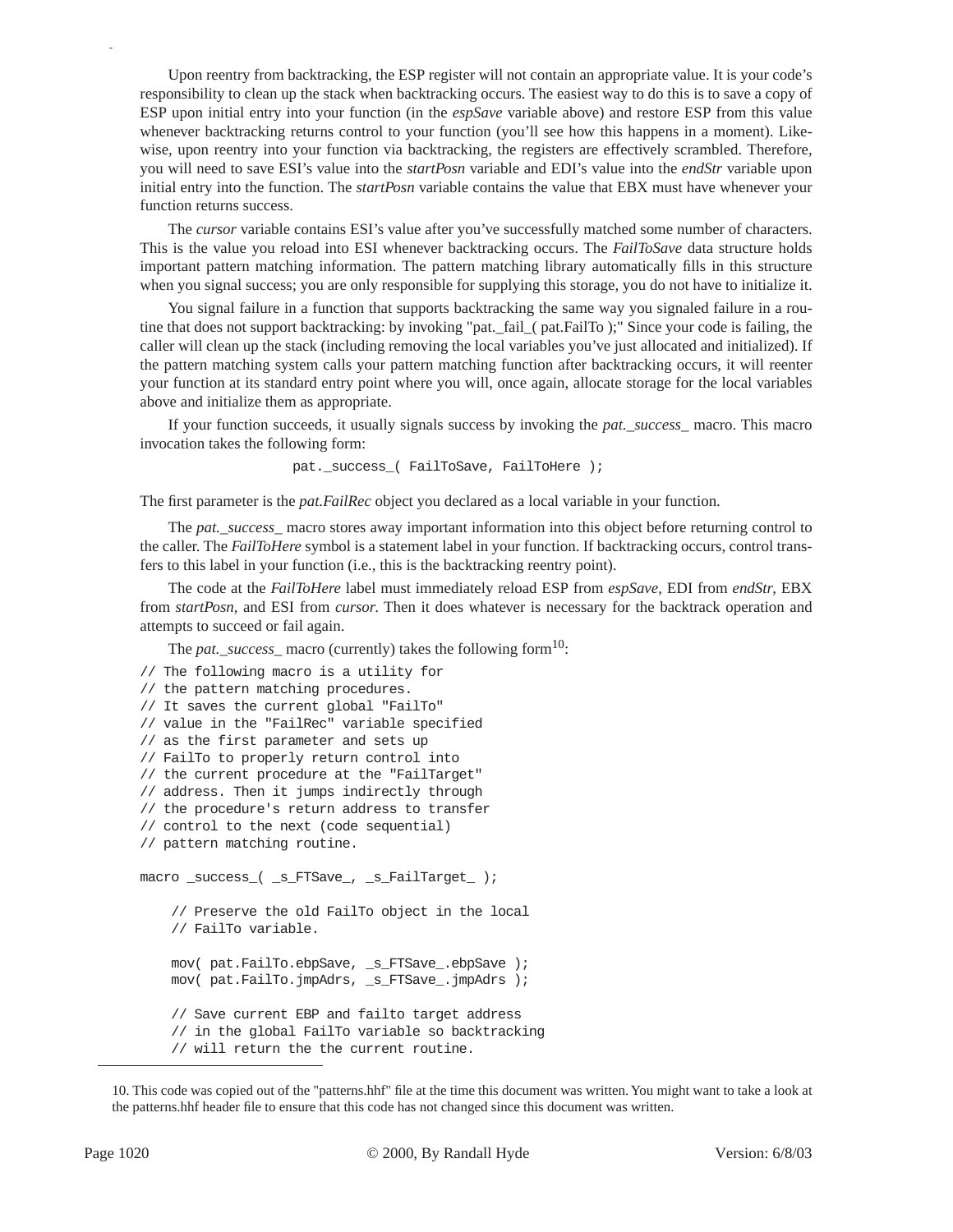```
 mov( ebp, pat.FailTo.ebpSave );
 mov( &_s_FailTarget_, pat.FailTo.jmpAdrs );
 // Push the return address onto the stack (so we
 // can return to the caller) and restore
 // back to the caller without cleaning up
 // the current routine's stack.
 push( [ebp+4] );
 mov( [ebp], ebp );
 ret();
```
#### endmacro;

As you can see, this code copies the global *pat.FailTo* object into the *FailToSave* data structure you've created. The *FailTo* structure contains the EBP value and the reentry address of the most recent function that supports backtracking. Your code must save these values in the event your code (ultimately) fails and needs to backtrack to some previous pattern matching function. After preserving the old value of the global *pat.FailTo* variable, the code above copies EBP and the address of the *FailToHere* label you've specified into the global *pat.FailTo* object.

Finally, the code above returns to the user, without cleaning up the stack, by pushing the return address (so it's on the top of the stack) and restoring the caller's EBP value. The RET instruction above returns control to the function's caller (note that the original return address is still on the stack, the pattern matching routines will never use it).

Should backtracking occur and the program reenters your pattern matching function, it will reenter at the address specified by the second parameter of the *pat.\_success\_* macro (as noted above). You should restore the appropriate register (as noted above) and use the value in the *cursor* variable to determine how to proceed with the backtracking operation. When doing eager evaluation, you will generally need to decrement the value obtained from *cursor* to back off on the length of the string your program has matched (failing if you decrement back to the value in *startPosn*).

When doing lazy evaluation, you generally need to increment the value obtained from the *cursor* variable in order to match a longer string (failing if you increment *cursor* to the point it becomes equal to *end-Str*).

When executing code in the reentry section of your procedure, the failure and success operations are a little different. Prior to failing, you must manually restore the value in *pat.FailTo* that *pat. success* saved into the *FailToSave* local variable. You must also restore ESI with the original starting position of the string. The following instruction sequence will accomplish this:

```
// Need to restore FailTo address because it
// currently points at us. We want to jump
// to the correct location.
mov( startPosn, esi );
mov( FailToSave.ebpSave, pat.FailTo.ebpSave );
mov( FailToSave.jmpAdrs, pat.FailTo.jmpAdrs );
pat._fail_( pat.FailTo );
```
Likewise, succeeding in the backtrack reentry section of your program is a little different. You do not want to invoke the *pat.\_success\_* macro because it will overwrite the *FailToSave* value with the global *pat.FailTo*. The global value, however, points at your routine; were you to overwrite this value you'd never be able to fail back to previous matching functions in the current pattern match. Therefore, you should always execute code like the following when succeeding in the reentry section of your code:

```
mov( esi, cursor ); //Save current cursor value.
push( [ebp+4] ); //Make a copy of the rtn adrs.
mov( [ebp], ebp ); //Restore caller's EBP value.
ret(); //Return to caller.
```